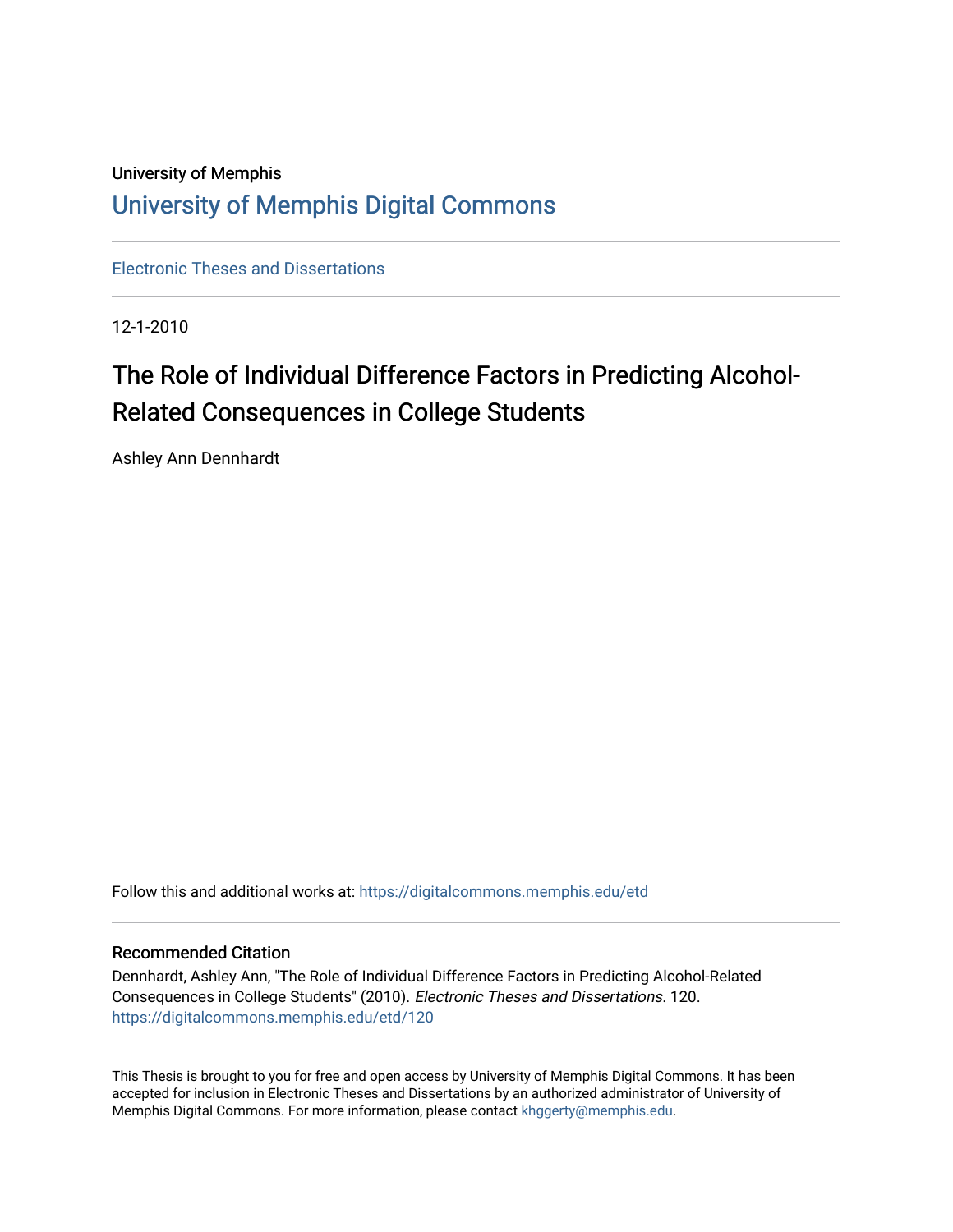To the University Council:

The Thesis Committee for Ashley A. Dennhardt certifies that this is the final approved version of the following electronic thesis: "The Role of Individual Difference Factors in Predicting Alcohol-Related Consequences in College Students."

> James G. Murphy, Ph.D. Major Professor

 $\overline{\phantom{a}}$  , and the set of the set of the set of the set of the set of the set of the set of the set of the set of the set of the set of the set of the set of the set of the set of the set of the set of the set of the s

We have read this thesis and recommend its acceptance:

\_\_\_\_\_\_\_\_\_\_\_\_\_\_\_\_\_\_\_\_\_\_\_\_\_\_\_\_\_\_\_\_\_

\_\_\_\_\_\_\_\_\_\_\_\_\_\_\_\_\_\_\_\_\_\_\_\_\_\_\_\_\_\_\_\_\_

Leslie A. Robinson, Ph.D.

John F. Weaver, Ph.D.

Accepted for the Graduate Council:

 Karen D. Weddle-West, Ph.D. Vice Provost for Graduate Programs

\_\_\_\_\_\_\_\_\_\_\_\_\_\_\_\_\_\_\_\_\_\_\_\_\_\_\_\_\_\_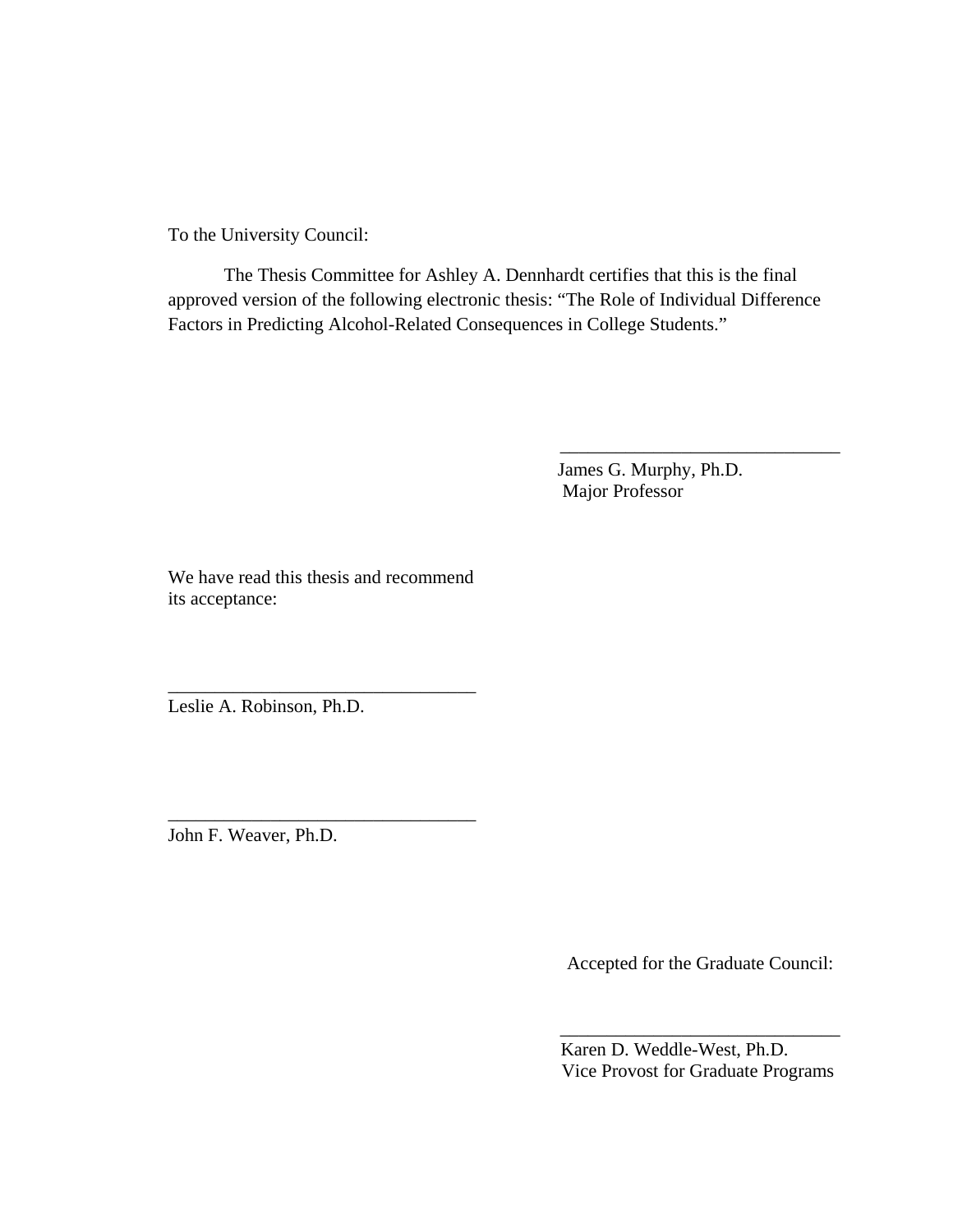### INDIVIDUAL DIFFERENCES AND ALCOHOL CONSEQUENCES

### THE ROLE OF INDIVIDUAL DIFFERENCE FACTORS IN PREDICTING ALCOHOL-RELATED CONSEQUENCES IN COLLEGE STUDENTS

by

Ashley A. Dennhardt

A Thesis

Submitted in Partial Fulfillment of the

Requirements for the Degree of

Master of Science

Major: Psychology

The University of Memphis

December 2010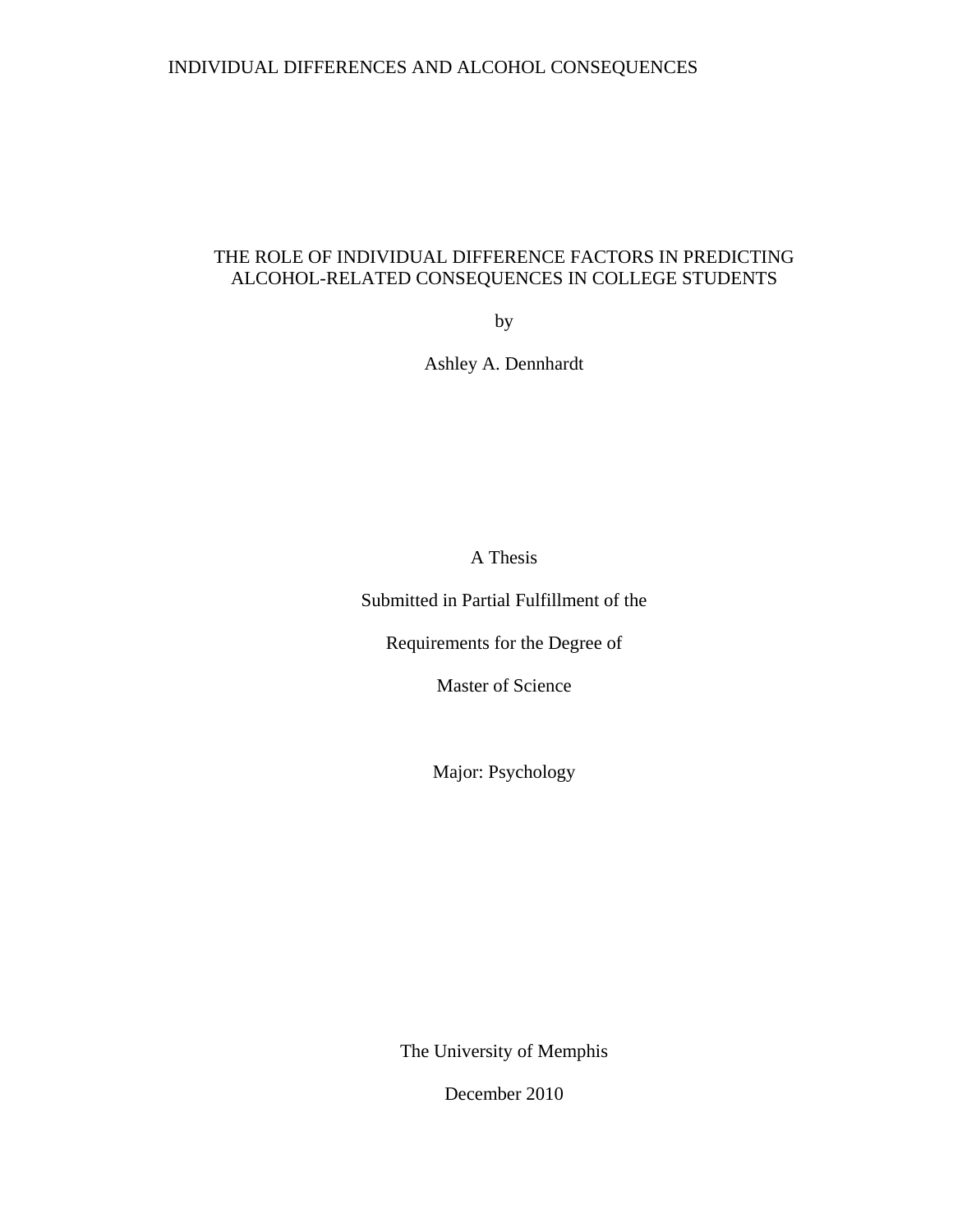#### **Abstract**

Dennhardt, Ashley Ann. M.S. in Psychology The University of Memphis. December 2010. The Role of Individual Difference Factors in Predicting Alcohol-Related Consequences in College Students. Major Professor: James G. Murphy, Ph.D.

Although alcohol-related consequences are high in college students, there is significant variability in the number experienced, even among students who drink heavily. Caucasian students drink more and experience more alcohol-related problems than African American students, but little research has investigated the potentially unique predictors of problems among these students. Depression, Distress Tolerance and Delay Discounting may be predictors of alcohol problem severity. We examined the relationship between these variables and alcohol-related problems among Caucasians and African American students using multivariate models. For Caucasian students, depression was associated with alcohol problems. For African American students, depression, distress tolerance, and delay discounting were associated with alcohol problems; and Distress Tolerance mediated the relationship between depression and problems. These results suggest that for African American students, the inability to tolerate negative emotions and to organize their behavior around future outcomes may be especially relevant risk factors for alcohol-related consequences.

ii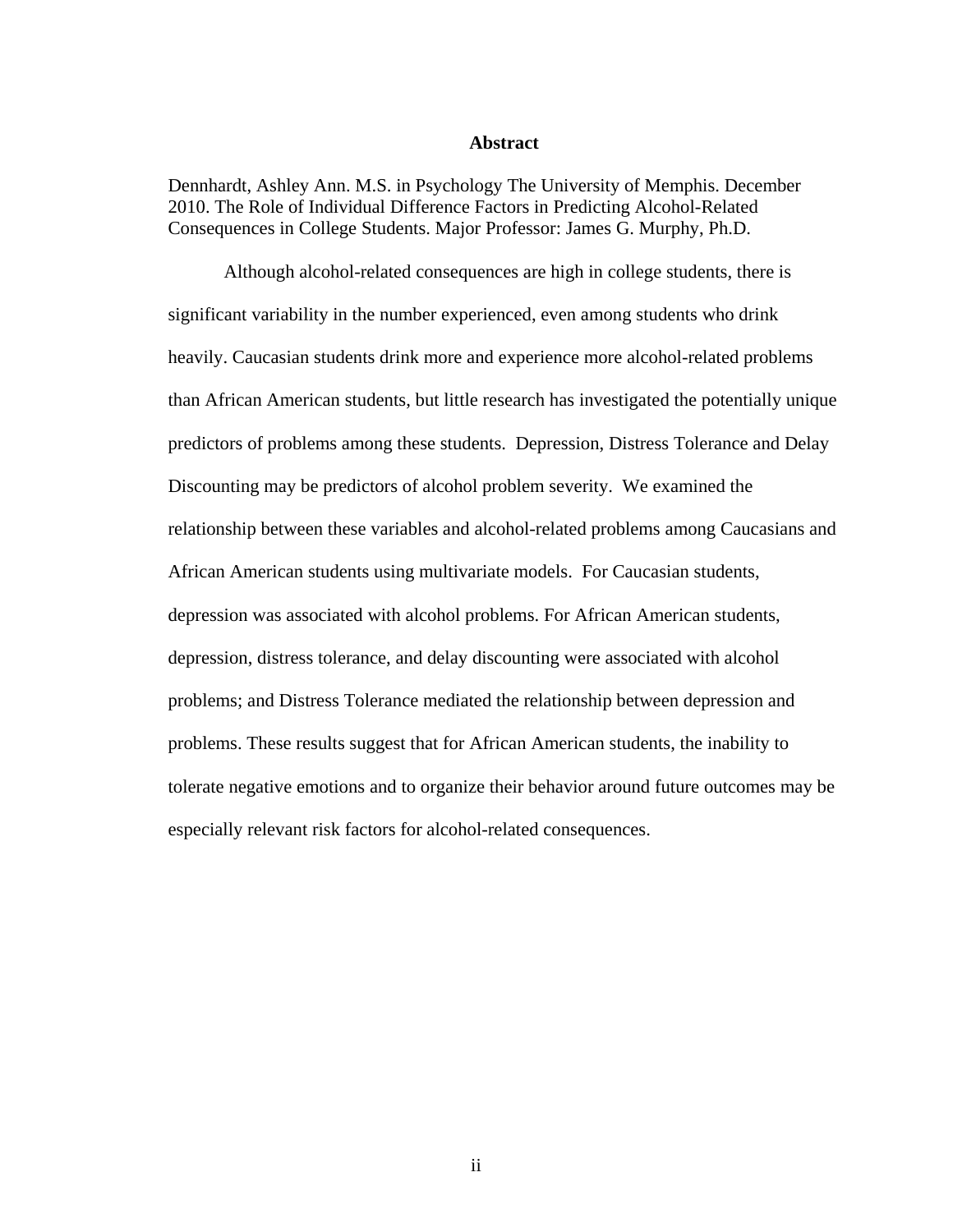## **Table of Contents**

| Section              |                                                                 | Page           |
|----------------------|-----------------------------------------------------------------|----------------|
| Introduction         |                                                                 | 1              |
|                      | Factors that Contribute to College Drinking                     | 2              |
|                      | <b>Risk Factors for Alcohol-Related Consequences</b>            | $\overline{4}$ |
|                      | Predictors of Alcohol-Related Consequences                      | 7              |
|                      | Ethnic Differences in College Student Drinking                  | 15             |
| <b>Current Study</b> |                                                                 | 18             |
| Method               |                                                                 | 18             |
|                      | Participants                                                    | 19             |
|                      | Procedure                                                       | 19             |
|                      | <b>Measures</b>                                                 | 20             |
| Data Analysis Plan   |                                                                 | 22             |
| <b>Results</b>       |                                                                 | 23             |
|                      | <b>Descriptive Statistics</b>                                   | 23             |
|                      | <b>Ethnic and Gender Differences</b>                            | 24             |
|                      | Depression, Distress Tolerance and Delay Discounting Predicting |                |
|                      | <b>Alcohol-Related Problems</b>                                 | 28             |
| Discussion           |                                                                 | 33             |
|                      | Implications                                                    | 40             |
|                      | Limitations                                                     | 41             |
|                      | <b>Future Directions</b>                                        | 41             |
| References           |                                                                 | 44             |
|                      |                                                                 |                |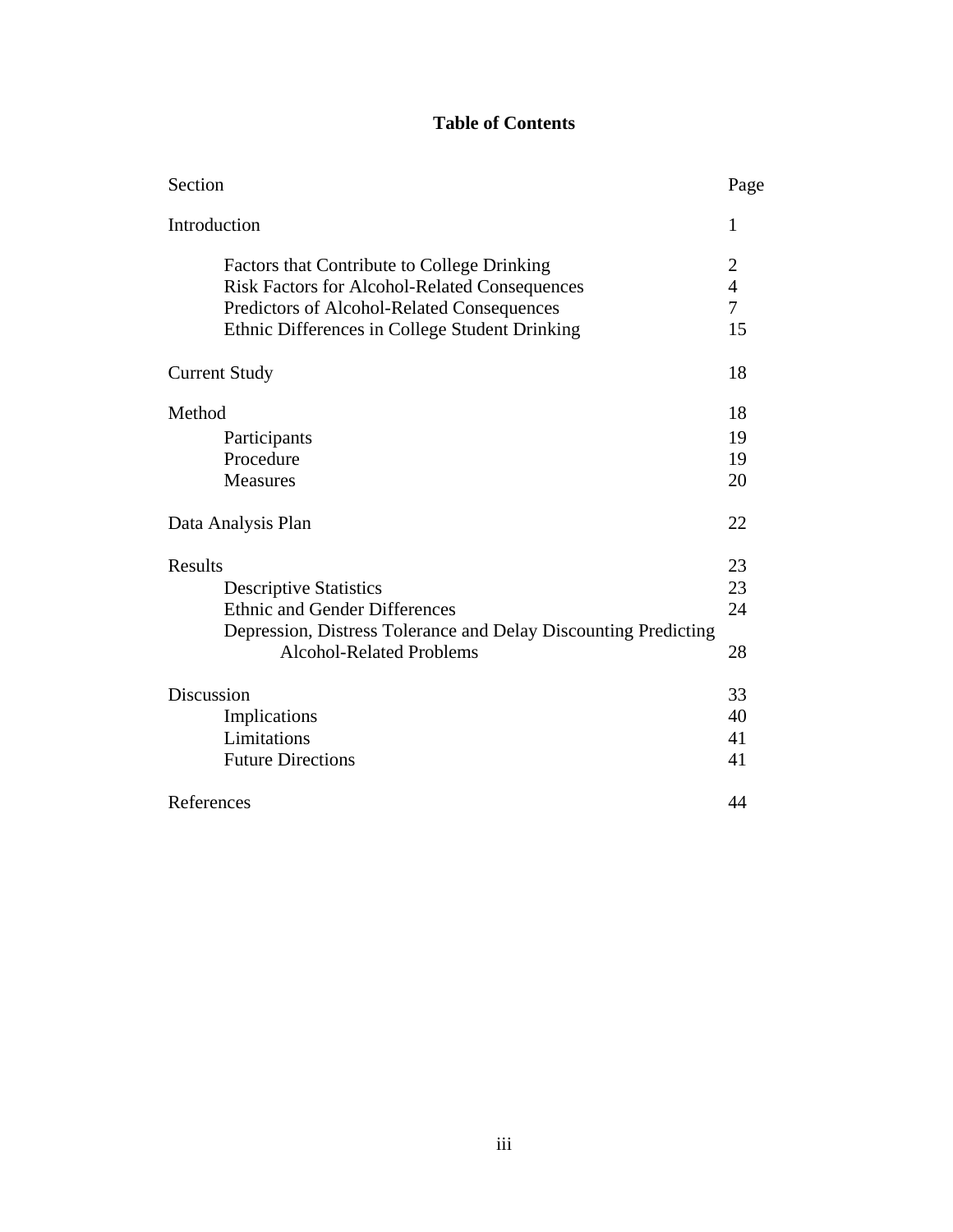#### **Introduction**

Heavy drinking among college students has been recognized as a major public health concern for over a decade and recent nationwide surveys indicate little improvement (Hingson, Zha, Weitzman, 2009). Although relatively few college students show patterns of daily heavy drinking characteristic of alcohol dependence, college students often drink large quantities of alcohol over relatively brief time periods, which can result in dangerously high blood alcohol concentrations (Fournier, Ehrhart, Glindemann, & Geller, 2004). An estimated 44.7% of all college students report one or more heavy drinking episode (4 or more drinks for women, 5 or more for men) in the past month and research suggests that many students drink far beyond this 4 or 5-drink threshold (Hingson et al., 2009; White, Kraus, & Swartzwelder, 2006). A recent study of first-year students found that roughly 20% of men and 10% of women drank at twice the binge threshold (10+ drinks and 8+ drinks respectively) at least once in the past two weeks (White et al., 2006). This pattern of heavy drinking puts students at risk for a number of alcohol-related consequences (Hingson et al., 2009).

Results from the College Alcohol study, an ongoing survey of over 15,000 students at 140 U.S. colleges, also indicate that drinking at the binge level and beyond has a significant impact on college students' academic performance, social relationships, and health (Wechsler & Nelson, 2008). Students who drink at this level miss more classes and achieve lower grade point averages (Wechsler, Lee, Kuo, & Lee, 2000). Heavy drinking also increases risk-taking behaviors in college students. An estimated 1,825 college students die each year from alcohol-related injuries (Hingson et al, 2009). The majority of these deaths are related to driving after consuming alcohol. Nearly 13%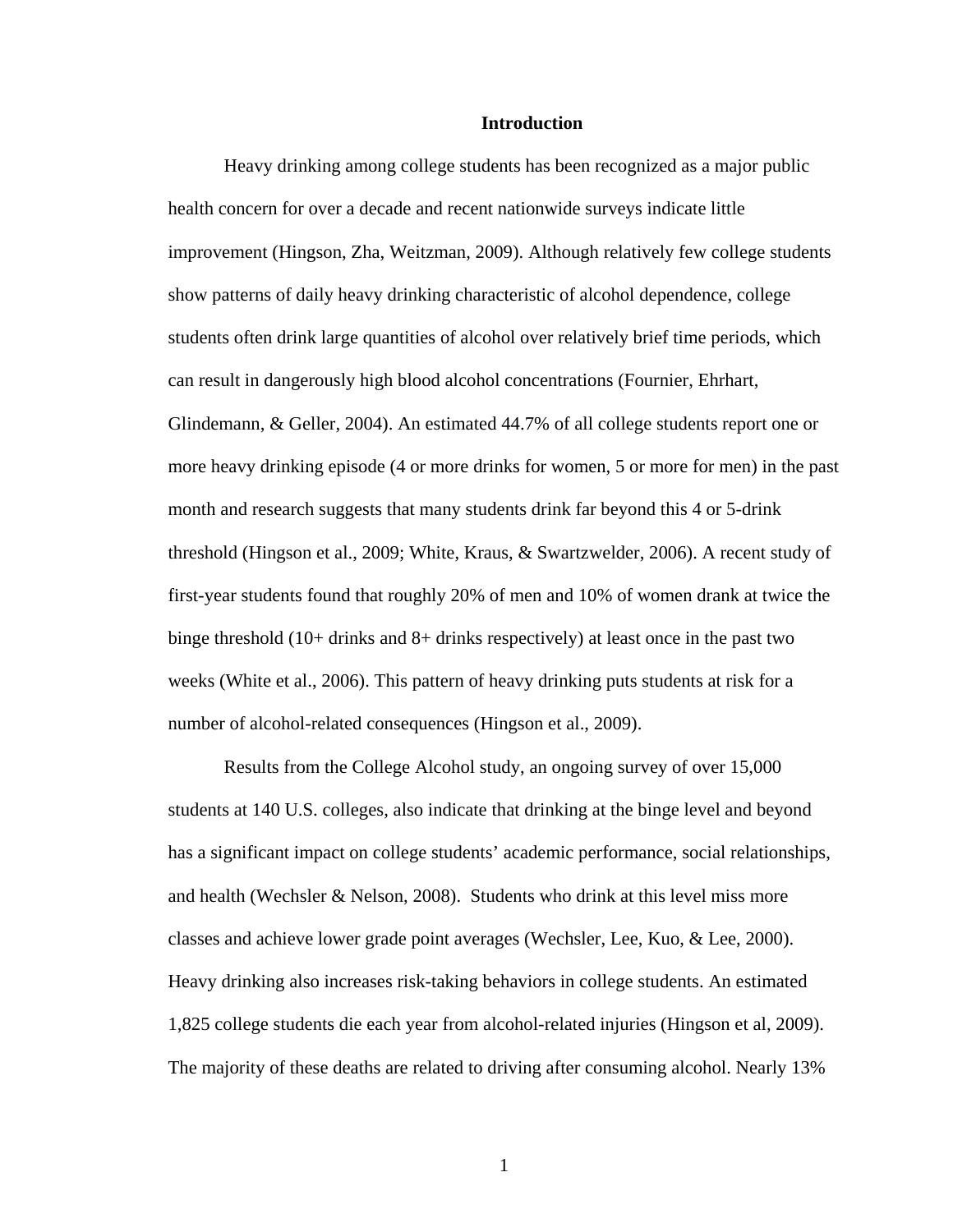of college students report driving after drinking 5 or more drinks (Wechsler, Lee, Nelson & Lee, 2003). Heavy drinking is also related to risky sexual behavior, including inconsistent condom use (Graves. 1995), and sexual violence. Nearly three quarters (72%) of rape victims are intoxicated at the time of the rape (Mohler-Kuo, Dowdall, Koss, & Wechsler, 2004). Many students experience multiple negative consequences as result of their drinking; those who drink at the binge level or beyond three or more times in a 2-week period report experiencing five or more alcohol-related problems (Wechsler et al., 2000). Thus, although drinking in college has long been considered a normative rite of passage, research over the past 20 years clearly indicates that it results in significant academic, health and social consequences and is likely the most substantial public health issue facing colleges and universities.

#### **Factors that Contribute to College Drinking**

There has been a lot of research examining the possible causes for the high rates of heavy drinking among college students (Borsari, Murphy, & Barnett, 2007; Ham & Hope, 2003). Social and contextual factors related to the college environment are widely recognized as significant contributors. Alcohol is often readily available on college campuses. Research has shown that the number of alcohol outlets in close proximity to campus is strongly associated with college*-*drinking outcomes (Kypri, Bell, Hay & Baxter, 2008; Scribner et al., 2008). Another factor that contributes to the accessibility of alcohol on college campuses is the low cost of drinking. Many college bars offer deeply discounted drink special such as \$1 pitchers of beer or all-you-can-drink specials. A sizable body of research demonstrates that higher alcoholic drink prices are associated with lower levels of alcohol consumption and alcohol-related problems and students are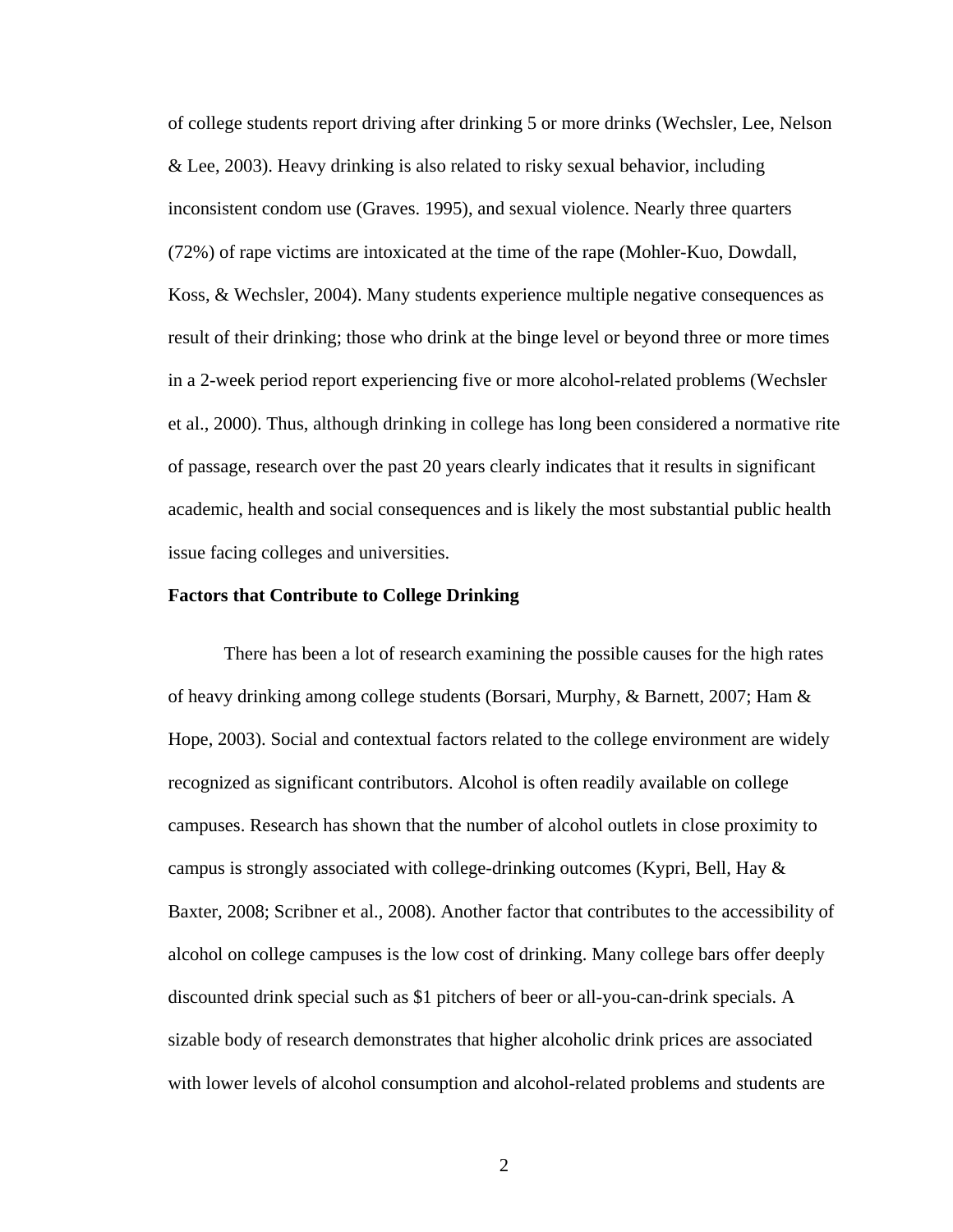more likely to drink heavily at lower prices (Chaloupka, Grossman, & Saffer, 1998; Murphy & MacKillop, 2006). Additionally, the college environment may protect students from legal and driving-related consequences that might otherwise curb excessive drinking (Barnett et al., 2003).

There are also many social benefits associated with drinking for college students that may influence alcohol consumption. Students report that drinking allows them to feel close to their peers, enhances socializing and increases the amount of fun they experience (Park, 2004). Conversely, when students make drinking reductions, they report less socialization and a lower level of enjoyment (Murphy, Correia, Colby & Vuchinich, 2005). Given these reported benefits of drinking, it is not surprising that many college students drink frequently.

Social norms theory has also received a lot of attention in the college drinking literature. Social norms theory posits that people's behavior is influenced by their perception of how other members of their social group behave. Despite the fact that the majority of college students are light drinkers or abstainers, students tend to think of heavy drinking as normative, and this erroneous perception is associated with higher levels of consumption (Lewis & Neighbors, 2004; Neighbors, Dillard, Lewis, Bergstrom, & Neil, 2006). Perceived descriptive drinking norms refer to the perceived prevalence of drinking by the typical college student. Students who report higher perceived descriptive norms for alcohol use among their peers also report heavier drinking themselves (Neighbors et al., 2006). Perceived injunctive norms refer to the perception of how much others approve of a particular behavior and have also been found to be related to heavy drinking in college students. Heavy-drinking students tend to perceive the attitudes of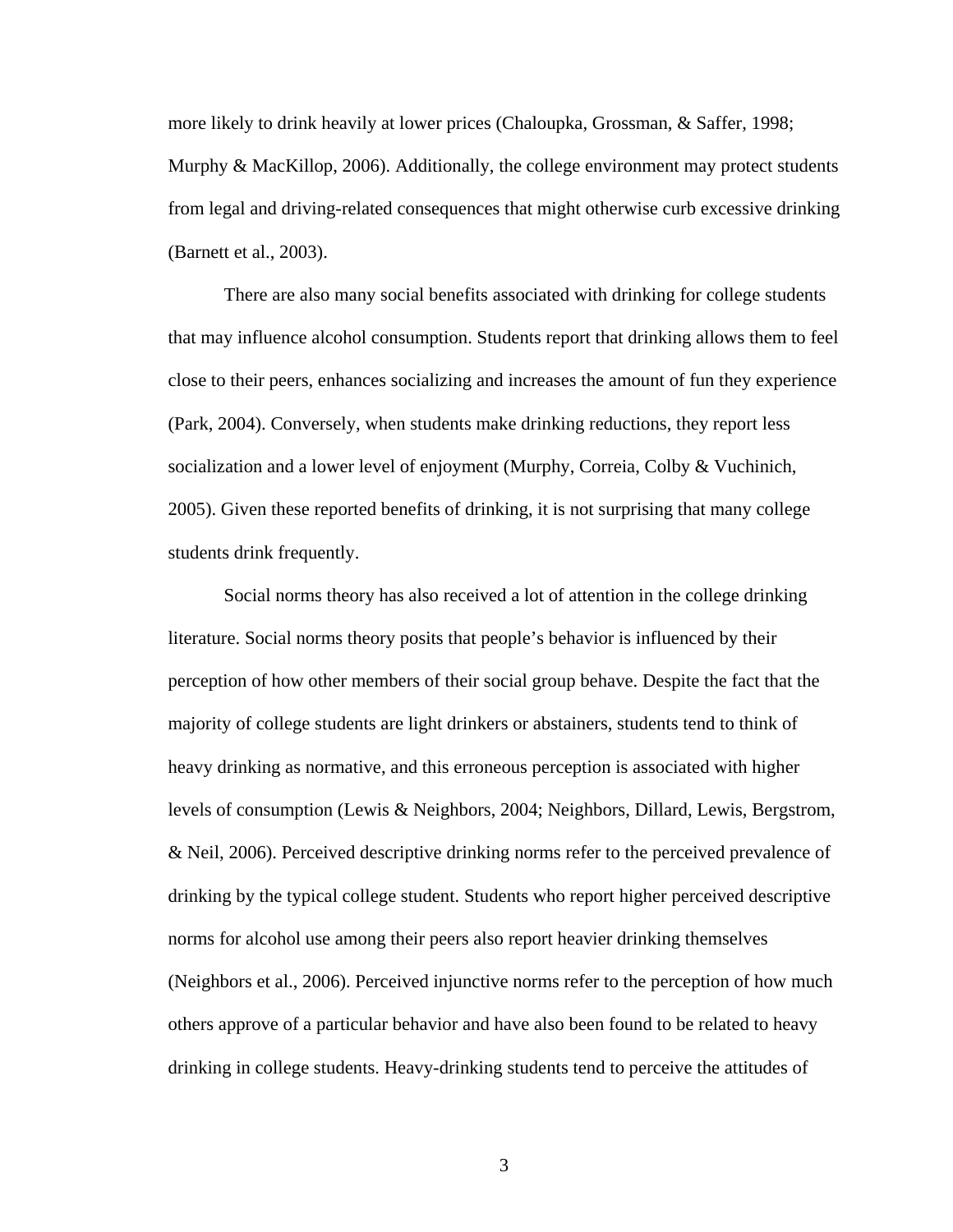their peers to be more lenient and positive about drinking than those who are not heavy drinkers (Perkins & Berkowitz, 1986). Additionally, studies have found that when college students are asked to compare their drinking behavior to that of other college students, they consistently estimate that other students drink more than them (Baer & Carney, 1993). This often leads students to consider their consumption as below average and therefore not problematic. Although there has been substantive research investigating what predicts drinking in college students, there has been considerably less work examining what contributes to alcohol-related problems in college students who drink.

#### **Risk Factors for Alcohol-related Consequences**

Although levels of heavy drinking and alcohol-related consequences are high in college students, there is significant variability in the number and type of consequences experienced, even among students who drink heavily (Gruenewald, Johnson, Light, Lipton, & Saltz, 2003). Although consumption level is an obvious and consistent predictor of the occurrence of alcohol-related problems, there is substantial variability in levels of alcohol problems that is not explained by consumption levels (Borsari et al., 2001; White & Labouvie, 1989). Some heavy drinkers report low levels of alcoholrelated problems, while some relatively light or moderate drinkers experience high levels of alcohol-related problems (White & Labouvie, 1989). In a study conducted by Borsari and colleagues (2001), the number of drinks consumed per week accounted for only 31% of the variance when statistically predicting alcohol-related consequences. Further, the authors found that frequency of binge drinking and peak blood alcohol levels did not contribute any explanation when added to the model that already included number of drinks per week. It is evident that the presence of heavy drinking and indices of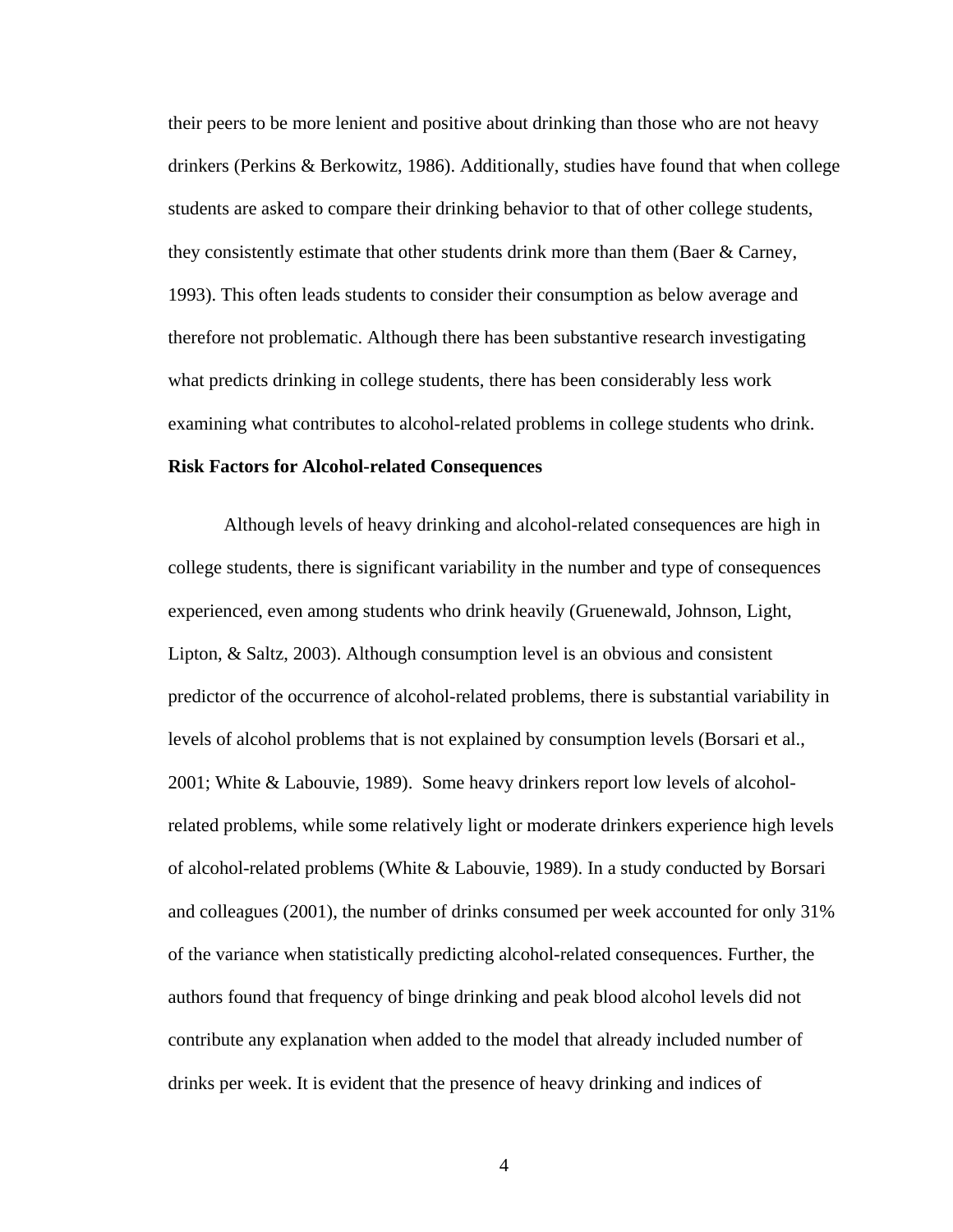consumption are not able to completely explain the presence or absence of alcoholrelated consequences. Similarly, variables such as normative perceptions of use, which predict consumption levels, may not predict alcohol problems [\(Benton et al., 2006;](http://www.pubmedcentral.nih.gov/articlerender.fcgi?artid=2443637#R11) Clapp & McDonnell, 2000; Wood, Read, Palfai, & Stevenson, 2001). It is clear that more research is necessary to identify risk factors for experiencing alcohol-related consequences.

Research is also needed to identify predictors of chronic alcohol problems that persist in the year following college graduation. Despite the high prevalence of heavy drinking in college students, many students will decrease their consumption in the years following college graduation. This phenomenon is referred to as "maturing out" and is thought to be associated with the natural assumption of adult roles (e.g., spouse and parent) and a more conventional lifestyle (e.g., a full time job) after college (Bachman et al., 2002). However, not all students successfully make this transition. Of the more than 40% of college drinkers that are classified as risky drinkers, roughly 20% of these students will continue this behavior into adulthood (Campbell & Demb, 2008)*.* A recent study found that college students who are more likely to continue a pattern of heavy drinking post-college drink more frequently, drink greater quantities of alcohol, binge drink more often, black out more often, are more likely to have peers that drink and use drugs, and are more likely to use drugs other than alcohol themselves during college (Campbell & Demb, 2008). Other studies have found that individuals who said they drank to feel self confident or to deal with personal problems were more likely to be adult persistent high risk drinkers (Campbell & Demb, 2008; Vik, Cellucci,& Ivers, 2003). It is also possible that risk for an escalating pattern of drinking and consequences following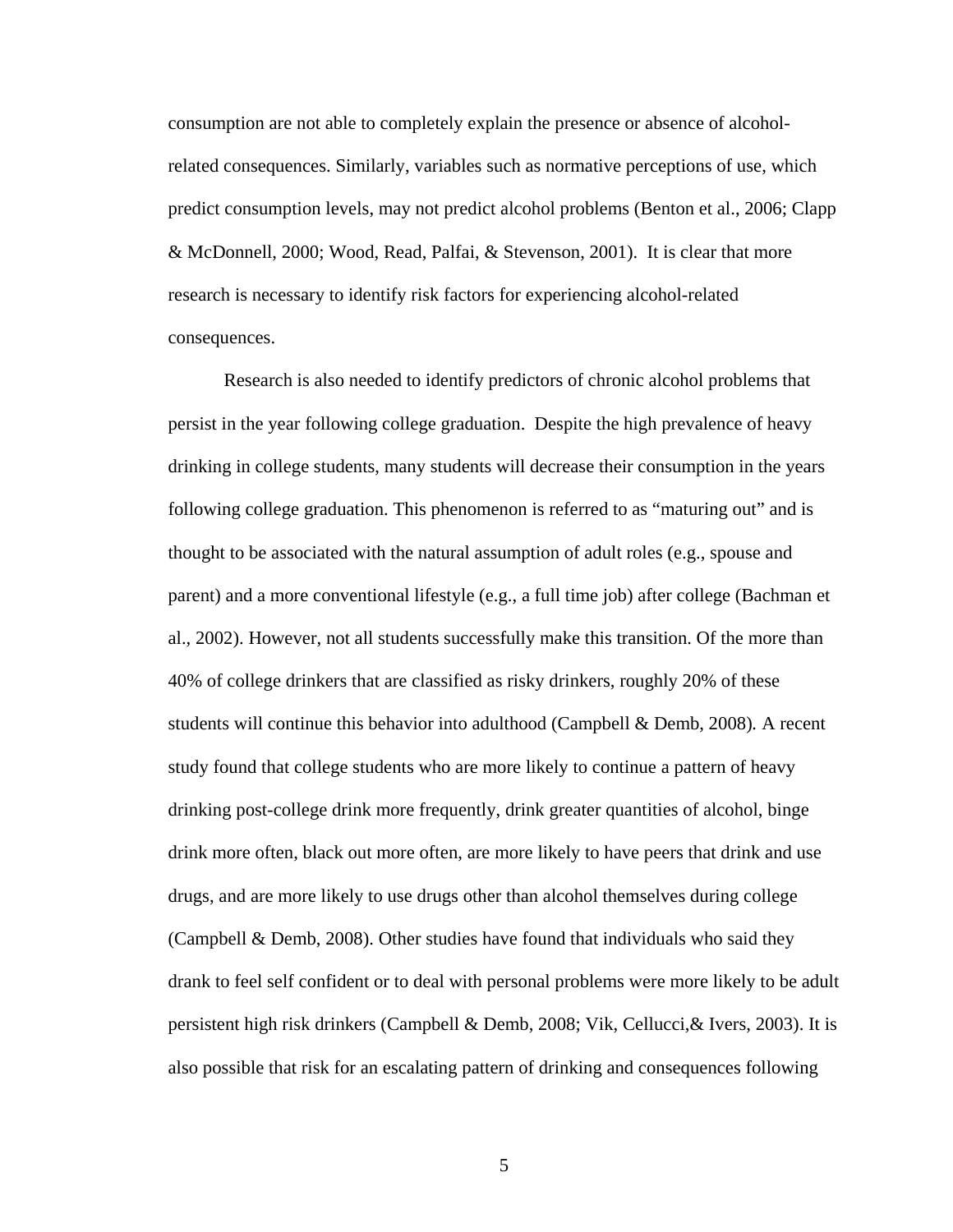graduation might be more heavily influenced by individual difference factors than by the contextual and social factors that influence drinking levels among college students.

Another overlooked area of study involves the different types and differing level of severity of alcohol-related consequences in college students. Most studies examine only general levels of consequences and ignore important potential differences in types of consequences. Alcohol-related consequences is a term used to describe a range of behaviors and perceptions, and includes different types of consequences from negative outcomes (e.g., got into trouble at work or school, did poorly on a test), to risky behaviors (e.g., driving after drinking), to dependence symptoms (e.g., drinking more than had planned, finding it hard to limit drinking). In one study, experiencing blackouts (not being able to remember a period of time while drinking) was an early indicator of poor academic performance later on in the semester, whereas experiencing consequences that indicated impaired control or dependence symptoms was predictive of continued risky drinking at the end of the semester, which suggest that the types of consequences students experience may have unique correlates and implications (Read, Merrill, Kahler, & Strong, 2007). Dependence symptoms may be especially important predictors of longterm drinking trajectories. Simons, Carey, and Wills (2009) showed that whereas poor behavioral control had an effect on alcohol abuse and not dependence, affective lability, which refers to the frequency, speed and range of changes in affective states, had a direct effect on dependence symptoms and not abuse. This suggests that the presence of certain alcohol-related consequences may help identify those students who are more at risk for long-term alcohol problems versus those who will "mature out" of heavy drinking.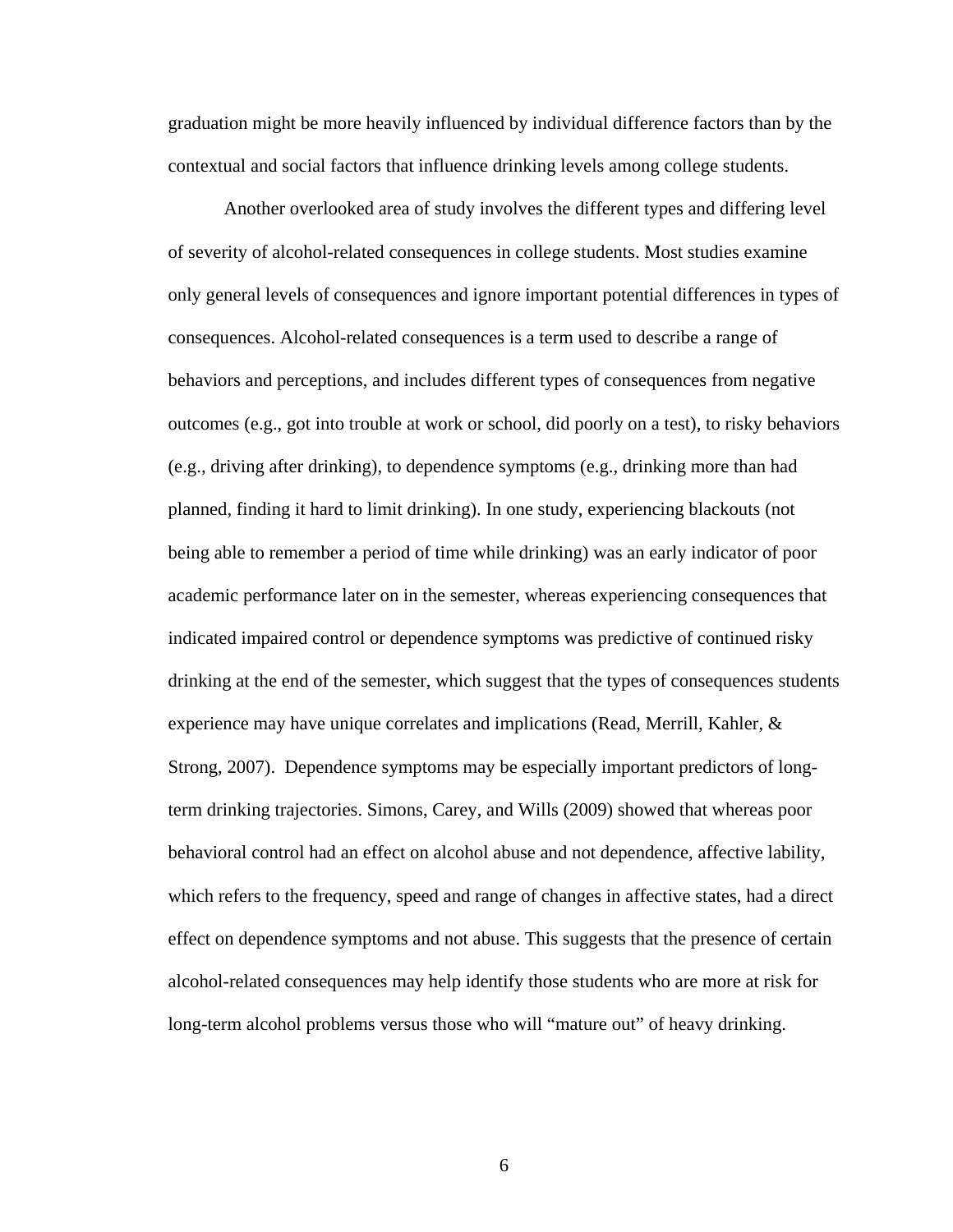Surprisingly, little research has looked at what might be predictive of certain types of alcohol-related consequences. Students often experience consequences in a number of areas such as in their social relationships, related to their academic performance, or propensity to engage in risk taking behaviors. Many studies utilize only global measures of alcohol problems and for that reason, identifying risk factors for specific problem domains is an area that is relatively unexplored.

Overall, current research does not adequately address the issues of who will experience consequences, what type of consequences will they experience, and who will continue a pattern of risky drinking after college. There have been several factors that have been implicated in adult substance use. Although little research have looked that these in college students, they may prove useful in identifying heavy-drinking students who experience greater levels of problems and possibly serve as an indicator of a more severe trajectory.

#### **Predictors of Alcohol-Related Problem Severity**

As previously mentioned, research suggests that consumption alone cannot explain the degree of alcohol-related problem severity. Delay discounting, distress tolerance, and negative affect/depression have all been implicated as playing a role in adult substance abuse and may be important predictors of alcohol problem severity among college students.

**Delay discounting**. Delay discounting refers to the decrease in the subjective value of a reinforcer as a function of the time until it is delivered and provides a behavioral economic index of impulsivity (Ainslie, 1975). All things being equal, individuals will prefer larger rewards over smaller rewards. However, if the receipt of the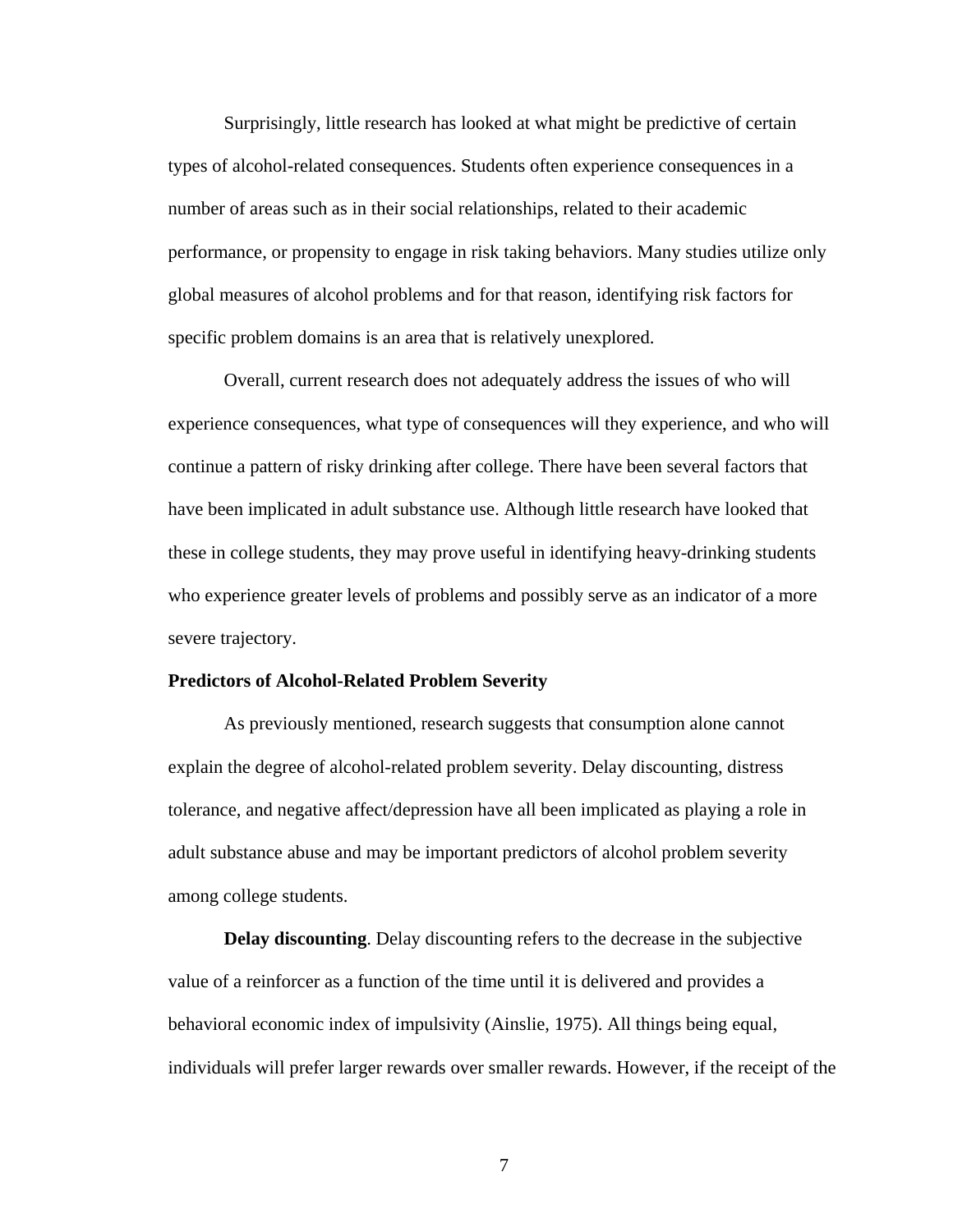larger reward is shifted into the future, while the smaller rewards remains immediate, individuals will often switch preference and select a smaller immediate reward over a larger delayed reward. For example, when given a choice between receiving \$50 immediately and \$1,000 in 2 months, almost everyone would choose to wait and receive the \$1,000 in 2 months. However, if the choice is altered and now the person must decided between \$500 now and \$1,000 in 2 months, some individuals may elect to receive the smaller amount (\$500) immediately, rather than wait for the larger reward of \$1,000 (Petry, 2001). This can also be illustrated by the college student who initially plans not to drink the night before an exam, but ends up drinking anyway. When the student initially plans to go hang out with friends and not drink, he or she valued the arguably larger, more delayed reward of a good grade on the test the next day more than drinking. However, the preference reversal occurs when the student makes the decision to drink when he or she arrives at the party. Now, the immediate reward of drinking becomes valued over the larger delayed reward of doing well on the test. In this case and in many others, alcohol use provides an immediate source of reinforcement through a feeling of euphoria, stress reduction and often increased socialization with friends, while the consequences of the alcohol use are delayed. Additionally, many of the "rewards" that compete with drinking for college students are delayed such as vocational success and good health.

Delay discounting is commonly assessed using laboratory measures in which an individual is presented with a series of choices between smaller, sooner rewards and larger, later monetary rewards. Research using both real and hypothetical rewards has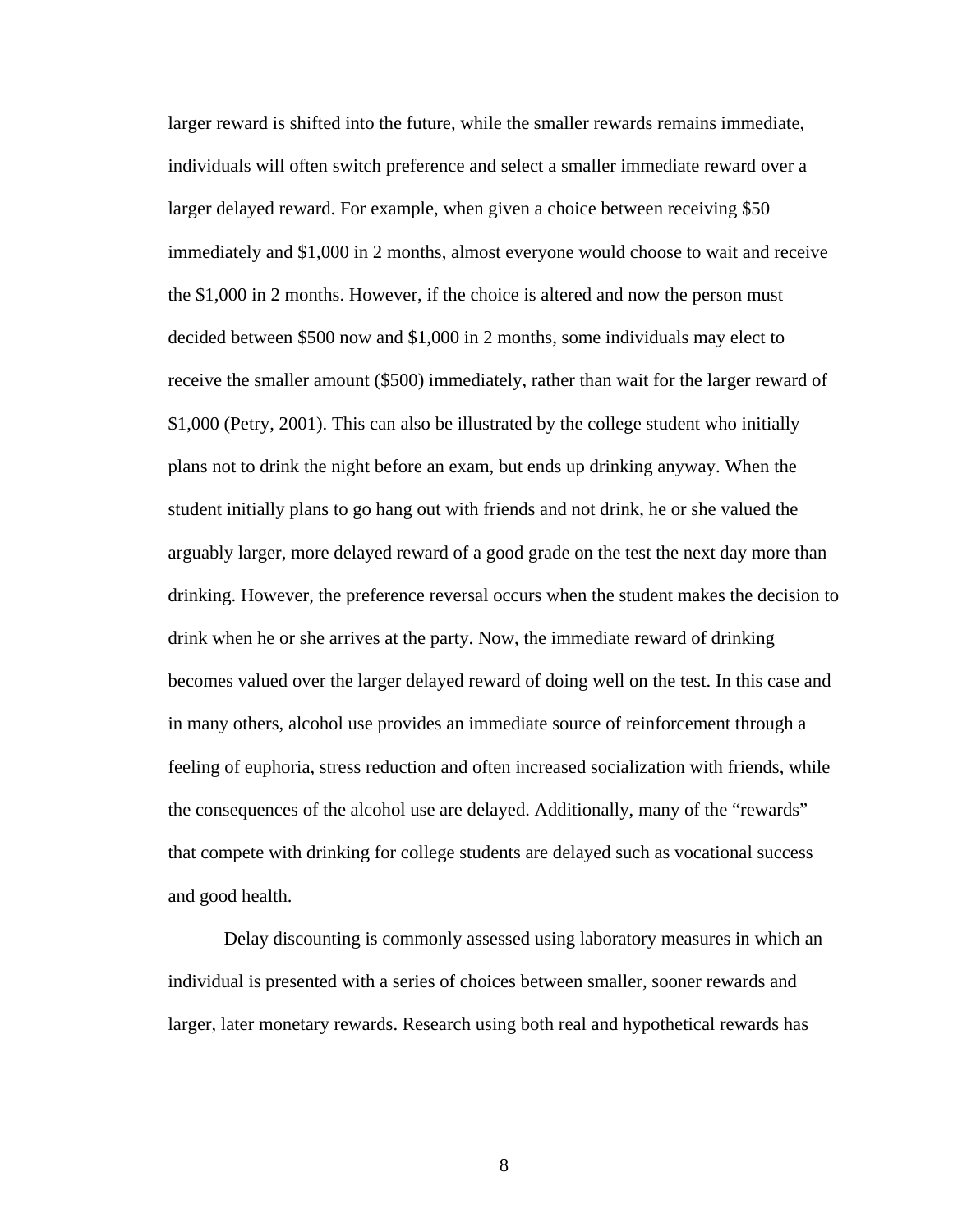also shown that people's discounting curves can be described by a hyperbolic function (e.g., Mazur, 1987):

$$
V = A/(1 + kD),
$$

In this function, *V* is the present value of the delayed reward, *A* is the amount of the reward, *D* is the length of the delay and *k* is a free parameter that determines the discount rate. The discounting parameter (*k)* is considered to be the index of impulsiveness (higher  $k$  value = more impulsive).

It is well established that behavioral impulsivity (i.e., delay discounting) plays a role in substance use and abuse. Numerous studies have looked at discounting rates in smokers, stimulant dependent individuals, opiate dependent individuals and problematic gamblers. Results consistently demonstrate that individuals with these addictive behaviors have higher rates of delay discounting than controls (Baker, Johnson, & Bickel, 2003; Dixon, Marley, & Jacobs, 2003; Heil, Johnson, Higgins, & Bickel, 2006; Madden, Petry, Badger, & Bickel, 1997). There have also been many studies that have examined the role of discounting in alcohol use. Research demonstrates that higher discounting rates are associated with higher rates of consumption and with alcohol-related problems. Kollins (2003) looked at discounting and substance abuse variables in college students and found that higher levels of discounting were significantly associated with younger age of first alcohol use and "passing out" from alcohol use. Vuchinich and Simpson (1998) also looked at discounting rates in college students and found that both heavy social drinkers and problem drinkers demonstrated greater discounting than light social drinkers. Similarly, Field, Christianson, Cole, and Goudie (2007) compared light drinking adolescents to heavy drinking adolescents and found that the heavy drinkers showed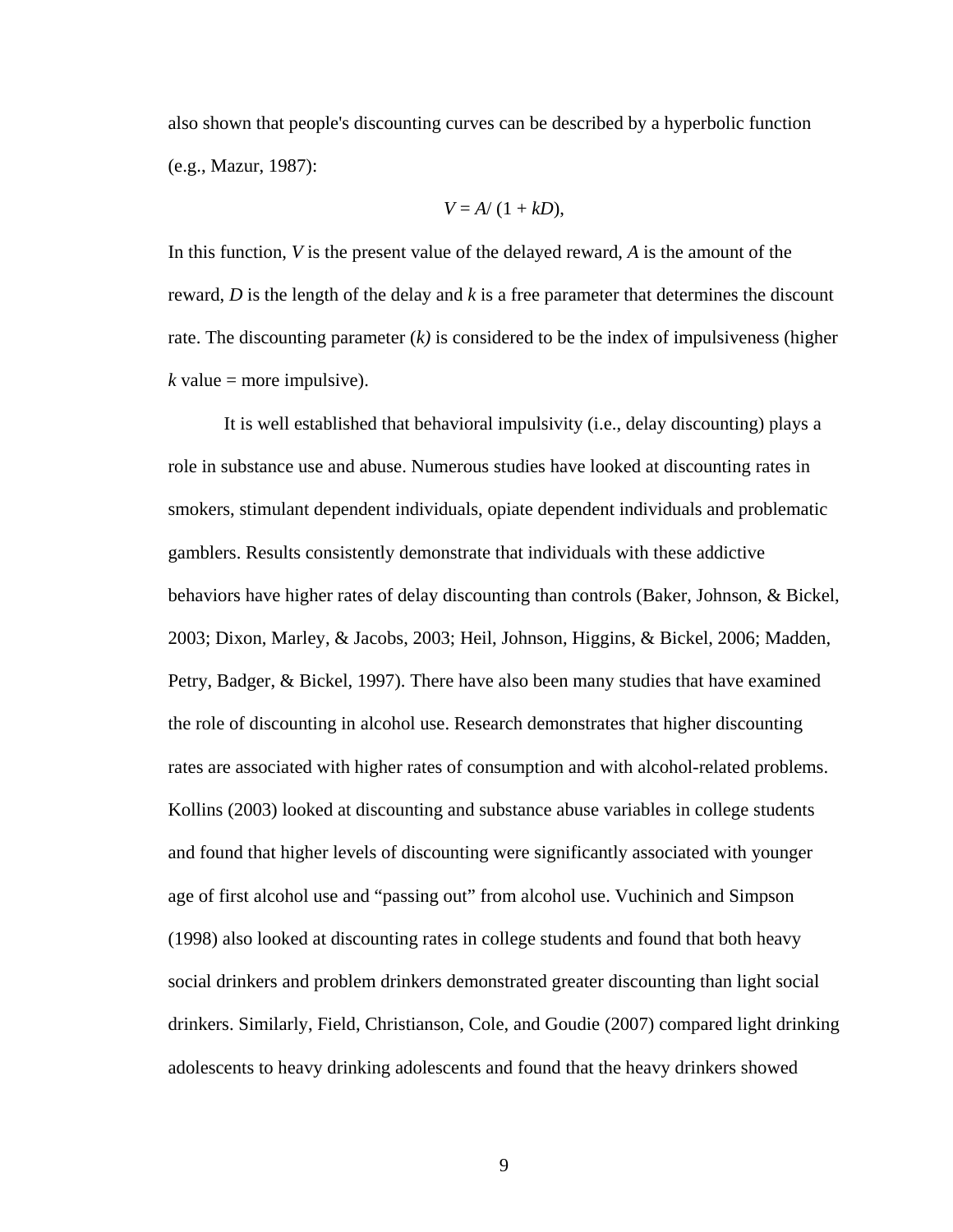higher discounting of delayed hypothetical monetary and alcohol rewards. Research also suggests that delay discounting may be associated with a more severe pattern of drinking. Tucker, Vuchinich, Black, and Rippens (2006) found that a measure of delay discounting was able to distinguish between those problem drinkers who quit and those who continued even after controlling for preresolution drinking and problems. Overall, high rates of delay discounting have been shown to be related to more problematic substance use and may be related to a number of alcohol-related consequences.

**Distress tolerance.** Recent studies suggest that distress tolerance is related to problematic substance use. Distress tolerance is an individual difference factor that refers to an individual's ability to experience and withstand negative psychological states (Simons & Gaher, 2005). Distress tolerance is considered to be related to one's emotional response to their own emotion and is referred to as a meta-emotion construct. Distress tolerance refers to how people think about their negative emotions and how they evaluate them in regard to (1) how tolerable and aversive they are, (2) how acceptable they are, (3) how attention commanding/disruptive they are, and (4) how likely they are to cause a person to take action to reduce or avoid feelings of upset related to negative emotions. Those low in distress tolerance are more likely to report distress as being unbearable and to feel ashamed about feeling distressed and that the feelings are unacceptable. These individuals also tend to feel as though they have inferior coping skills in comparison to others to deal with the distress. Individuals low in distress tolerance also tend to go to great lengths to put an end to the distress. If the individual is unsuccessful, he or she tends to feel overwhelmed or consumed by their emotions. This can get in the way of normal functioning during the periods in which the person feels distressed.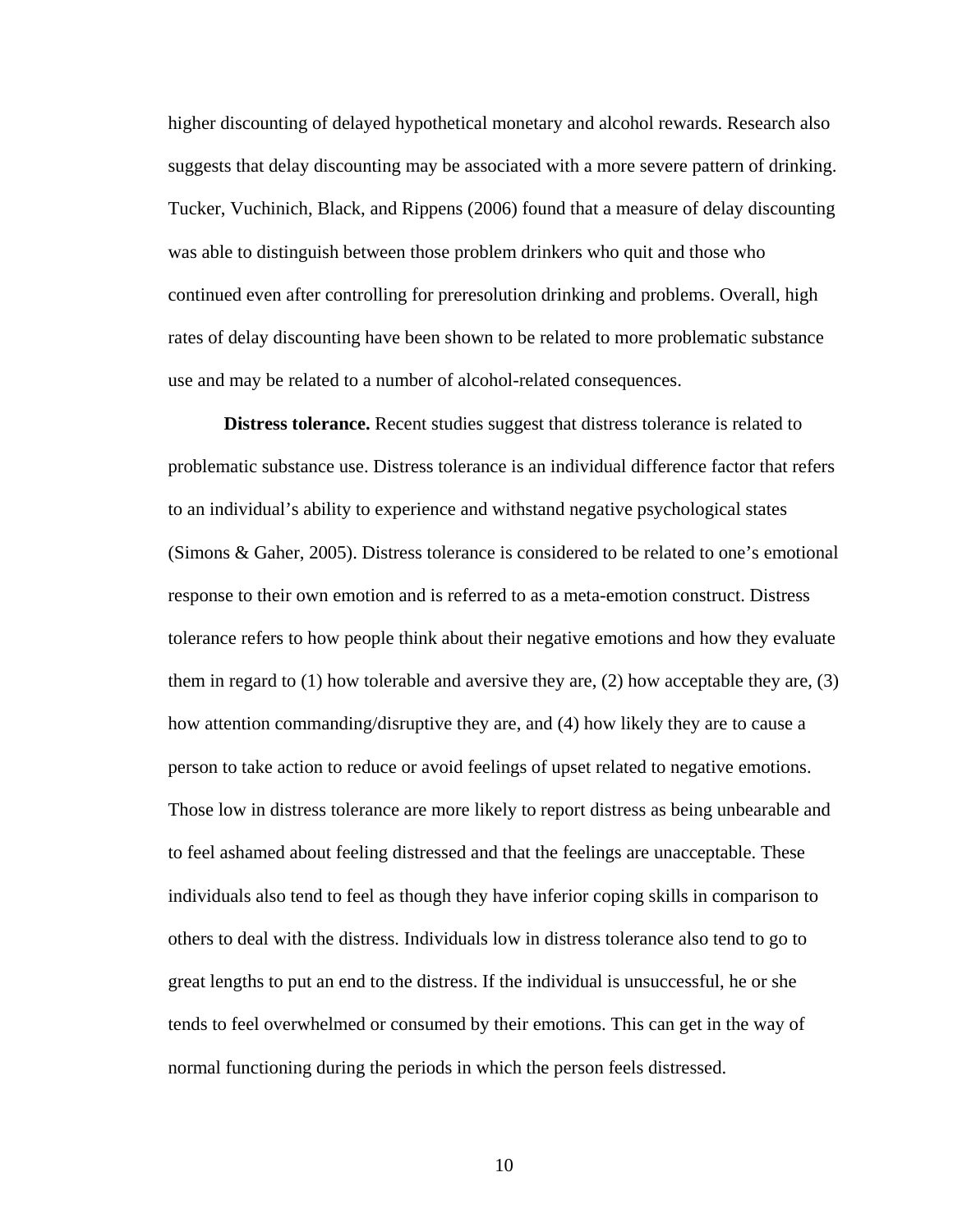Distress tolerance is a higher-order factor that consists of several aspects of affect & behavior regulation. Gross (1998) indentified five instances in which affect or behavior can be regulated. They are (1) selecting the situation, (2) modifying the situation, (3) allocating attention, (4) changing cognitions, or (5) modulating responses. With the first four instances, regulation occurs as an antecedent process and it is within these processes where differences in distress tolerance may manifest. This can occur through tendencies to avoid or change situations in which distressing emotions might occur or by how much a person allows their attention to be absorbed by the distressing emotions. In the fifth process, a person low in distress tolerance may try to modulate the distressing feelings by not expressing the feelings or using alcohol or drugs to reduce the feelings. Overall, a person's level of distress tolerance can have marked effects on the ways in which that person manages affect.

Distress tolerance is thought to play a role in substance use through coping methods. Using alcohol and other drugs to cope is considered to be an emotion-focused coping strategy. Alcohol or drug use can quickly alleviate distress when an individual is faced with a negative emotion and may be a common strategy in those with low levels of distress tolerance (Simons & Gaher, 2005). Studies show that between 10 and 25% of adults who drink alcohol do so at least partially as a method of coping with negative affect (Cooper, Russell, Skinner, Frone, & Mudar, 1992). Using alcohol as a method of alleviating negative emotions suggests a difficulty in tolerating negative emotions.

Despite the theory behind the connection between distress tolerance and substance use, there was very little research in the area until fairly recently. Research suggests that distress tolerance may play a role in precipitating relapse and predicting treatment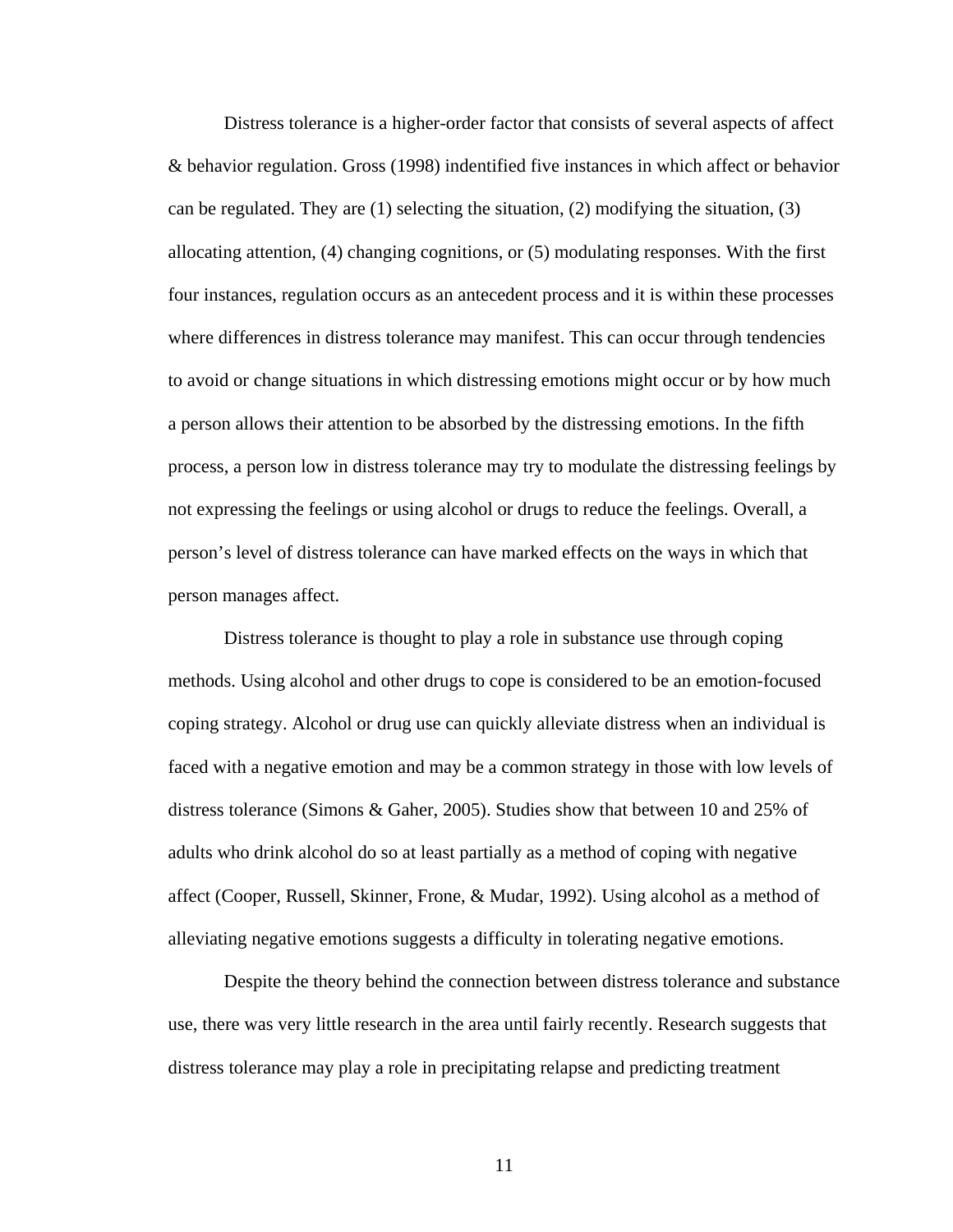completion. A recent study compared smokers who had at least one successful quit (abstinent for 3 months or more) with smokers who had not been able to abstain for longer than 24 hours despite having tried to quit (Brown, Lejuez, Kahler, Strong, & Zvolensky, 2005). Brown and Colleagues (2005) found that those who relapsed within 24 hours also gave up sooner on stressful math tasks, which in this study were conceptualized as measures of distress tolerance. Daughters, Lejuez, Kahler, Strong and Brown (2005) examined abstinence success and distress tolerance in an inner-city residential treatment center and found that longer periods of abstinence duration were related to higher levels of distress tolerance when controlling for amount of previous substance use level and level of negative affect. Thus, it appears that substance users that have higher levels of distress tolerance may be able to quit more easily than those who have lower levels of distress tolerance.

There has been minimal research to date looking at the role of distress tolerance in college student heavy drinking; however, the existing research points to distress tolerance as a relevant construct in this phenomenon. In a study examining the relationship between depression and substance use in college students, Buckner, Keough, and Schmidt (2007) found that distress tolerance mediated the relationships between depression and alcohol and marijuana problems. In other words, those who had higher levels of depression also had higher level of problems related to their drinking and marijuana use; however, this relationship is explained by the level of distress tolerance. Those who had lower levels of distress tolerance experienced more alcohol and marijuana related problems than those with higher distress tolerance. Another recent study on motives to using marijuana in college students found that lower levels of distress tolerance were related to coping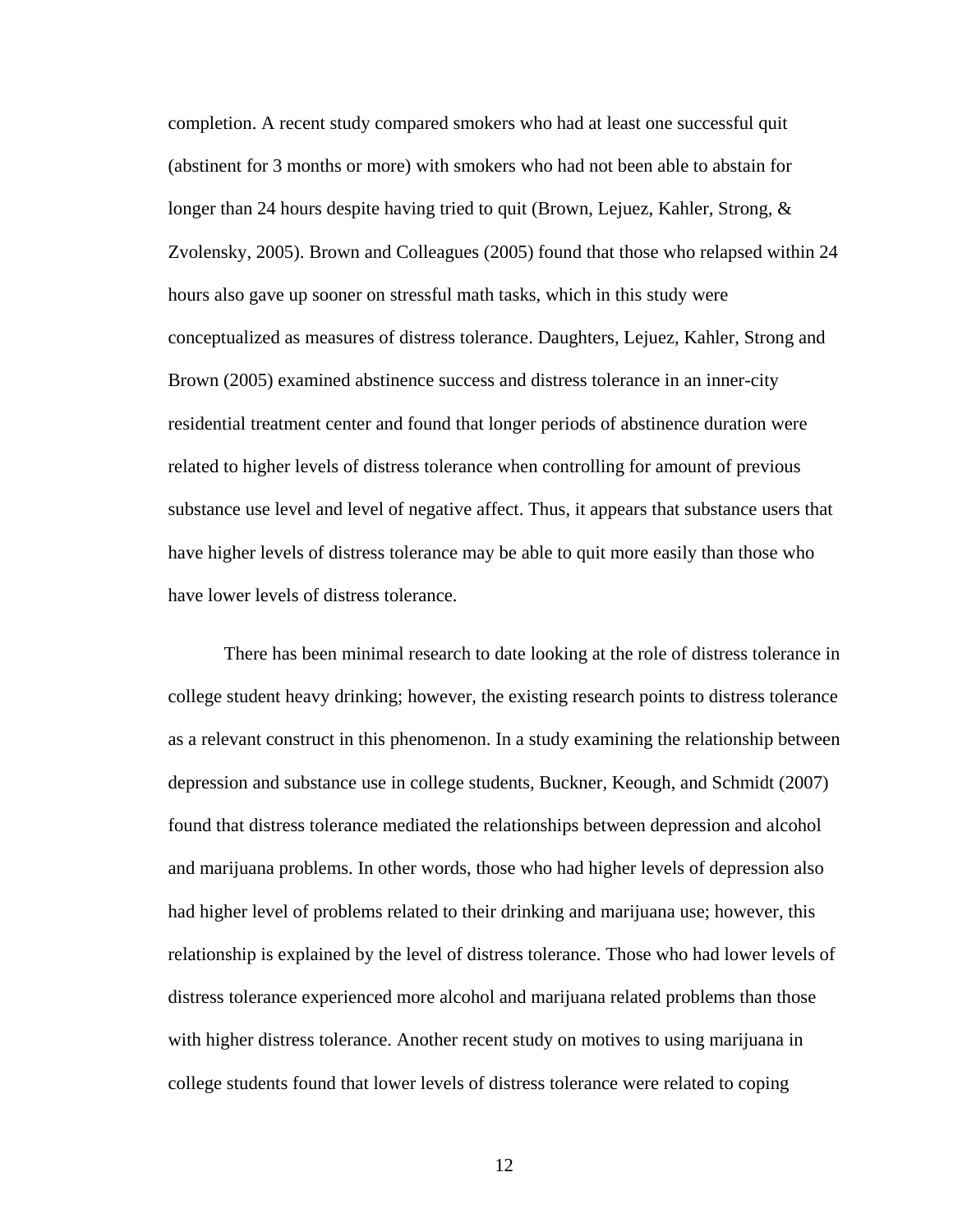motives of using marijuana (Zvolensky et al, 2009). In other words, students who have lower distress tolerance are more likely to use marijuana to cope with their negative affect. Overall, those who are unable to tolerate negative affect seem to be more likely to use substances to cope and also experience more substance-related problems than those who have higher distress tolerance.

**Negative affect/depression.** Extensive research has established that in general adult samples, there is a positive association between alcohol consumption and depression (Alati et al., 2005; Rodgers et al, 2000). A recent meta-analysis of 74 studies found that 60.5% of individuals exhibiting above-average levels of depressive symptoms also have above-average levels of alcohol use and impairment whereas only 39.5% of individuals with below average levels of depressive symptoms exhibit that pattern (Connor, Pinquart, & Gamble, 2009). The meta-analysis also revealed that the association between depression and alcohol-related impairment was slightly stronger than that of depression with alcohol consumption or frequency of consumption although this difference was not statistically significant (Connor et al., 2009). There is also some evidence that a history of a depressive disorder may confer risk for later alcohol abuse. Dixit and Crum (2000) estimated that the of the risk for heavy drinking in women with a history of depressive disorder was 2.60 times greater than the risk in women with no history of depressive disorder. Depression also appears to play a role in treatment outcomes. Greenfield and colleagues (1998) found that individuals diagnosed with both depression and alcohol dependence exhibit greater relapse to drinking rates than those with alcohol-dependence alone. Another recent study revealed that adolescents with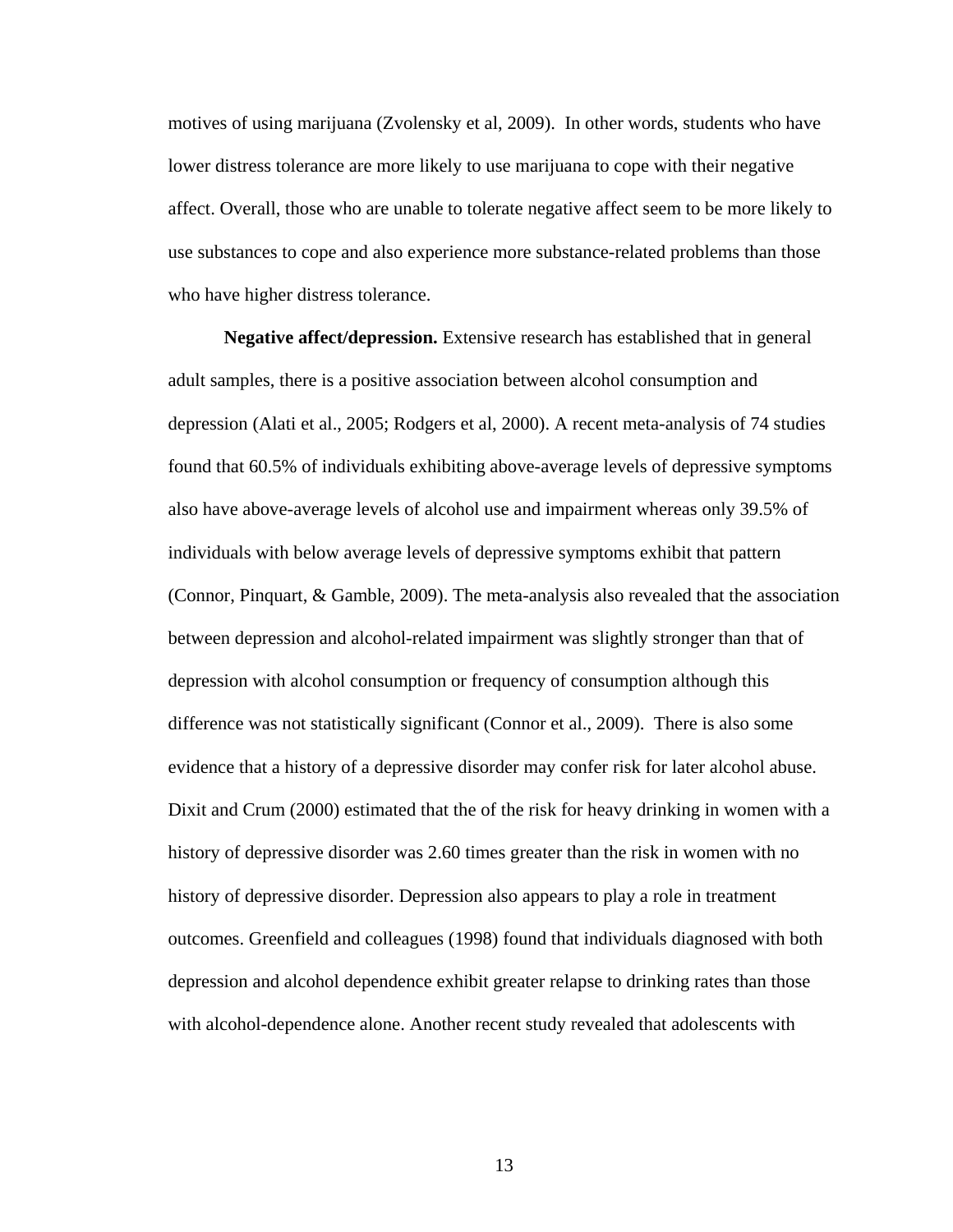comorbid depression and alcohol or substance dependence have been shown to relapse earlier than those who do not have a substance use disorder (Cornelius et al., 2004).

The association between depressive symptoms and alcohol consumption in college students is less clear. Many studies have failed to find significant correlations between alcohol use and depressive symptoms or related constructs like negative affect (Nagoshi, 1999; Patock-Peckham, Huchinson, Cheong, & Nagoshi, 1998; Geisner, Larimer & Neighbors, 2004). Although studies have failed to show a relationship between depressive symptoms and consumption, some studies have demonstrated that there is an association between depressive symptoms and alcohol-related problems (Nagoshi, 1999; Patock-Peckham et al., 1998). Costanzo and colleagues (2007) found that although heavy drinking drops off after college, the subset of individuals who continue to drink heavily exhibit elevated levels of hostility, anxiety and depressive symptoms while in college. There has also in been some evidence of ethnic differences in the relationship between negative emotions and alcohol-related outcomes. In the study by Costanzo and colleagues (2007), only 20% of the Caucasian students had the psychological profile related to adulthood heavy drinking (i.e., hostility, anxiety and depressive symptoms), whereas 50% of the African American students exhibited those characteristics. However, it is of note that the rates of heavy drinking were similar between the two groups. Another recent study looking at negative emotions in college student drinking revealed that negative emotions predicted higher levels of alcohol dependence symptoms for British White students, but not for British Indian students (Brar & Moneta, 2009). Research suggests that negative affect and depressive symptoms are risk factors for alcohol-related problems in heavy-drinking college students, but more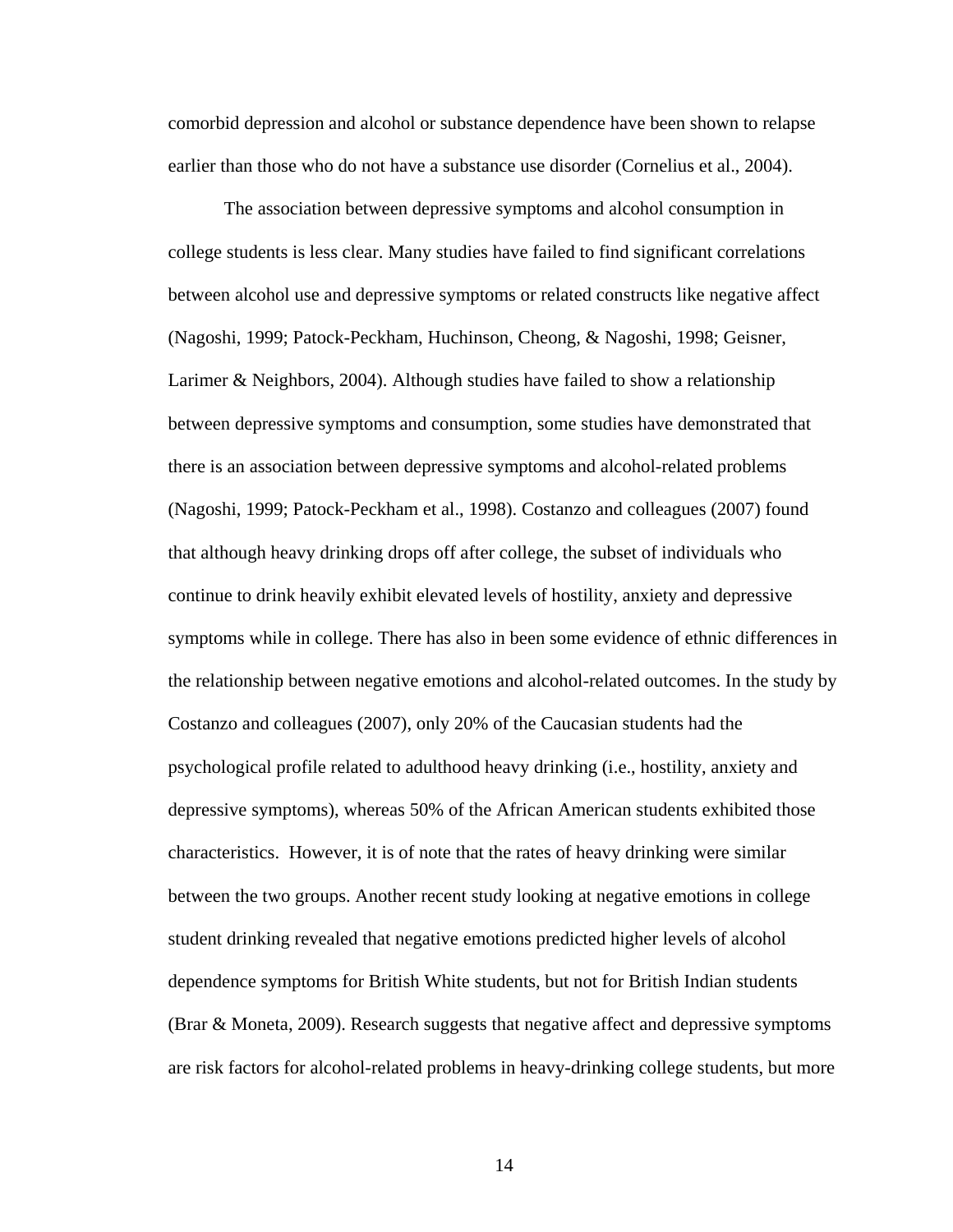research is necessary to confirm this link. Additionally, the amount of risk may differ for college students of different ethnicities and is an area that warrants further exploration.

#### **Ethnic Differences in College Student Drinking**

Studies of drinking rates across all college students reveal that Caucasian students are more likely than ethnic minority students to exhibit a pattern of heavy drinking (Wechsler et al., 2003). Several studies report that Caucasian students drink at the highest rate, followed by Latino students, and then African American students at the lowest rate (Chen, Dufour & Yu, 2004). Although literature on heavy drinking in African American students is relatively sparse, one study found that African American students experience fewer alcohol-related consequences than Caucasian students (Siebert, Wilke, Delva, Smith, & Howell, 2003). Siebert and colleagues (2003) also examined protective behaviors such as eating before drinking and counting the number of drinks consume. They found that, in general, African American students employed these types of strategies more regularly than Caucasian students; however, this was not true when looking at the protective strategy of choosing a designated driver. This puts these students at increased risk for a DUI or alcohol-related car accident. Another recent study found positive associations between alcohol consumption and risky sexual behaviors in African American students (Poulson, Bradshaw, Huff, Peebles, & Hilton, 2008). These studies suggest that although African American students may experience fewer consequences related to their alcohol use, they are nonetheless at risk for many of the same negative consequences as Caucasian students. Overall, there has been little research on the nature and impact of the alcohol-related problems relative to the amount of research conducted with Caucasian students.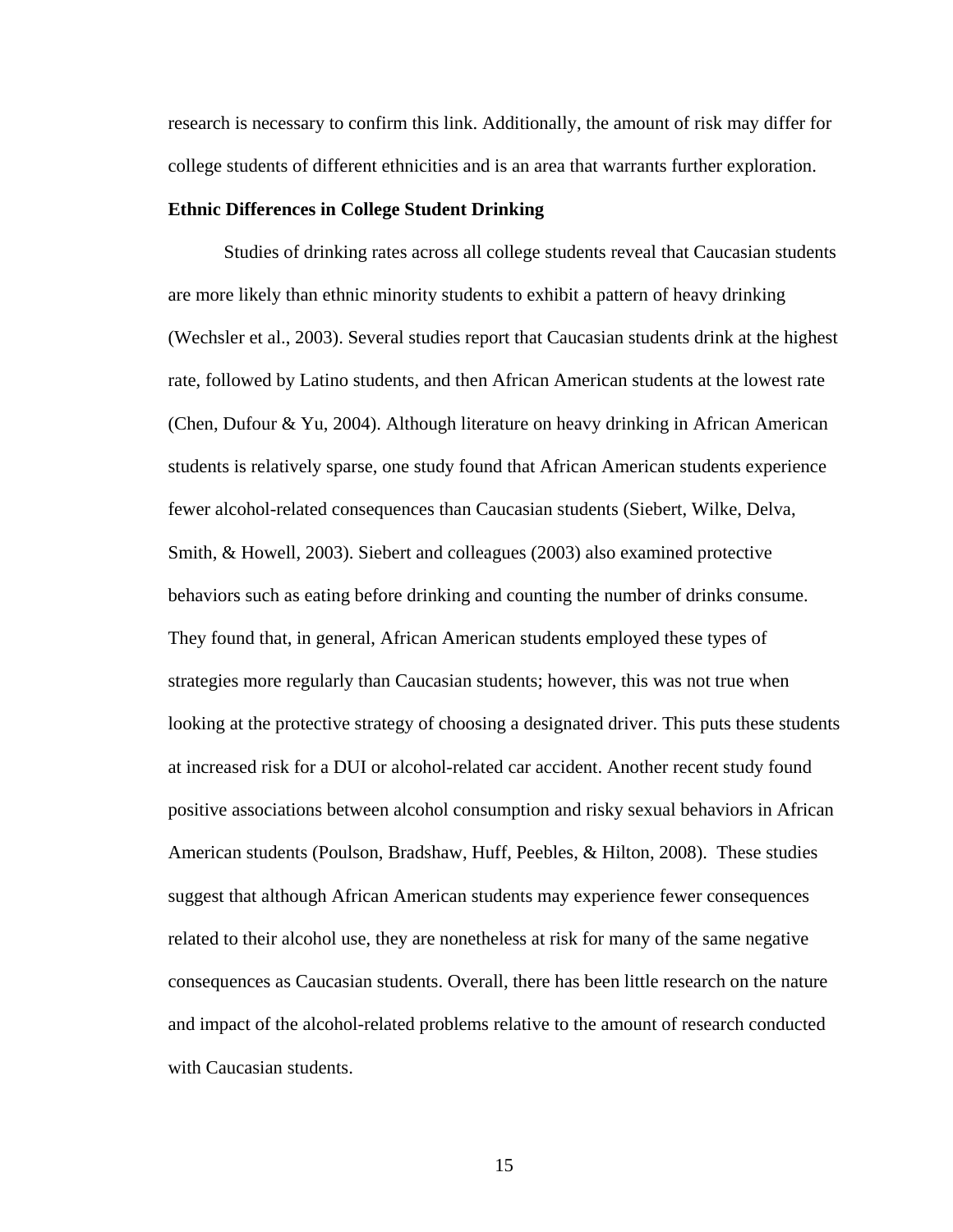Despite the fact that African American college students drink less and experience fewer alcohol-related consequences than Caucasian students, it is important to recognize that a significant and increasing number of African American students report heavy drinking (Wechsler et al, 2002). Data from the College Alcohol Study indicate that the percentage of African American college students who report heavy drinking in the past two weeks has increased significantly from 16.7 % in 1991-1992 to 21.7% in 2001-2002. Although African American students report fewer alcohol related consequences than Caucasian students, heavy drinking may nevertheless have detrimental long-term consequences for the educational attainment of African American students. The United States Department of Education (2001) reported that only 37% of African American students who start at a four-year college graduate, compared to 57% of Caucasian students. Prior research has identified a negative association between heavy drinking and study practices among African American college students (dePyssler, Williams, & Windle 2005). It is possible that through the mechanism of study practices, heavy drinking is a factor that contributes to lower graduation rates for African American students.

While it appears that drinking does, in fact, have negative consequences for African American college students, research suggests that severity of these consequences increases as the students enter into adulthood. Ten to 15 years after college, researchers have documented what has been referred to as the "age crossover effect" (French, Finkbiner, & Duhamel, 2002). Whereas in college Caucasian students drink more and experience more alcohol-related consequences, by age 35 African Americans exhibit higher rates of alcohol dependence and experience more alcohol-related problems than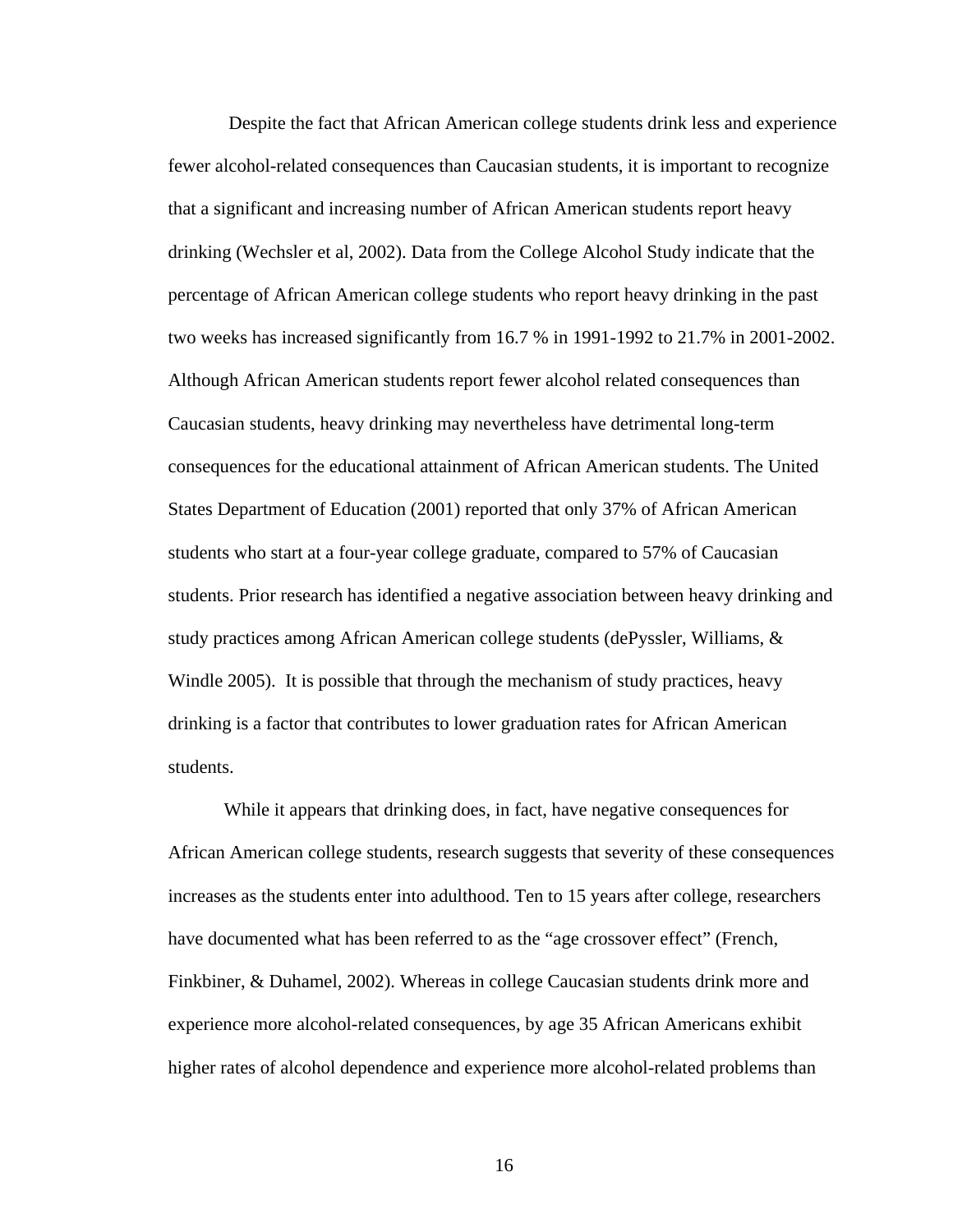Caucasians (Harford, Grant, Yi, & Chen, 2005; Merline, O'Malley, Schulenberg,

Bachman, & Johnston, 2004). This phenomenon cannot be fully explained by an increase in drinking in African Americans as research has found that even with similar levels of alcohol consumption as Caucasians, African American adults experience more alcoholrelated problems (Herd,1988). Studies have also shown that African Americans may be at higher risk than Caucasians for alcohol-related illnesses or injuries such as cirrhosis or alcohol-related car accidents (Caetano & Clark, 1998).

It also appears that some factors commonly implicated in problematic alcohol use may play a larger role for African Americans than for Caucasians. Cooper and colleagues (1992) examined the relationship between stress, coping and alcohol use in Caucasians and African Americans. They found that across all individuals who reported tendencies to use avoidance coping strategies to deal with stress (e.g., keep feelings to themselves, took it out on other people), this type of coping was more strongly related to alcohol consumption and level of alcohol-related problems for African Americans than for Caucasians. This research suggests that predictors of problematic alcohol use may be different for African Americans and Caucasians.

Overall, while Caucasian students drink more, there are nonetheless a sizable percentage of African American students (16.7%) who report heavy drinking. Research also suggests that African Americans are at greater long-term risk for heavy drinking and related consequences than their Caucasian counterparts; however, there is a paucity of research focusing on African American college student drinking. More research is necessary to describe the specific types of consequences experienced by African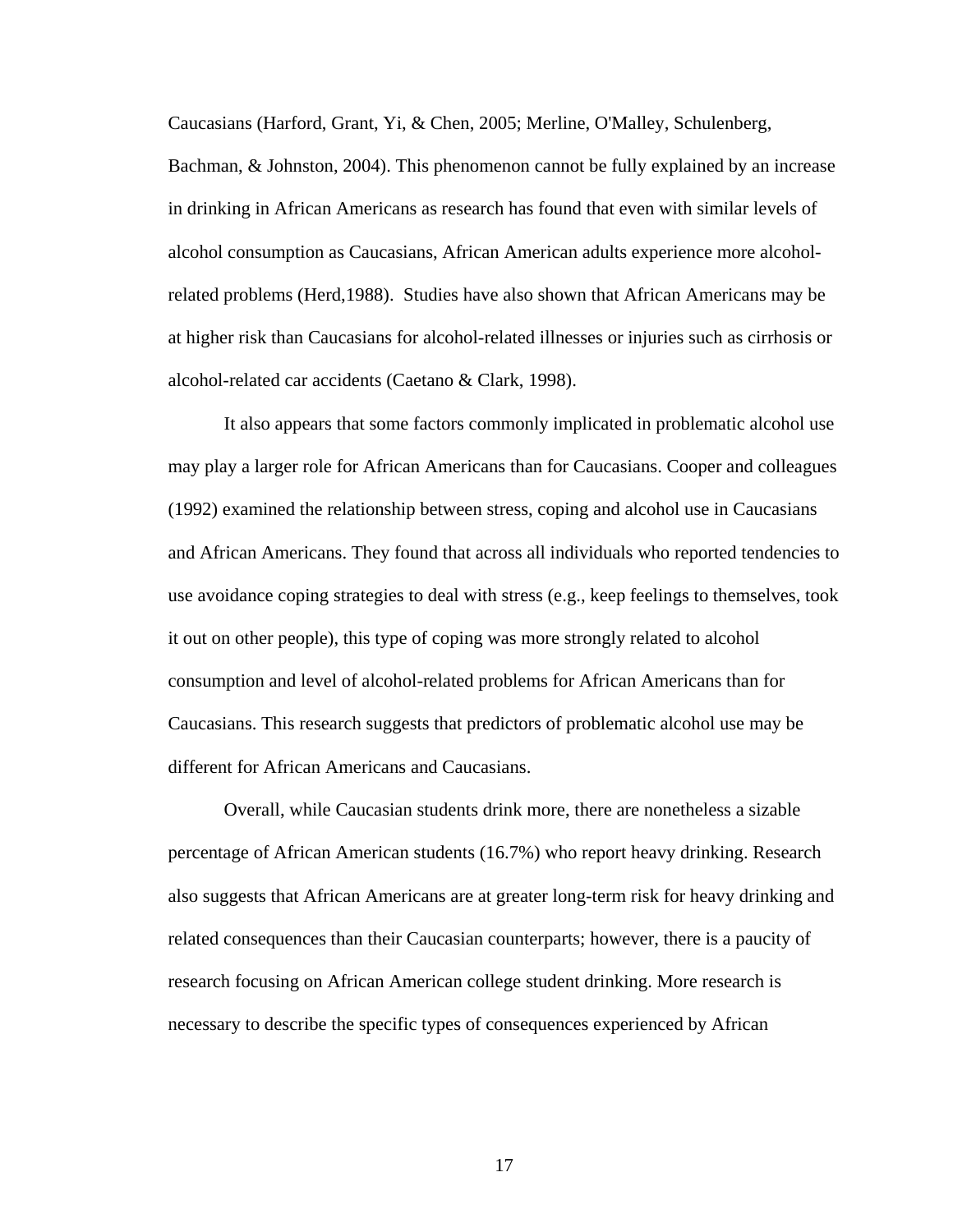American college students and to identify possible risk factors for heavy drinking and alcohol related consequences among these students.

#### **Current Study**

Research to date does not adequately explain the individual difference factors that might confer risk for negative alcohol-related consequences. The proposed study, will examine delay discounting, distress tolerance, and depressive symptoms as factors that might contribute to alcohol-related consequences above and beyond consumption level in a sample of Caucasian and African American heavy drinking college students. The first hypothesis is that delay discounting will be positively associated with alcohol-related consequences. The second hypothesis is that distress tolerance will be negatively associated with alcohol-related consequences (lower levels of distress tolerance will be related to greater levels of alcohol-related problems). The third hypothesis is that depressive symptoms will be positively associated with alcohol-related consequences. We will extend previous research by utilizing a multidimensional measure of alcohol problems that includes specific scales that measure social-interpersonal consequences, impaired control, self-perception, self-care, risk behaviors, academic/occupational consequences, physical dependence, and blackout drinking. We will also examine whether the relations between these risk factors and alcohol related consequences are moderated by ethnicity (African American vs. Caucasian). Finally, we attempt to replicate Buckner and colleagues' (2007) meditational findings that distress tolerance mediates the relationship between depression and alcohol-related problems.

#### **Method**

#### **Participants**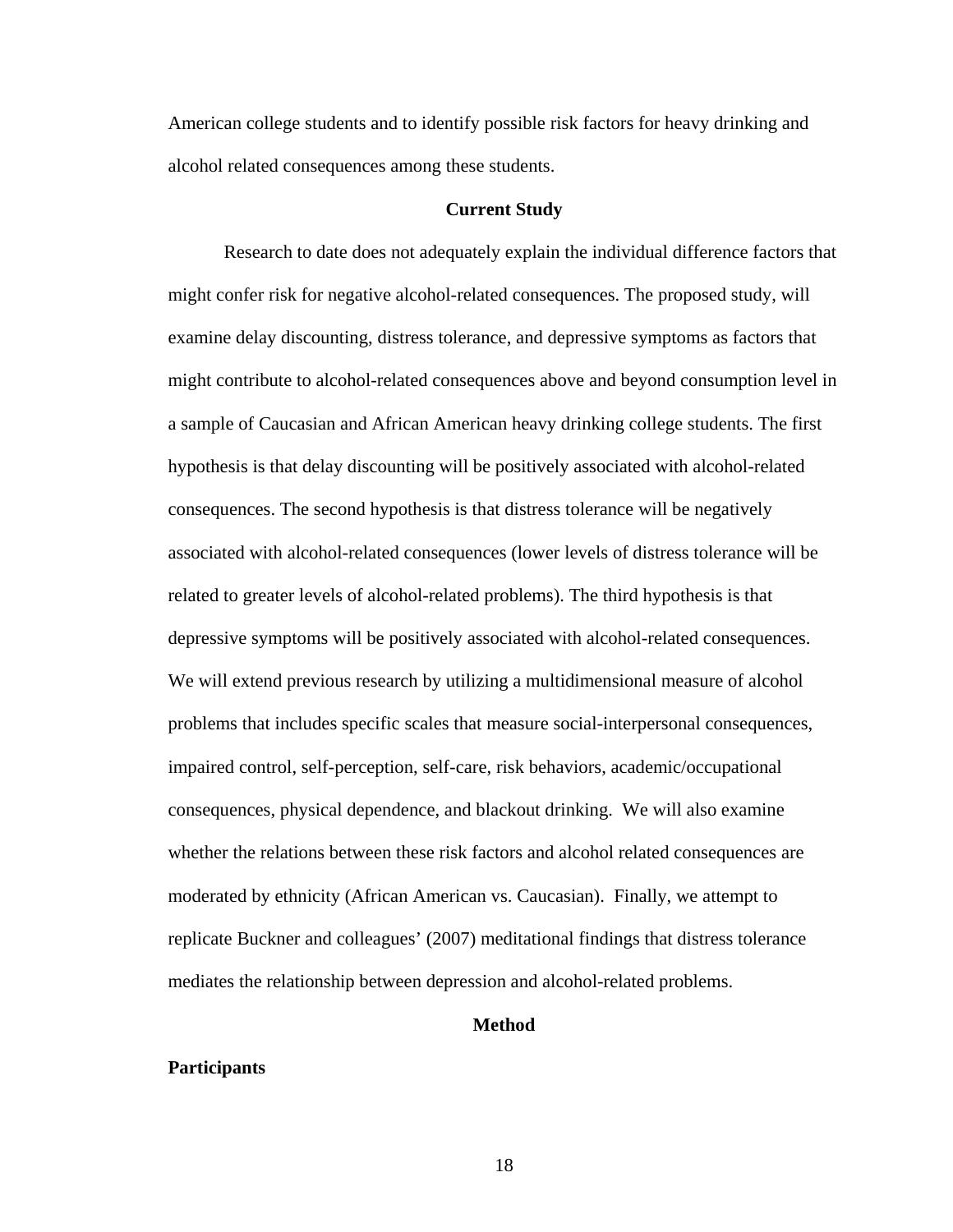Participants were 206 undergraduate students (53% female, 47% male; Mean age  $= 19.51$ ,  $SD = 1.99$ ) from a large metropolitan public university in the southern United States. The sample was ethnically diverse; 68% of participants self-identified as White/Caucasian, 27.7% as Black/African American, 3.4% as Hispanic/Latino, 1.5% as Asian, 1.9% as Native American, and 0.5% as Hawaiian. Participants were allowed to choose multiple ethnic identities. Participants were eligible to participate in the study if they reported one heavy drinking episode (5/4 or more drinks in one occasion for a man/woman) in the past month. The mean number of past month heavy drinking episodes was 5.82 ( $SD = 4.86$ ). Participants reported drinking an average of 16.10 standard drinks during a typical week in the past month  $(SD = 13.48)$ .

#### **Procedure**

All procedures were approved by the university's institutional review board, and all participants provided written informed consent to participate in the study. Data for this study were derived from the baseline assessment of a randomized controlled trial of brief interventions for heavy drinking among college students. Participants were recruited from two sites: 1) the on-campus health center (all students other than second semester seniors were potentially eligible) and 2) a required university-wide course for first year students. For both recruitment streams, students completed an informed consent document and screening evaluation and eligible students were invited to a laboratory room to complete the assessment battery as part of the baseline assessment for the clinical trial. Once students arrived at the laboratory, all procedures, risks and benefits of the research were described and students were asked to sign an informed consent document. Each student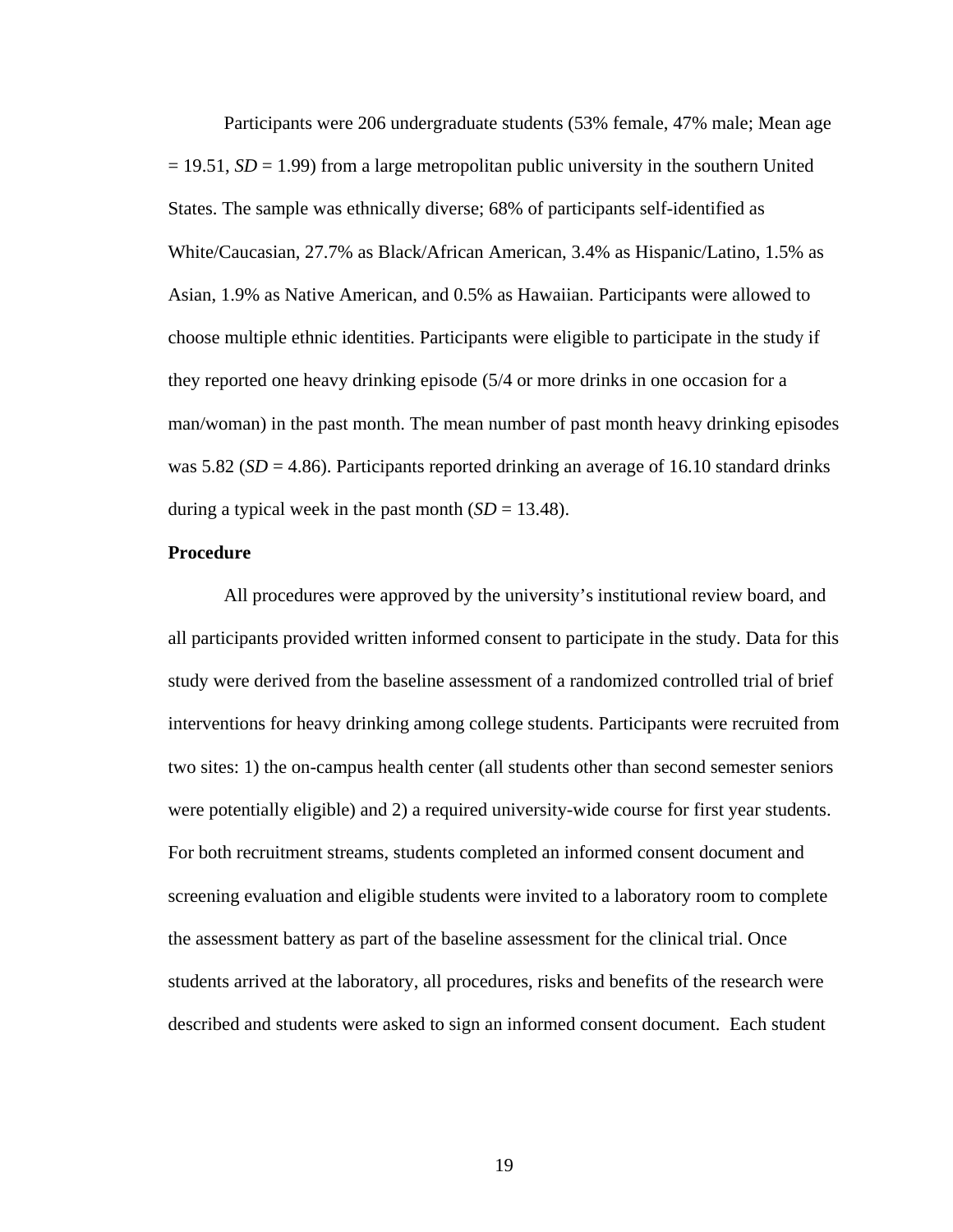then completed paper/pencil study measures in a laboratory room separate from other students. Participants completed all study measures prior to completing the intervention. **Measures**

**Alcohol consumption.** Number of drinks per week was assessed using the Daily Drinking Questionnaire (DDQ; Collins, Parks, & Marlatt, 1985). On the DDQ, respondents estimate the total number of standard drinks they consumed on each day during a typical week in the past month. The DDQ has been used frequently with college students and is a reliable measure that is highly correlated with self-monitored drinking reports (Kivlahan, Marlatt, Fromme, Coppel, & Williams, 1990). Participants were also asked the number of times in the past month that they engaged in a heavy drinking episode as well as the number of times they had been drunk/intoxicated.

**Delay discounting.** The Monetary Choice Questionnaire (Kirby, Petry, & Bickel, 1999) was used to assess rate of discounting. Participants were presented with 27 items in which they were asked to choose between two hypothetical amounts of money. Hypothetical money choices have been shown to be equivalent to actual money awards in assessing delay discounting rates (Madden, Begotka, Raiff, & Kastern, 2003). For each of the 27 choices, one of the amounts was a smaller, immediate reward, while the other option was a larger, delayed reward (e.g., Would you prefer \$54 today, or \$55 in 117 days?). Each of the 27 items featured varying amounts and delays, with each choice contributing to the estimate of the participant's discounting rate parameter (*k)* using a well-established algorithm (Mazur, 1987). Higher *k* values reflected a greater proportion of choices for the smaller immediate monetary amounts (e.g., a higher level of impulsiveness).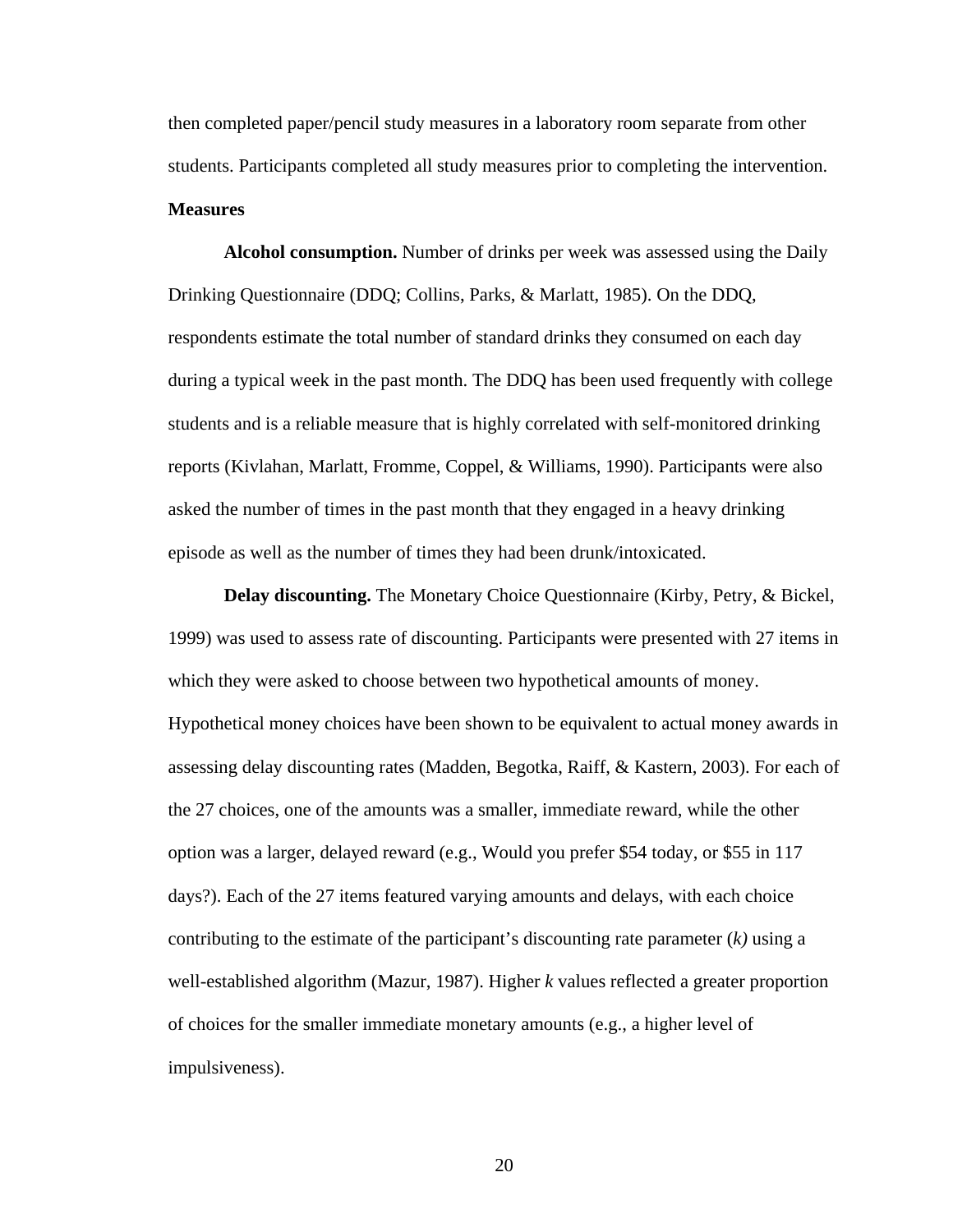**Alcohol-related problems.** Alcohol-related problems were assessed using the Young Adult Alcohol Consequences Questionnaire (YAACQ; Read, Kahler, Strong, & Colder, 2006). Participants are given a list of 49 potential problems (e.g., "I have become very rude, obnoxious, or insulting after drinking"; "I have driven a car when I knew I had too much to drink to drive safely"; "I've not been able to remember large stretches of time while drinking heavily") related to their alcohol use and asked to indicate whether or not they have experienced that problem in the past 6 months. The YAACQ contains 8 subscales (Social-Interpersonal Consequences, Impaired Control, Self-Perception, Self-Care, Risk Behaviors, Academic/Occupational Consequences, Physical Dependence, and Blackout Drinking) that all load on a single, higher-order factor. The YAACQ has demonstrated strong psychometric properties including internal consistency and predictive validity (Read, Merrill, Kahler, & Strong, 2007). Internal consistency for the YAACQ was .92 in our sample.

**Distress tolerance.** Distress tolerance was measured by the Distress Tolerance Scale (DTS; Simons & Gaher, 2005). The DTS self-report instrument that consists of 14 statements to which individuals indicate the amount they agree on a 5-point Likert scale  $(5 =$  strongly disagree,  $1 =$  strongly agree). The measure includes items like "Feeling" distressed or upset is unbearable to me" and "I'll do anything to avoid feeling distressed or upset." The scale has been shown to have strong internal consistency (.89), showed convergence with other appropriate measures of affective distress and regulation and adequate test-retest reliability over 6-months (Simons & Gaher, 2005). Internal consistency in our sample was .89.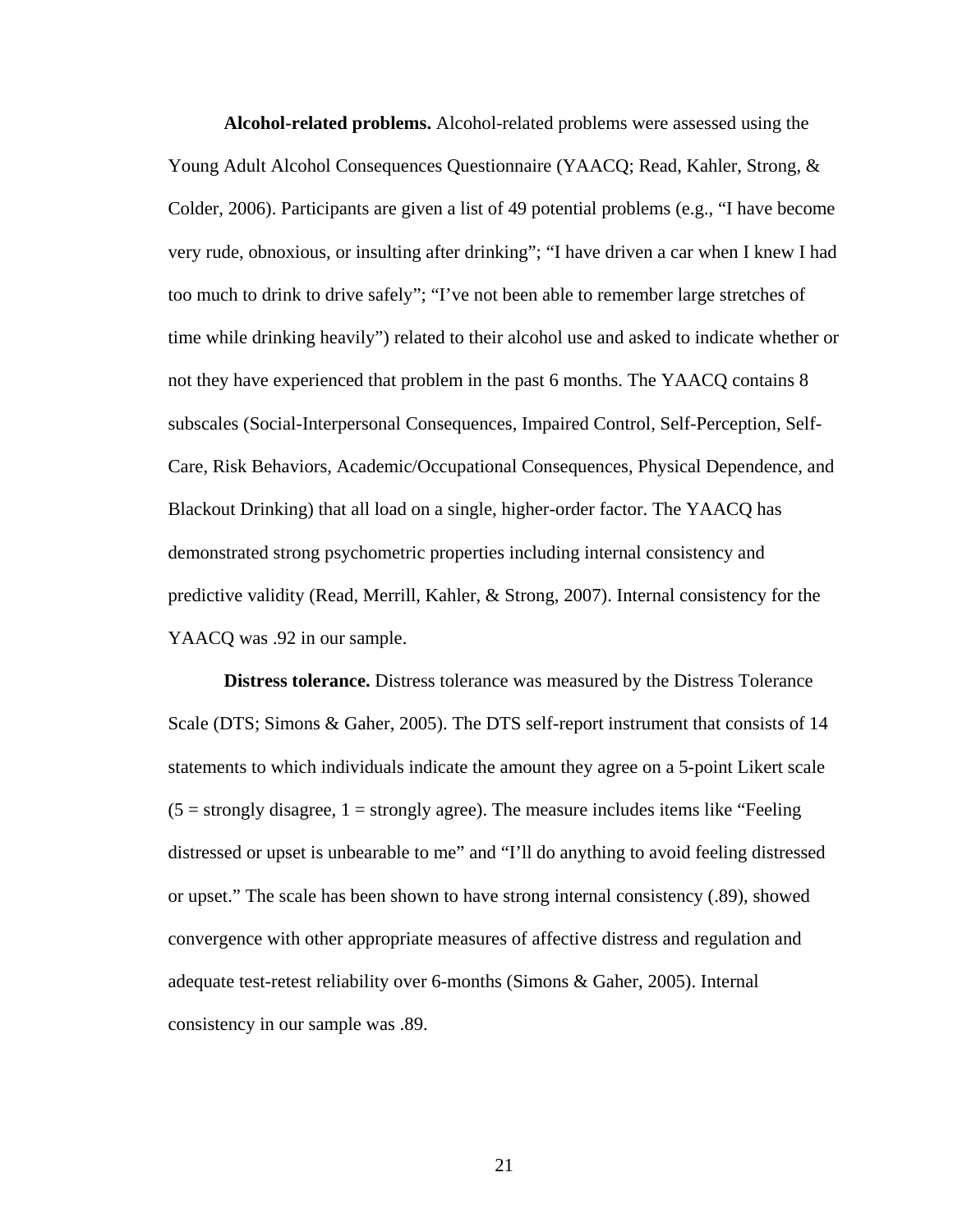**Depressive symptoms.** Depressive symptoms were measured using the Center for Epidemiological Studies Depression Scale (CESD; Radloff, 1977). Participants are given 20 statements (e.g., "I felt depressed") and rate how often in the past week they have felt that way ranging from  $0 =$  Rarely or none of the time ("*less than 1 day*") to  $3 =$  Most or all of the time ("*5-7 days*"). Four of the items are reverse scored (e.g., "I enjoyed life"). Internal consistency for the CESD was .98 in this sample.

#### **Data Analysis Plan**

All distributions were checked for outliers and skewness and kurtosis prior to analysis. If necessary, the appropriate transformations were used to correct the distributions. A series of *t*-tests were conducted to test for ethnic and gender differences on drinking and alcohol-related problem variables and relationships between all variables were examined using bivariate correlations.

Regression equations were used to examine whether or not delay discounting, distress tolerance, and depressive symptoms predicted levels of alcohol-related problems. Level of alcohol consumption (drinks per week) was included as a covariate to evaluate the extent to which these potential risk factors accounted for unique variance in alcohol problems above and beyond level of alcohol consumption. Separate regression analyses were used to evaluate the total alcohol problem score as well as each of the subscale scores. To examine possible moderation effects, the regression equations were run separately for Caucasian and African American students. Because previous research indicates that when looking at delay discounting predicting problems, we controlled for income in our discounting analyses. Finally, we attempted to replicate Buckner and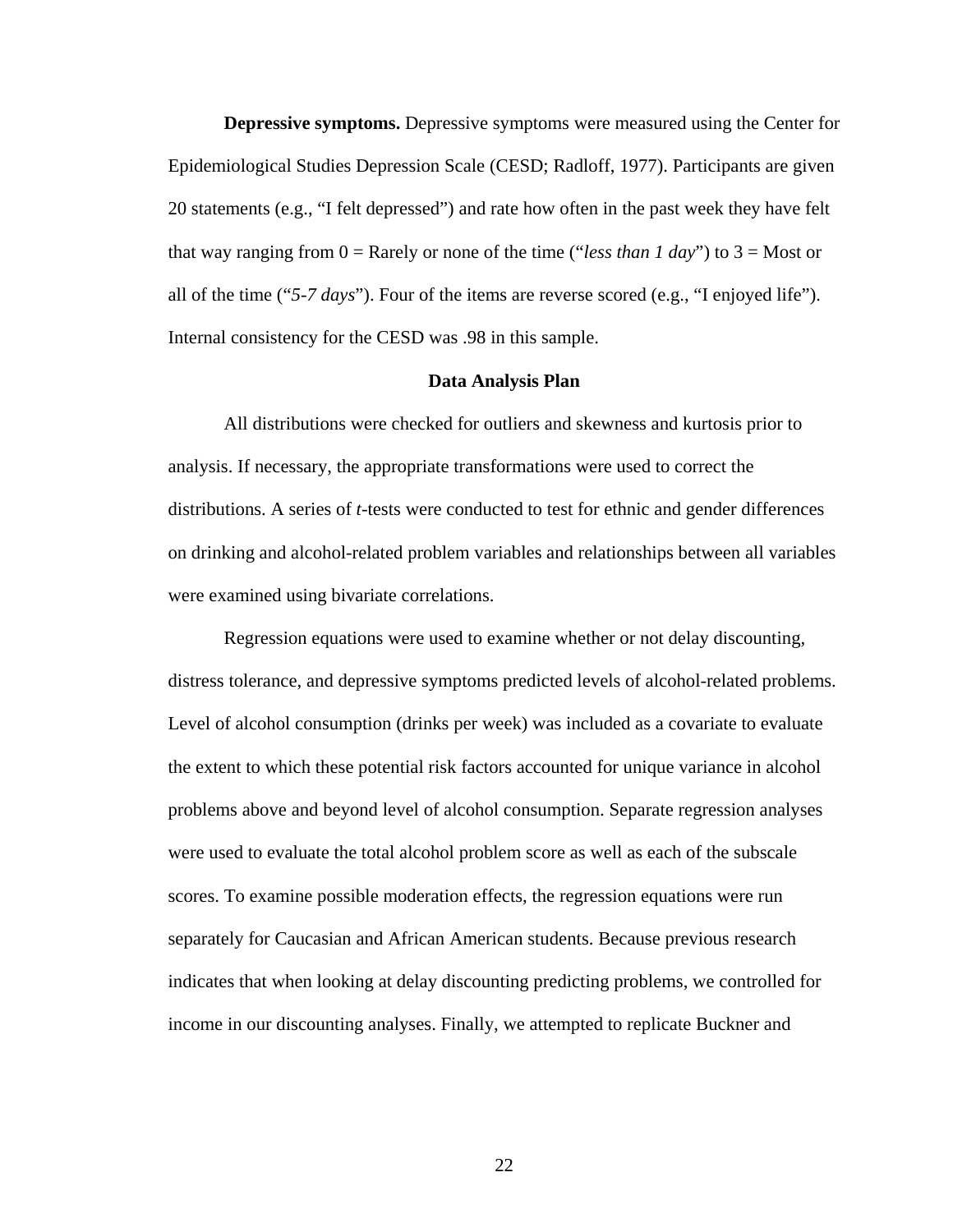Colleagues' (2007) mediational findings that distress tolerance mediated the relation between depression and alcohol-related problems.

#### **Results**

All variable distributions were checked for outliers and normality. Variables that were skewed or kurtotic were transformed using both a square-root and logarithmic transformation. For final analysis, the transformation which best corrected skewness and kurtosis was used. The following variables were log-transformed: drinks per week, discounting, self-perception problems subscale, self-care problems subscale, physical dependence problems subscale and academic consequences problems subscale. The following variables were square-root transformed: CESD (depression) and total YAACQ score (total alcohol-related problems). All final variables had acceptable levels of skewness and/or kurtosis.

#### **Descriptive Statistics**

Overall, participants reported consuming an average of 16.1 (*SD* =13.49) drinks on a typical week and a total of  $12.67$  ( $SD = 8.56$ ) alcohol-related problems over the past 6 months. The mean levels of depression, distress tolerance, and delay discounting were 13.10 (*SD* = 8.02), 3.37 (*SD* = .78), and .045 (*SD* = .056), respectively. A score of 16 or higher has been used extensively as the cut-off point for high depressive symptoms (Radloff, 1977); so overall participants in this sample were not highly depressed. There are no established cut-offs for delay discounting or distress tolerance. Means and standard deviations of the alcohol-related problem subscales were as follows: Social-Interpersonal subscale  $= 2.35$  (1.77); Impaired Control subscale  $= 2.05$  (1.59); Self-Perception subscale = .68 (1.17); Self-Care subscale = 1.29 (1.84); Risk Behaviors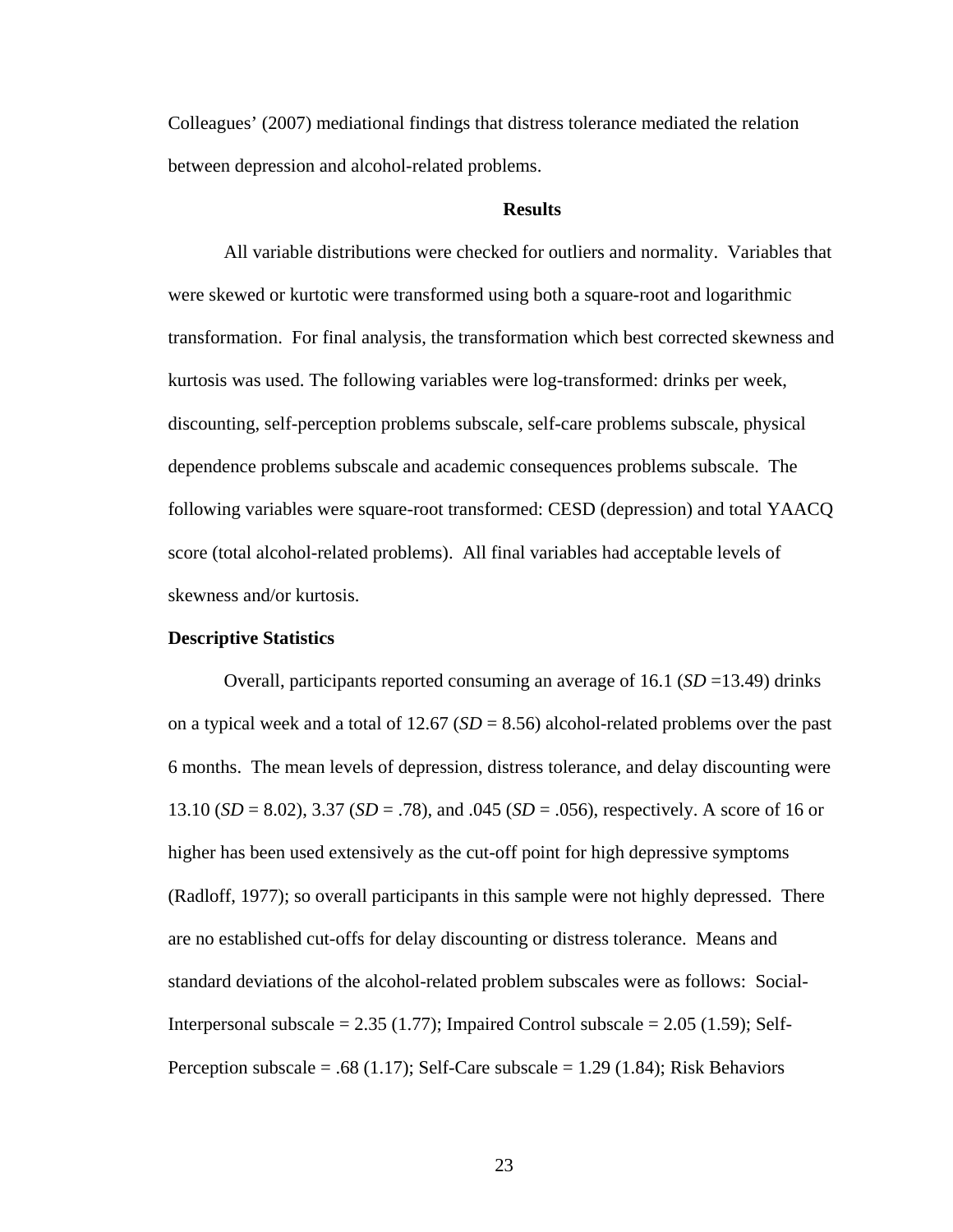subscale  $= 2.10$  (1.94); Academic/Occupational subscale  $= .60$  (.98); Physical Dependence subscale  $= .61$  (.88); and Blackout Drinking subscale  $= 2.99$  (1.92). These numbers reflect the mean number of problems reported on each of these subscales.

## **Ethnic and Gender differences in Drinking, Alcohol-related Problems, Depression, Distress Tolerance and Discounting**

There were a number of significant differences between Caucasian and African American students (see Table 1). Caucasian students reported more drinks per week and alcohol problems than African American students. Caucasian students also reported experiencing significantly more consequences in the following problem domains: Social/Interpersonal, Self-Perception, Self-Care, Risk Behaviors,

Academic/Occupational, and Black-Out Drinking. There were no differences on the impaired control or physical dependence subscales. African American students also had higher discounting rates than the Caucasian students,  $t(75) = 2.44$ ,  $p < .05$ . There were no significant differences between Caucasian and African American students in rates of depression or level of distress tolerance.

We also examined gender differences (see Table 2). Men reported drinking significantly more than women. There was not a significant difference between men and women on total alcohol-related problems, but men reported more problems on the physical dependence, risk behaviors, blackout drinking, and the social/interpersonal problems subscales. There was also a gender by ethnicity interaction for social/interpersonal problems (F  $[2, 199] = 3.77$ , p < .05).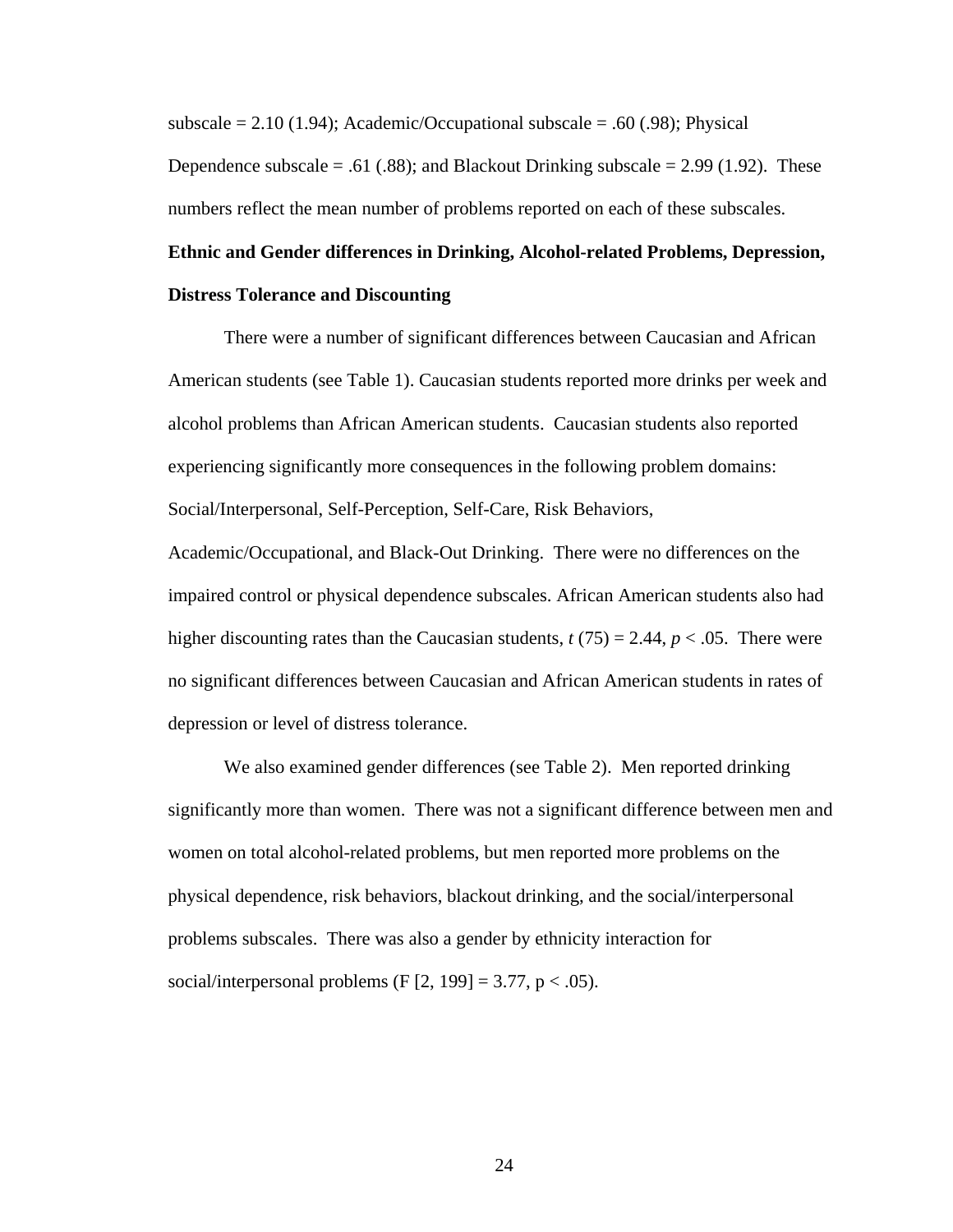|                                        |             | Ethnicity     | t-statistic               |  |  |
|----------------------------------------|-------------|---------------|---------------------------|--|--|
|                                        | African     | Caucasian     |                           |  |  |
|                                        | American    |               |                           |  |  |
|                                        | $n=57$      | $n = 133$     | (df)                      |  |  |
|                                        | M(SD)       | M(SD)         |                           |  |  |
| Drinking and Individual Difference     |             |               |                           |  |  |
| Variables                              |             |               |                           |  |  |
| Drinks consumed per week               | 7.11(7.24)  | 19.68 (13.64) | $t(188) = -8.02**$        |  |  |
| Discounting rate                       | .064(.073)  | .038(.04)     | $t(75) = 2.44*_{a}$       |  |  |
| Depression                             | 14.25(9.40) | 12.60(7.41)   | $t(186) = 1.02$           |  |  |
| <b>Distress Tolerance</b>              | 3.25(.849)  | 3.39(.730)    | $t(187) = -1.13$          |  |  |
| Alcohol-related consequences total and |             |               |                           |  |  |
| subscales                              |             |               |                           |  |  |
|                                        |             |               |                           |  |  |
| Total alcohol-related consequences     | 8.79(8.00)  | 14.44 (8.48)  | $t(188) = -4.83**$        |  |  |
| Social-Interpersonal subscale          | 1.68(1.59)  | 2.63(1.79)    | $t(188) = -3.45*$         |  |  |
| <b>Impaired Control subscale</b>       | 1.74(1.75)  | 2.14(1.53)    | $t(187) = -1.61$          |  |  |
| Self-Perception subscale               | .33(.81)    | .87(1.30)     | $t(149.74) = -3.46**_{a}$ |  |  |
| Self-Care subscale                     | .84(1.57)   | 1.48(1.90)    | $t(184) = -2.55*$         |  |  |
| <b>Risk Behaviors subscale</b>         | 1.18(1.48)  | 2.53(1.99)    | $t(141.10) = -5.18**$     |  |  |
| Academic/Occupational subscale         | .37(.79)    | .68(1.04)     | $t(130.80) = -2.39*_{a}$  |  |  |
| Physical Dependence subscale           | .54(.87)    | .66(.90)      | $t(188) = -1.00$          |  |  |
| <b>Blackout Drinking subscale</b>      | 2.14(1.83)  | 3.41(1.86)    | $t(187) = -4.32**$        |  |  |

### Table 1 *Ethnic Differences in Drinking, Mood, and Decision-making Related Variables*

a - denotes cases in which equal variances could not be assumed.

\*  $p \le 0.05$ . \*\*  $p \le 0.01$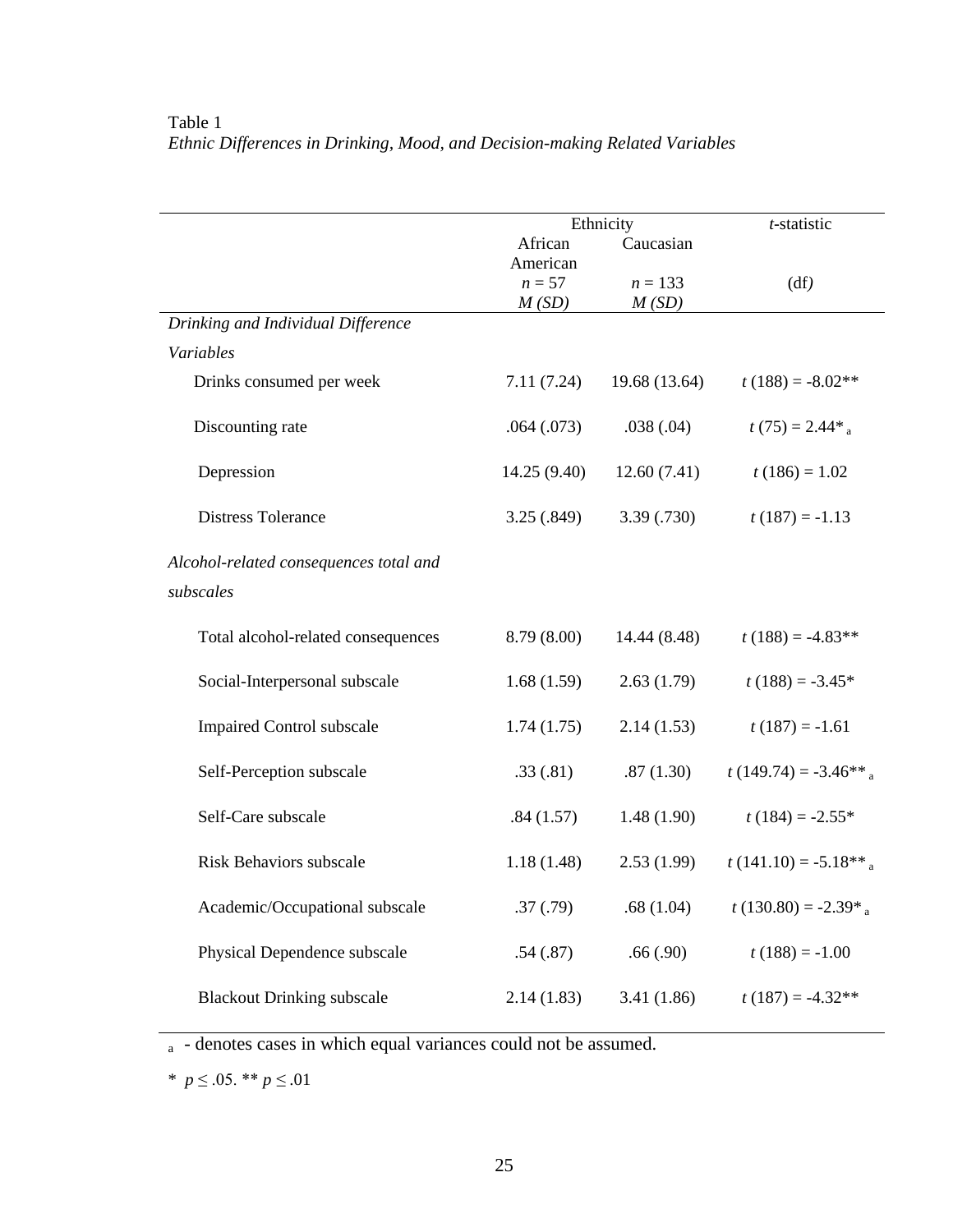|                                                  | Gender          | t-statistic        |                                   |  |
|--------------------------------------------------|-----------------|--------------------|-----------------------------------|--|
|                                                  | Men             | Women              |                                   |  |
|                                                  | $n=97$<br>M(SD) | $n = 109$<br>M(SD) | (df)                              |  |
| Drinking and Individual Difference Variables     |                 |                    |                                   |  |
| Drinks consumed per week                         | 22.31 (15.46)   | 10.56(8.09)        | $t(204) = 6.02**$                 |  |
| Discounting rate                                 | .042(.052)      | .048(.059)         | $t(204) = -.781$                  |  |
| Depression                                       | 11.86(7.12)     | 14.17(8.61)        | $t(202) = -1.99*$                 |  |
| <b>Distress Tolerance</b>                        | 3.59 (.754)     | 3.18(.761)         | $t(203) = 3.91**$                 |  |
| Alcohol-related consequences total and subscales |                 |                    |                                   |  |
| Total alcohol-related consequences               | 14.00 (9.36)    | 11.49 (7.64)       | $t(204) = 1.90$                   |  |
| Social-Interpersonal subscale                    | 2.65(1.97)      | 2.09(1.54)         | $t(203) = 2.26*$                  |  |
| <b>Impaired Control subscale</b>                 | 1.91(1.49)      | 2.19(1.67)         | $t(203) = -1.25$                  |  |
| Self-Perception subscale                         | .78(1.27)       | .59(1.08)          | $t(203) = 1.09$                   |  |
| Self-Care subscale                               | 1.29(1.99)      | 1.28(1.69)         | $t(200) = -.272$                  |  |
| <b>Risk Behaviors subscale</b>                   | 2.66(2.05)      | 1.61(1.69)         | $t(184.79) = 3.97**$ <sub>a</sub> |  |
| Academic/Occupational subscale                   | .69(1.06)       | .52(.89)           | $t(203) = 1.25$                   |  |
| Physical Dependence subscale                     | .76(.94)        | .49(.80)           | $t(203) = 2.43*$                  |  |
| <b>Blackout Drinking subscale</b>                | 3.32(1.93)      | 3.41(1.86)         | $t(203) = 2.35*$                  |  |

## Table 2 *Gender Differences in Drinking, Mood, and Decision-making Related Variables*

a - denotes cases in which equal variances could not be assumed.

\* *p* ≤ .05. \*\* *p ≤* .01.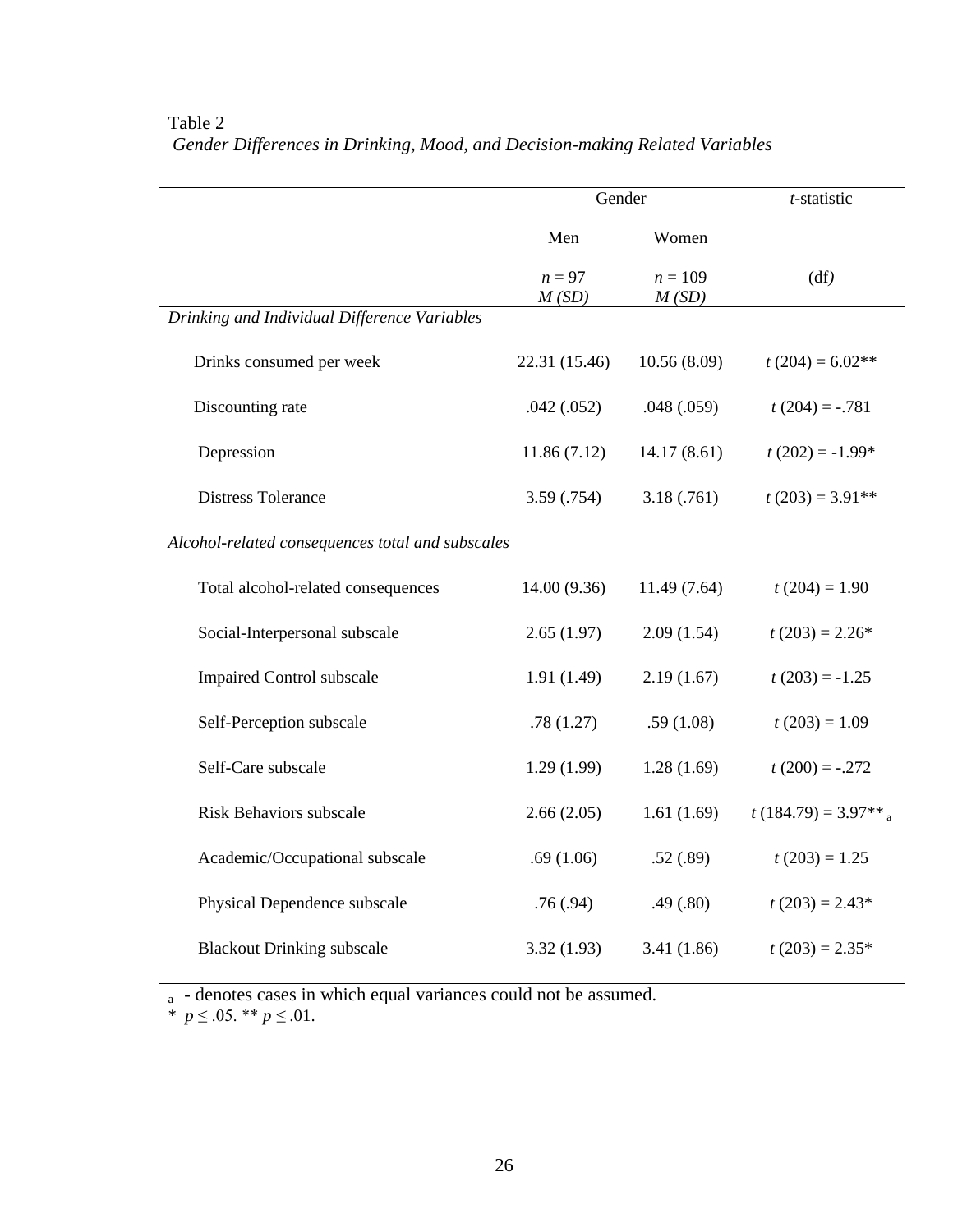While African American females ( $M = 1.90$ ,  $SD = 1.57$ ) reported more problems on this subscale than African American males (*M* =1.22, *SD* = 1.59), Caucasian females (*M*   $=2.27$ , *SD* = 1.55) had fewer problems in this domain than Caucasian males (*M* = 2.97, *SD*  $= 1.94$ ). There were also significant gender differences on depression and distress tolerance, but not for discounting. Women had lower levels of distress tolerance than men and higher levels of depression than men.

## **Depression, Distress Tolerance and Discounting Predicting Alcohol-related Problems**

**Bivariate relations.** Bivariate correlations between individual difference variables (discounting/impulsivity, distress tolerance, and depression) and alcohol-related problem total and subscales were run separately for Caucasian and African American students (see Table 3.)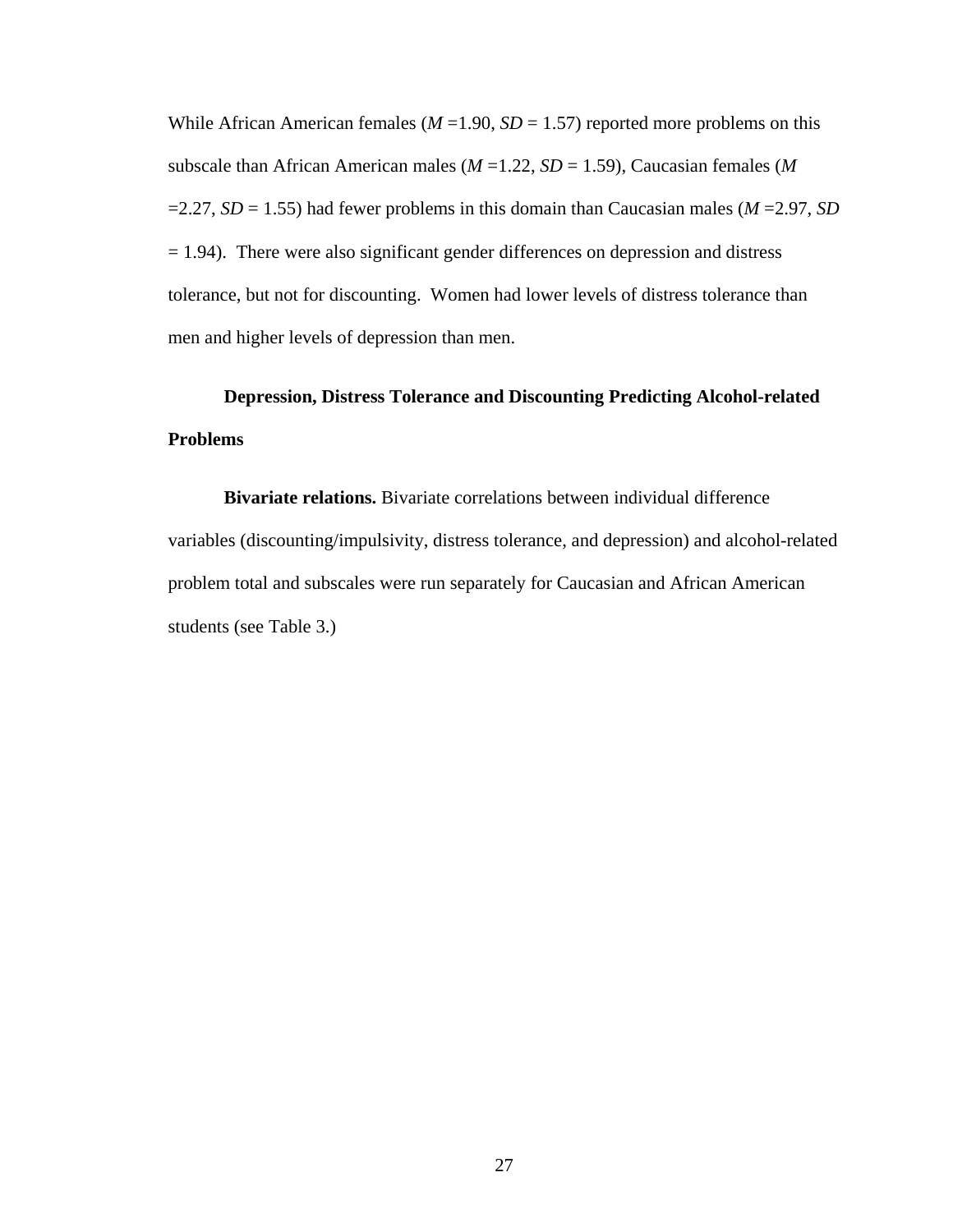## Table 3

Bivariate Relations between Drinking Variables and Mood and Decision-making Variables

| Measure                            | 1                                             | 2             | 3                                             | 4             | 5                        | 6                        | 7             | 8             | 9             | 10                       | 11        | 12       | 13        | 14       |
|------------------------------------|-----------------------------------------------|---------------|-----------------------------------------------|---------------|--------------------------|--------------------------|---------------|---------------|---------------|--------------------------|-----------|----------|-----------|----------|
| 1. Gender                          | $\mathord{\hspace{1pt}\text{--}\hspace{1pt}}$ | $-.405**$     | $-.054$                                       | .044          | $-.148$                  | $-.149$                  | $-.198*$      | .089          | $-.009$       | .052                     | $-.290**$ | $-.086$  | $-.275**$ | $-.150$  |
| 2. Drinks per week                 | $-.178$                                       | $\sim$ $\sim$ | .046                                          | $-.017$       | .098                     | .420**                   | .329**        | $.282**$      | .016          | .170                     | $.403**$  | .283**   | $.366**$  | $.301**$ |
| 3. Discounting rate                | .064                                          | .173          | $\mathord{\hspace{1pt}\text{--}\hspace{1pt}}$ | $-.010$       | $-.083$                  | $-.135$                  | $-.098$       | $-.092$       | $-.011$       | $-.227**$                | $-.148$   | $-.106$  | $-.075$   | .027     |
| 4. Depression                      | .244                                          | $-.121$       | .252                                          | $\sim$ $\sim$ | $-.436**$                | $.195*$                  | $.196*$       | .100          | .171          | .165                     | .109      | .144     | $.204*$   | .108     |
| 5. Distress Tolerance              | $-.389**$                                     | .041          | $-.261$                                       | $-.402**$     | $\overline{\phantom{a}}$ | $-.002$                  | $-.006$       | $-.002$       | $-.072$       | $-.091$                  | $-.012$   | $-.044$  | .033      | .129     |
| 6. alcohol-related<br>consequences | .076                                          | .391**        | $.335*$                                       | $.331*$       | $-.289*$                 | $\overline{\phantom{m}}$ | $.730**$      | $.664**$      | $.681**$      | $.690**$                 | $.735**$  | .583**   | $.515**$  | $.706**$ |
| 7. Social-Interpersonal            | .199                                          | .209          | .168                                          | .166          | $-0.295*$                | $.760*$                  | $\sim$ $\sim$ | $.429**$      | $.454**$      | $.373**$                 | .508**    | $.295**$ | $.350**$  | $.434**$ |
| 8. Impaired Control                | .115                                          | $.389*$       | $.276*$                                       | .201          | $-.201$                  | $.858**$                 | $.643**$      | $\sim$ $\sim$ | $.506**$      | .445**                   | $.331**$  | $.320**$ | $.323**$  | $.335**$ |
| 9. Self-Perception                 | $-.140$                                       | .018          | .235                                          | .206          | $-.003$                  | $.577**$                 | .467**        | .386**        | $\sim$ $\sim$ | $.612**$                 | .398**    | $.420**$ | $.185*$   | $.342**$ |
| 10. Self-Care                      | $-.013$                                       | .482**        | .381**                                        | $.343*$       | $-.230$                  | .782**                   | .509**        | $.730**$      | $.324*$       | $\overline{\phantom{a}}$ | $.362**$  | .559**   | $.267**$  | $.277**$ |
| 11. Risk Behaviors                 | .004                                          | .060          | $.284*$                                       | $.314*$       | $-.170$                  | $.687**$                 | $.433**$      | $.447**$      | $.545**$      | $.425**$                 | $- -$     | $.340**$ | $.334**$  | $.529**$ |
| 12. Academic/<br>Occupational      | $-156$                                        | .243          | .182                                          | .214          | $-.056$                  | .535**                   | .239          | $.353**$      | .528**        | $.406**$                 | $.418**$  | $- -$    | $.218*$   | .291**   |
| 13. Physical Dependence            | .092                                          | .394**        | .182                                          | $.399**$      | $-.208$                  | $.625**$                 | $.371**$      | $.518**$      | .249          | $.613**$                 | $.323*$   | $.309*$  | $-1$      | .419**   |
| 14. Blackout Drinking              | $-.030$                                       | $.446**$      | .123                                          | .257          | $-.227$                  | $.826**$                 | $.550**$      | $.704**$      | $.340*$       | $.633**$                 | $.471**$  | $.505**$ | $.421**$  | $- -$    |

29 *Note.* Pearson correlations (*r*) for Caucasian students ( $n = 133$ ) are presented above the diagonal, and correlations for African American students ( $n=$ 57) are presented below the diagonal.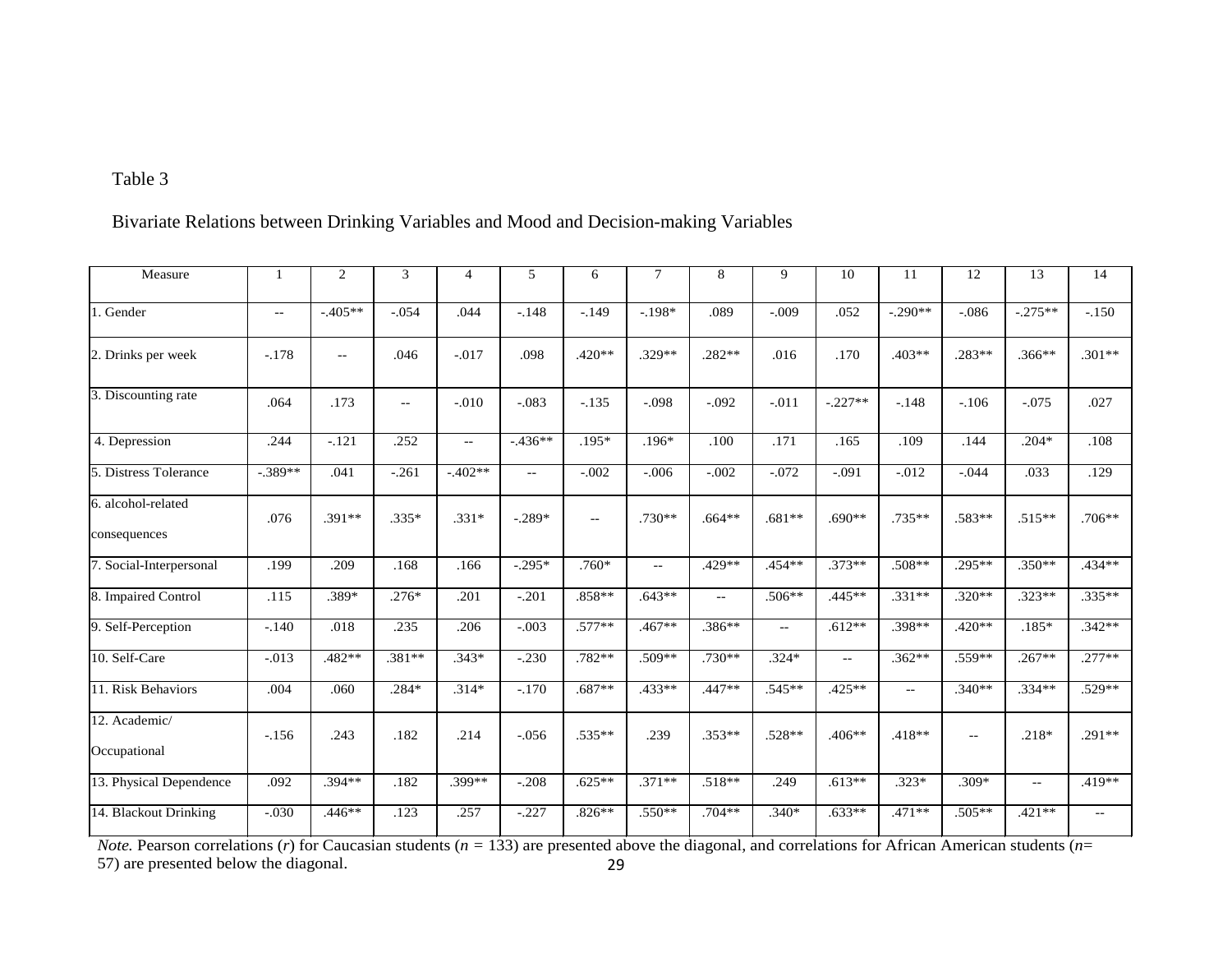For Caucasian students, there were significant associations between discounting and the self-care problems subscale  $(r(131) = -.227, p = .009)$ ; participants with higher discounting rates (more impulsive) had *fewer* self-reported problems in the self-care domain. Also, Caucasian students with higher levels of depression also tended to have higher levels of total self-reported alcohol problems as well as higher scores on the social/interpersonal problems and physical dependence subscales (*r*s = .195, .196, .204;  $ps \leq 0.05$  respectively. There were no significant associations between distress tolerance and alcohol-related problems in Caucasian students.

For African American students, higher discounting rates were associated with higher rates of total self-reported alcohol problems as well as with more problems on the Impaired Control, Self-Care, and Risky Behaviors subscales (*r*s (57) = .335, .276, .381, .284, *ps* ≤ .05 respectively). Lower levels of distress tolerance were associated with greater total problems and Social Interpersonal problems ( $rs$  (57) = -289, -.295,  $ps \leq .05$ ). Additionally, higher depression scores were associated with total problems as well as higher levels of problems on the Self-Care, Physical Dependence and Risk Behaviors subscales (*r*s (56) = .331, .343, .399, .314, *ps* ≤ .05).

**Multivariate relations.** Alcohol-related problems total and subscales were regressed on discounting, distress tolerance, and depression separately for Caucasian and African American students (see Table 4 for the significant results).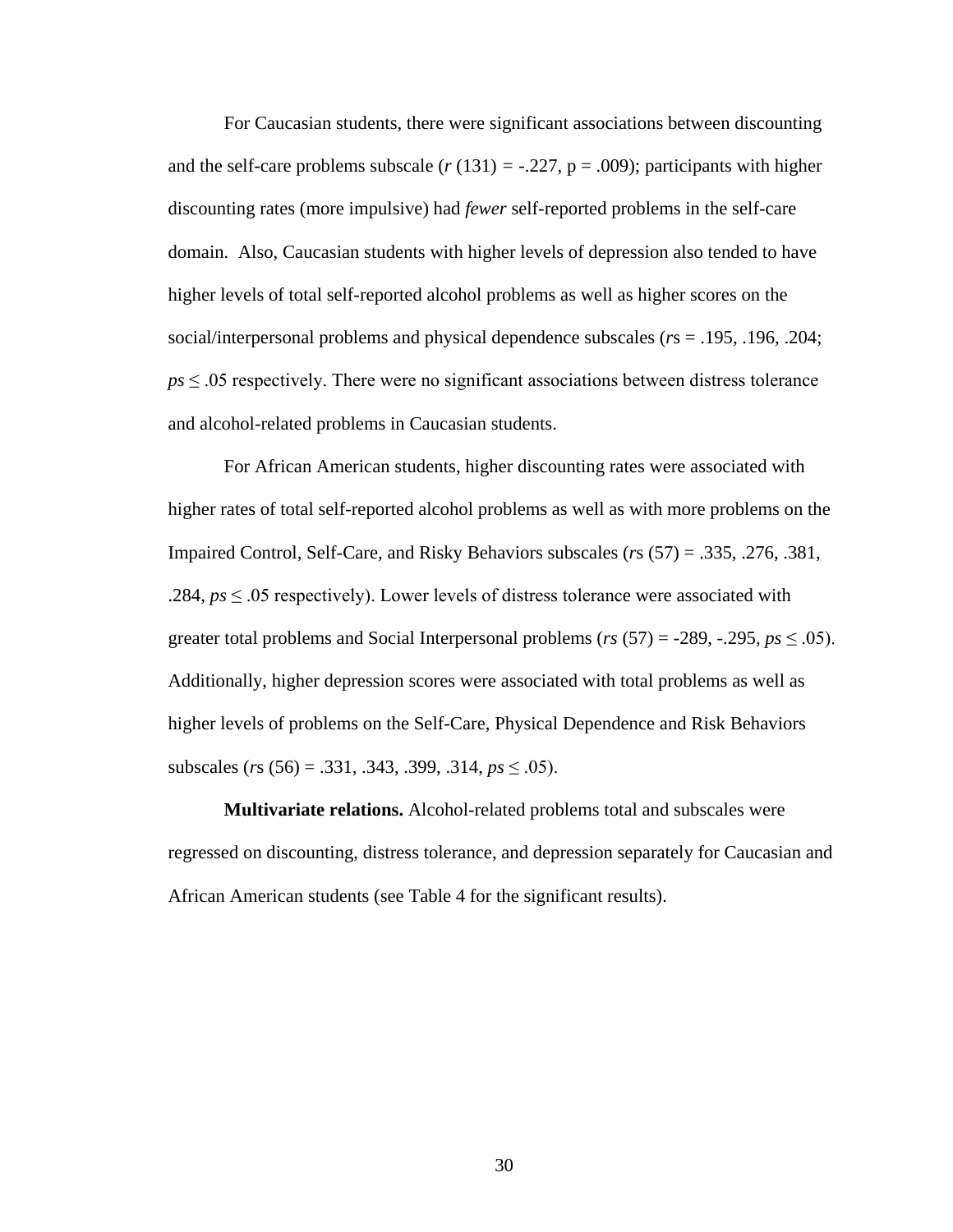| Variable                  | $\beta$<br>B<br>consumption |         | <b>SEB</b>       | $\beta$ | $\mathfrak{t}$ | $\Delta R^2$ |  |  |  |
|---------------------------|-----------------------------|---------|------------------|---------|----------------|--------------|--|--|--|
|                           | Caucasian                   |         |                  |         |                |              |  |  |  |
| Depression                |                             |         |                  |         |                |              |  |  |  |
| <b>Total Problems</b>     | .420                        | .218    | .084             | .202    | $2.59*$        | .041         |  |  |  |
| Social Interpersonal      | .325                        | .346    | .140             | .201    | $2.47*$        | .041         |  |  |  |
| Physical Dependence       | .366                        | .041    | .016             | .210    | $2.63**$       | .044         |  |  |  |
| <b>Delay Discounting</b>  |                             |         |                  |         |                |              |  |  |  |
| Self Care                 | .164                        | $-3.71$ | 1.50             | $-.213$ | $-2.48*$       | .044         |  |  |  |
|                           |                             |         | African American |         |                |              |  |  |  |
| Depression                |                             |         |                  |         |                |              |  |  |  |
| <b>Total Problems</b>     | .442                        | .378    | .114             | .385    | $3.33**$       | .146         |  |  |  |
| <b>Impaired Control</b>   | .421                        | .361    | .176             | .252    | $2.05*$        | .062         |  |  |  |
| Self-Care                 | .535                        | .087    | .023             | .408    | $3.73**$       | .164         |  |  |  |
| Physical Dependence       | .452                        | .074    | .018             | .454    | $4.10**$       | .203         |  |  |  |
| <b>Risk Behaviors</b>     | .102                        | .394    | .158             | .326    | $2.50*$        | .105         |  |  |  |
| <b>Blackout Drinking</b>  | .477                        | .463    | .178             | .306    | $2.60*$        | .092         |  |  |  |
| <b>Distress Tolerance</b> |                             |         |                  |         |                |              |  |  |  |
| <b>Total Problems</b>     | .409                        | $-413$  | .183             | $-.292$ | $-2.28*$       | .072         |  |  |  |
| Self-Care                 | .491                        | $-.081$ | .039             | $-.262$ | $-2.04*$       | .057         |  |  |  |
| <b>Black-out Drinking</b> | .441                        | $-.555$ | .282             | $-.255$ | $-1.97\dagger$ | .055         |  |  |  |
| <b>Delay Discounting</b>  |                             |         |                  |         |                |              |  |  |  |
| <b>Total Problems</b>     | .352                        | 11.84   | 5.24             | .281    | $2.26*$        | .076         |  |  |  |
| Self-care                 | .399                        | 2.68    | 1.07             | .294    | $2.50*$        | .083         |  |  |  |
| <b>Risk Behaviors</b>     | $-.002$                     | 14.18   | 7.01             | .275    | $2.02*$        | .072         |  |  |  |

*Depression, Distress Tolerance, and Delay Discounting Predicting Alcohol-Related Problems for Caucasian and African American Students*

All regression analyses controlled for level of consumption. The regressions predicting distress tolerance also included gender in the model as a control variable. The regressions predicting discounting also included income as a control variable. Only significant and trend-level results are presented.

\*  $p \le 0.05$ . \*\*  $p \le 0.01$  †  $p = 0.055$ .

Table 4.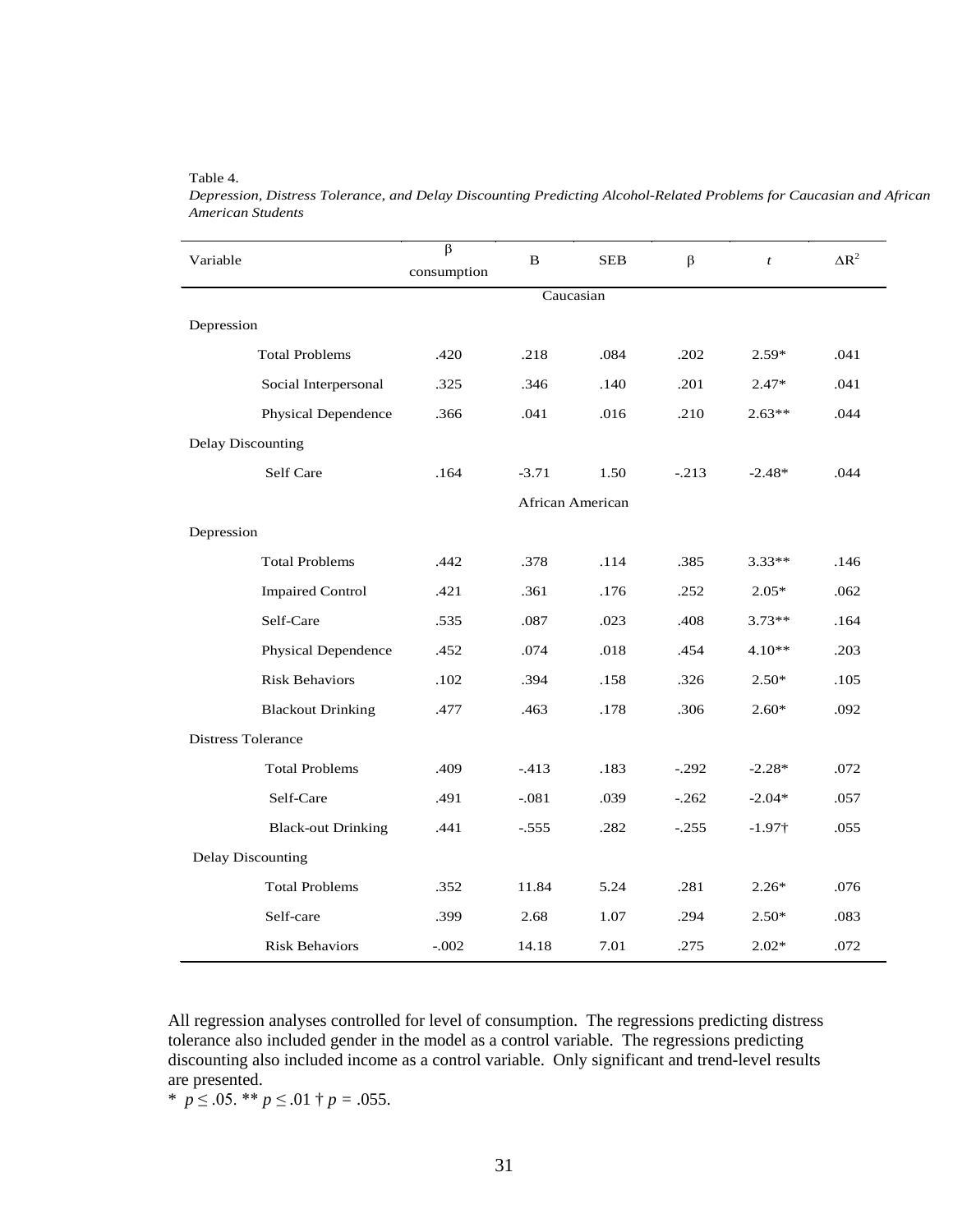Weekly drinking was included as a covariate in all models due to the significant association between drinking and alcohol-related problems and because we were interested in each factor's relative ability to predict problems above and beyond drinking levels. Weekly drinking was not significantly associated with depression, distress tolerance or delay discounting. Additionally, gender was included in the model with distress tolerance predicting problems due to the significant correlation between gender and distress tolerance. For Caucasian students, depression was associated with total alcohol-related problems as well as problems on the Social/Interpersonal, and Physical Dependence subscales. There were trend level associations between depression and the Self-Perception and Self-Care subscales (*p*s = .051 and .053 respectively). Additionally for Caucasian students, higher delay discounting was associated with a *lower* level of alcohol-related problems on the Self-Care subscale. Distress tolerance was not associated with alcohol-related problems for Caucasian students. For African American students, depression was associated with the total level of alcohol-related problems as well as problems on the Impaired Control, Self-Care, Physical Dependence, Risk Behaviors, and Black-out drinking subscales. Notably, for problems on the Physical Dependence subscale, depression accounted for a sizable portion of the variance  $(R^2 = 203)$ . Distress tolerance was associated with total alcohol-related problems, as well as problems on the Self-Care for African American students. There was also a trend-level association between distress tolerance and the Black-out drinking subscale (*p*=.055). Additionally, delay discounting was associated with total alcohol-related problems as well as Self-Care and Risk-Behavior problems.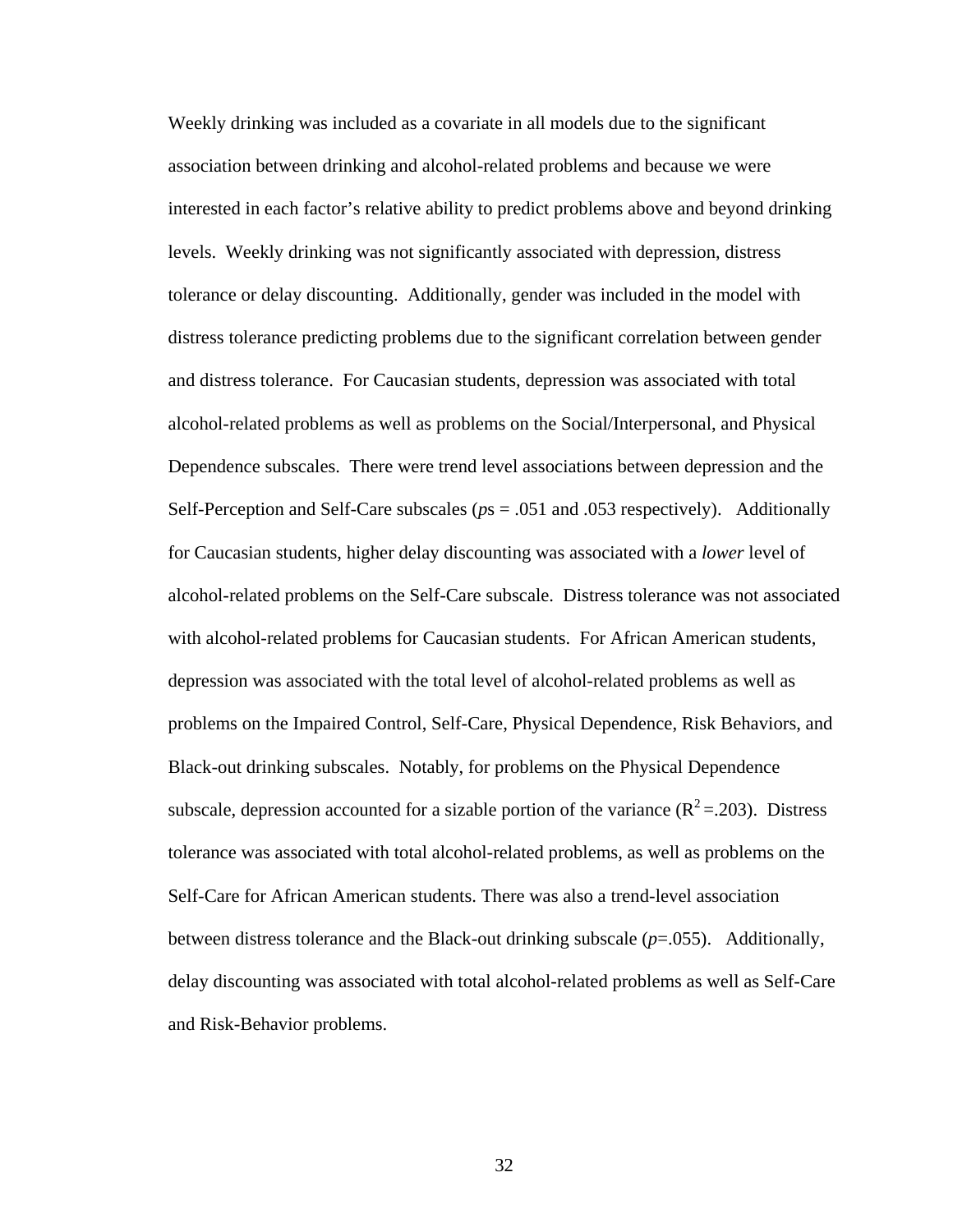**Mediation of depression-problems relationship by distress tolerance.** Buckner and Colleagues' (2007) found that distress tolerance mediated the relationship between depression and alcohol-related problems. We attempted to replicate these meditational findings conditions through a series of multiple regressions (cf. Baron & Kenny, 1986). Step 1 regressed total alcohol-related problems on distress tolerance, step 2 regressed depression on distress tolerance. These steps must indicate significant relationships between these variables before moving on to step 3. In step 3, a multiple regression included depression as the first step and distress tolerance as the second step to establish whether the inclusion of distress tolerance reduced the association between depression and alcohol-related problems. Separate mediation analyses were conducted for Caucasian and African American students. As noted above, there was not a significant relationship between distress tolerance and problems among Caucasian students ( $\beta$ = -.028;  $t = -0.316$ ,  $p = 0.75$ ), which precluded steps 2 and 3. For African American students, results of steps 1 and 2 indicated significant relationships between alcohol problems and distress tolerance ( $β = -0.289$ ; *t* = -0.24, *p* = .029) and between depression distress tolerance ( $\beta$ = -.40; *t* = -3.22, *p* = .002). Step 3 revealed that when distress tolerance was added into the regression equation, depression no longer accounted for unique variance in alcoholrelated problems ( $β = .26$ ;  $t = 1.89$ ,  $p = .06$ ). In other words, distress tolerance partially mediated the relationship between depression and alcohol-related problems for African American students.

#### **Discussion**

The present study examined the extent to which three variables related to mood and decision making (delay discounting, distress tolerance and depression) were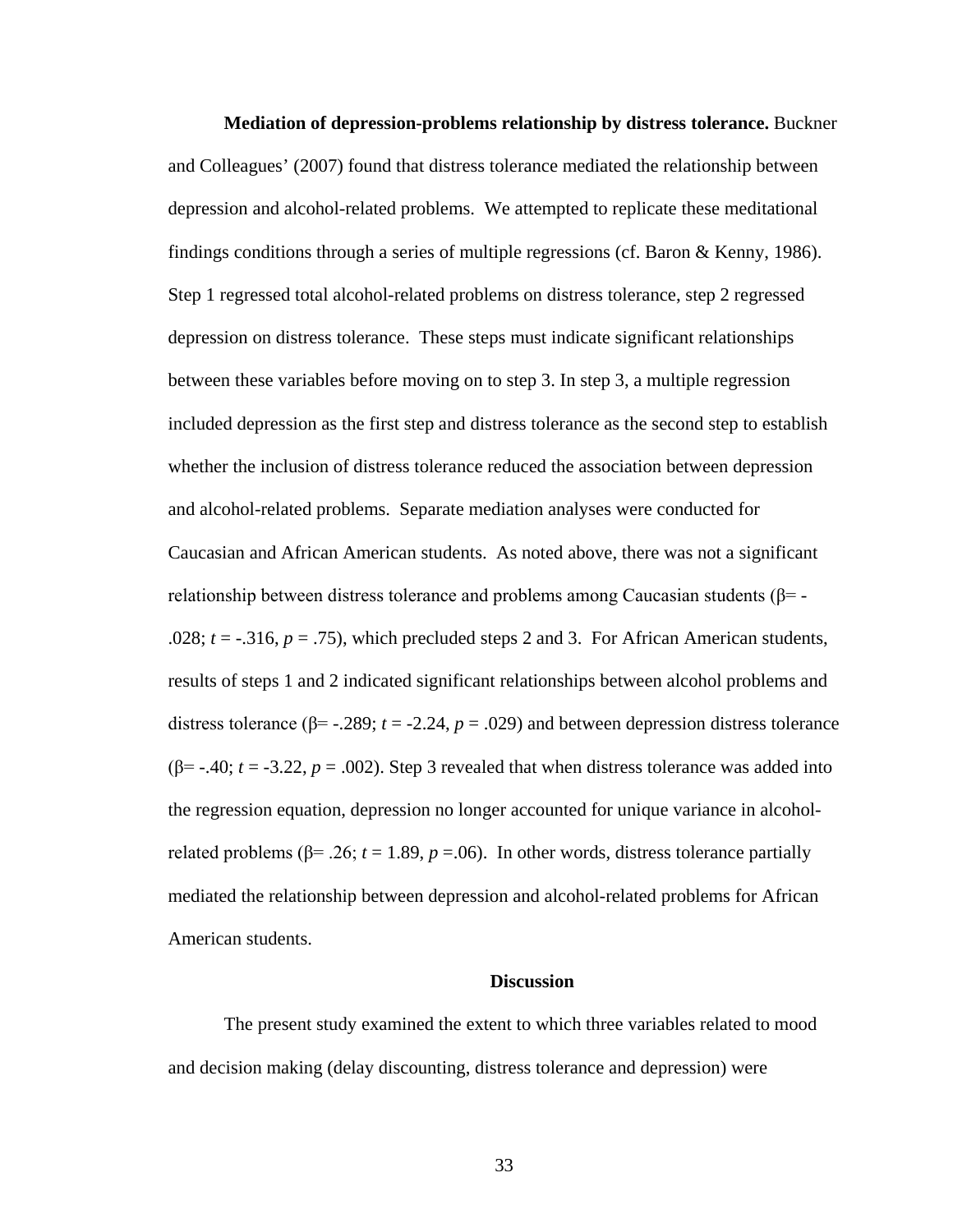associated with alcohol-related consequences in an ethnically diverse sample of college student drinkers. For both Caucasian and African American students, those with higher levels of depression were more likely to experience more total negative consequences related to their drinking as well as more symptoms of physical dependence. This effect was present after controlling for level of alcohol consumption and is consistent with prior research that has demonstrated an association between depressive symptoms and alcoholrelated problems (Nagoshi, 1999; Patock-Peckham et al., 1998). It extends previous work by showing that this relationship remains significant even after controlling for level of consumption as well as by examining how ethnicity might moderate these relationships. We found that ethnicity moderated the relationship between level of depression and several subscale scores. For Caucasian students, a higher level of depression predicted a higher level of social-interpersonal and dependence-related consequences, while for African American students, higher levels of depression predicted higher scores on the Impaired Control, Self-care, Risk Behaviors, and Blackout Drinking subscales in addition to dependence related consequences. In the present study, while depressive symptoms were associated with alcohol-related problems for both African American and Caucasian students, they were associated with of a host of more potentially serious consequences for African Americans (Impaired control, Risk behaviors, Blackout drinking vs. Social/interpersonal consequences). Previous research has suggested that depressive symptoms can lead to drinking to cope with negative affect, which is in turn associated with more alcohol-related problems (Wood, Nagoshi, & Dennis, 1992). The ethnic moderation results of the present study are consistent with previous research indicating that the relationship between avoidance coping and alcohol consumption and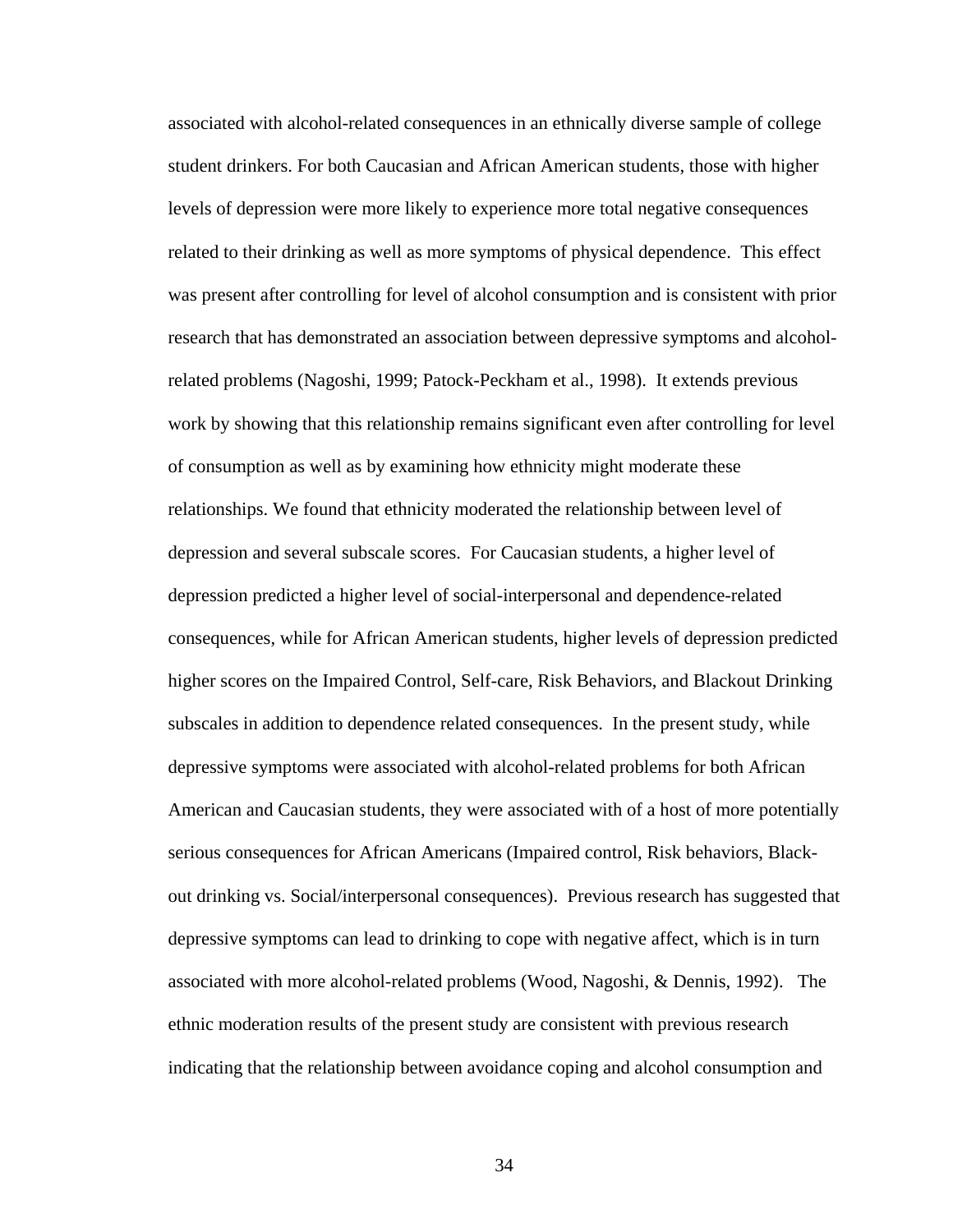related problems may be stronger for African Americans than for Caucasians (Cooper et al., 1992).

Ethnicity also moderated the relationships between distress tolerance and delay discounting and alcohol-related problems. Distress tolerance was not associated with alcohol-related consequences for Caucasian students, but it was for African American students. African American students with lower levels of distress tolerance reported more overall alcohol-related consequences as well as higher levels of self-care, social/interpersonal and black-out-related problems. These results suggest that for African American students, the inability to tolerate negative emotions may be key a risk factor for alcohol-related consequences. Those who are unable to do so may use alcohol or drugs to cope with negative emotions. This is consistent with Zvolensky and colleagues' (2009) finding that a lower level of distress tolerance was associated with more coping-related motives for using marijuana. Using drinking to cope with negative emotions has also been linked to riskier drinking in several studies (Park & Levenson, 2002). Further, it is of note that in this study we found that distress tolerance mediated the relationship between depression and alcohol-related problems for African American students. These results suggest that depressed African American students with lower levels of distress tolerance may be at a greater risk for alcohol-related problems than those with higher levels of distress tolerance. It appears that the inability to cope with negative emotions is driving the relationship between depression and alcohol-related problems. However, the fact that distress tolerance only partial mediates the relationship suggests that depression could also be contributing more indirectly perhaps through social relationships. Research suggests some level of rejection of depressed college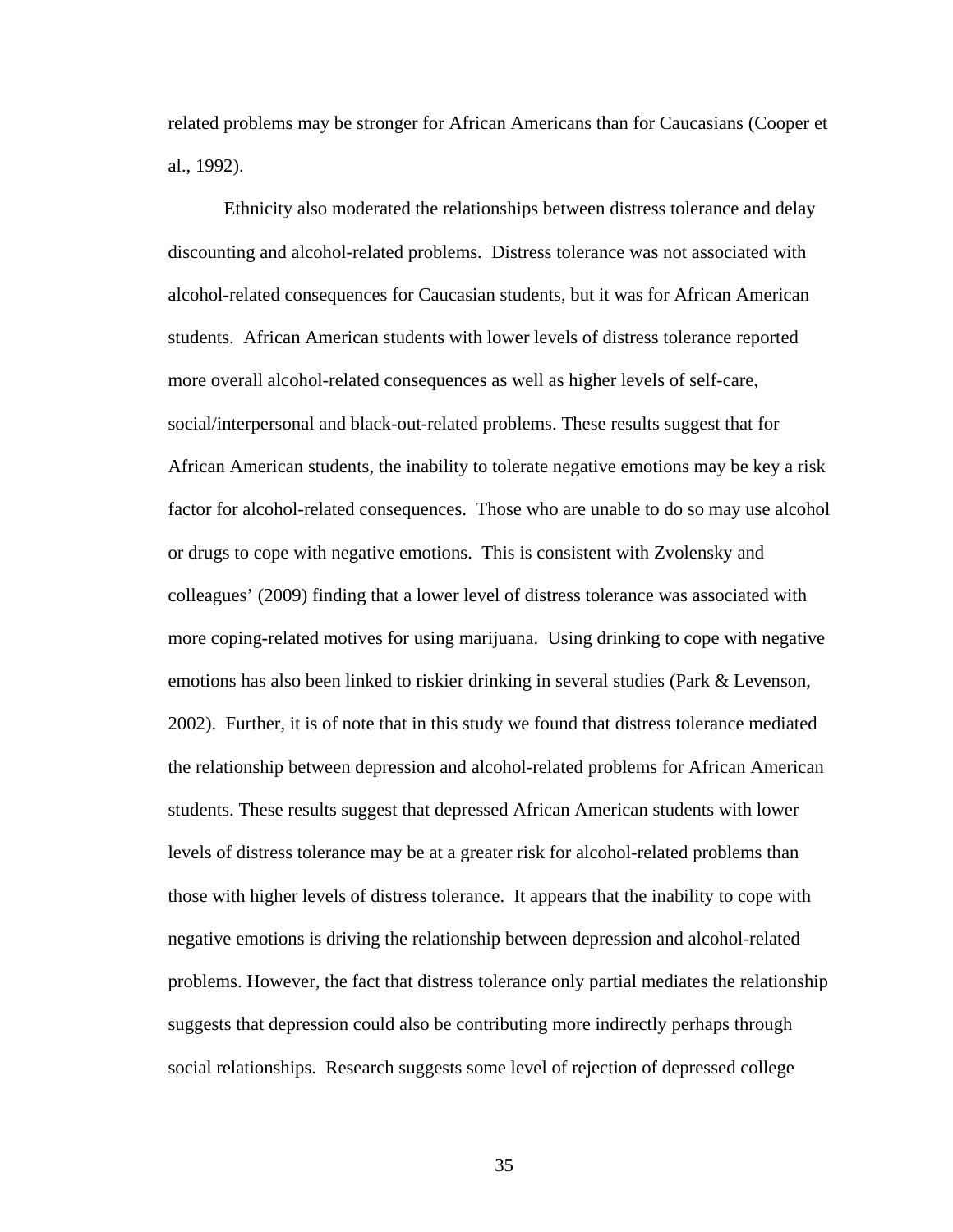students by peers (Joiner, Alfano, & Metalsky, 1992) which may reduce the amount of social support they receive. Some students report making sure they go home with a friend, or having a friend tell them when they've had enough to drink as strategies they use to protect themselves against alcohol-related consequences (Martens et al., 2007). It is possible that those with increased depressive symptoms have fewer close friends to watch out for them while drinking and therefore are at a greater risk for alcohol related consequences. Individuals with depressive symptoms may also report experiencing more alcohol-related consequences if they have a negative attributional cognitive style. They may be more likely to interpret occurrences that happen to them while drinking as being negative and/or attribute the blame for these events to themselves. For example, a student without this cognitive style might interpret an argument while drinking as simply a part of a night of heavy drinking, while a student with depressive symptoms might view this as a reflection of himself/herself. If this is the case, it might not necessarily be true that these individuals are actually experiencing more alcohol-related consequences, but perhaps are just interpreting more situations in this way. Problems related to social interactions and self-care behaviors might be most likely to be affected by the person's interpretation, whereas problems like blacking out and drinking and driving are not.

Delay discounting also appears to confer risk for alcohol problems, though surprisingly this influence was fully moderated by ethnicity. African American students with higher levels of delay discounting (more impulsivity) had higher numbers of alcohol-related problems. Delay discounting did not predict level of overall alcoholrelated consequences for Caucasian students in our sample, however, in light of previous studies showing an association between discounting and alcohol problems in primarily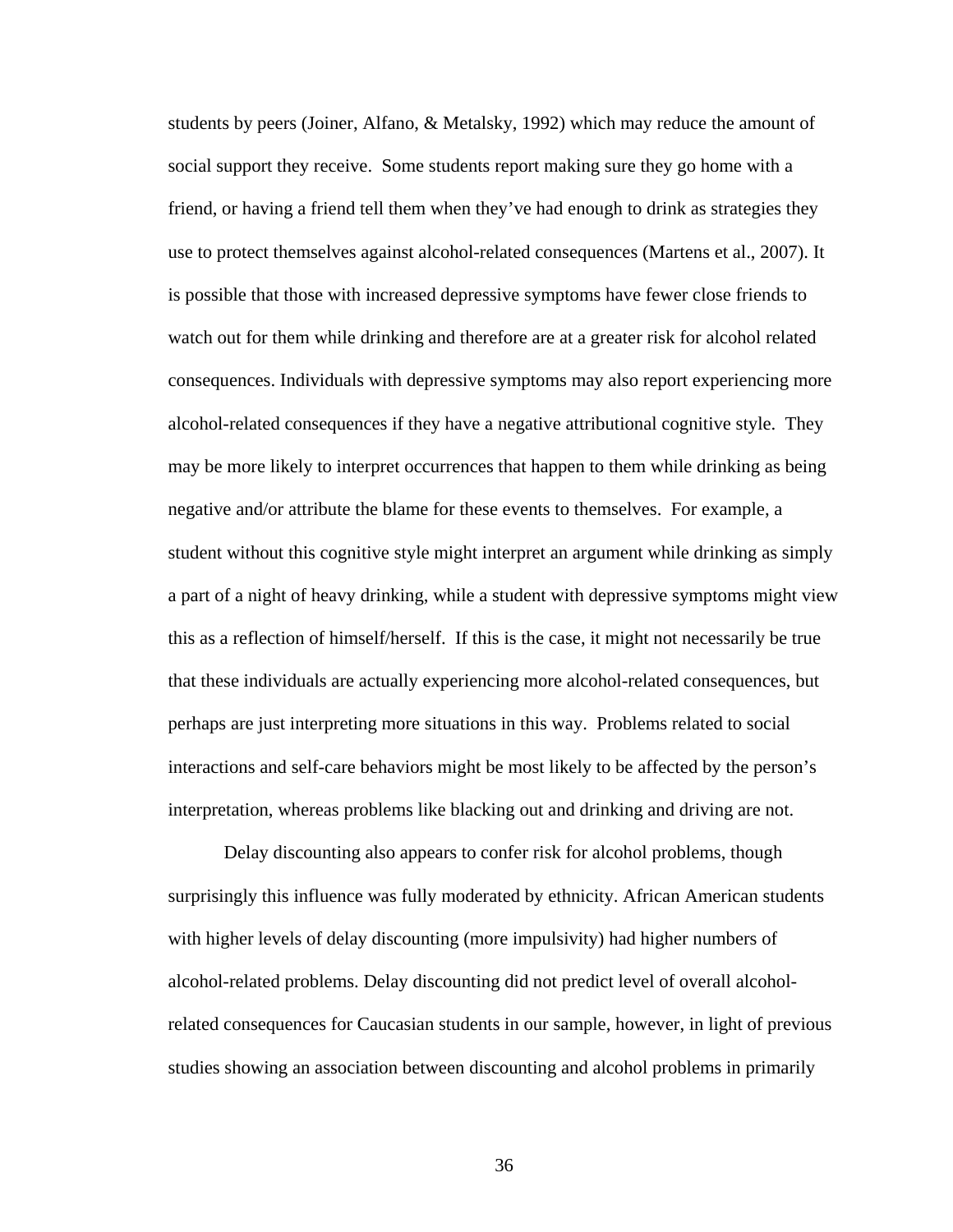Caucasian samples (Kollins, 2003), the lack of association between discounting and problems we observed could be a product of the restricted range of alcohol problems in our sample. All students in our sample were relatively heavy drinkers, and the restriction of range problem may have been more problematic with Caucasian students for whom the mean number of drinks per week as  $19.68$  ( $SD = 13.64$ ) versus 7.11 (7.24) for African American students. Nevertheless it is possible that impulsivity plays a greater role in drinking consequences for African Americans than for Caucasians. Previous research has shown discounting levels to be related to heavy drinking and more alcohol-related consequences, (Field et al., 2007; Kollins, 2003;Vuchinich & Simpson, 1998), but no studies to date have looked at ethnic moderation in this relationship. Most studies reporting on this relationship fail to provide demographic information due to a small number of minority participants (Kollins, 2003, Vuchinich and Simpson, 1998) leaving the relationship between discounting and substance use relatively unexplored in this population. With a sample that is  $\sim 30\%$  African American, we were able to examine this relationship.

In addition to finding a relationship between discounting and overall alcoholrelated problems in African American students, we also found that a higher discounting rate was associated with the Risk Behaviors and Self-Care subscale. This suggests that discounting is associated with a variety of problems related to risk (e.g., drinking after driving, having unprotected sex) and self-care (e.g., not eating properly, not getting enough sleep). This is interesting because while one might expect a measure of impulsivity to be related to risky behaviors, it is less intuitive that this might contribute to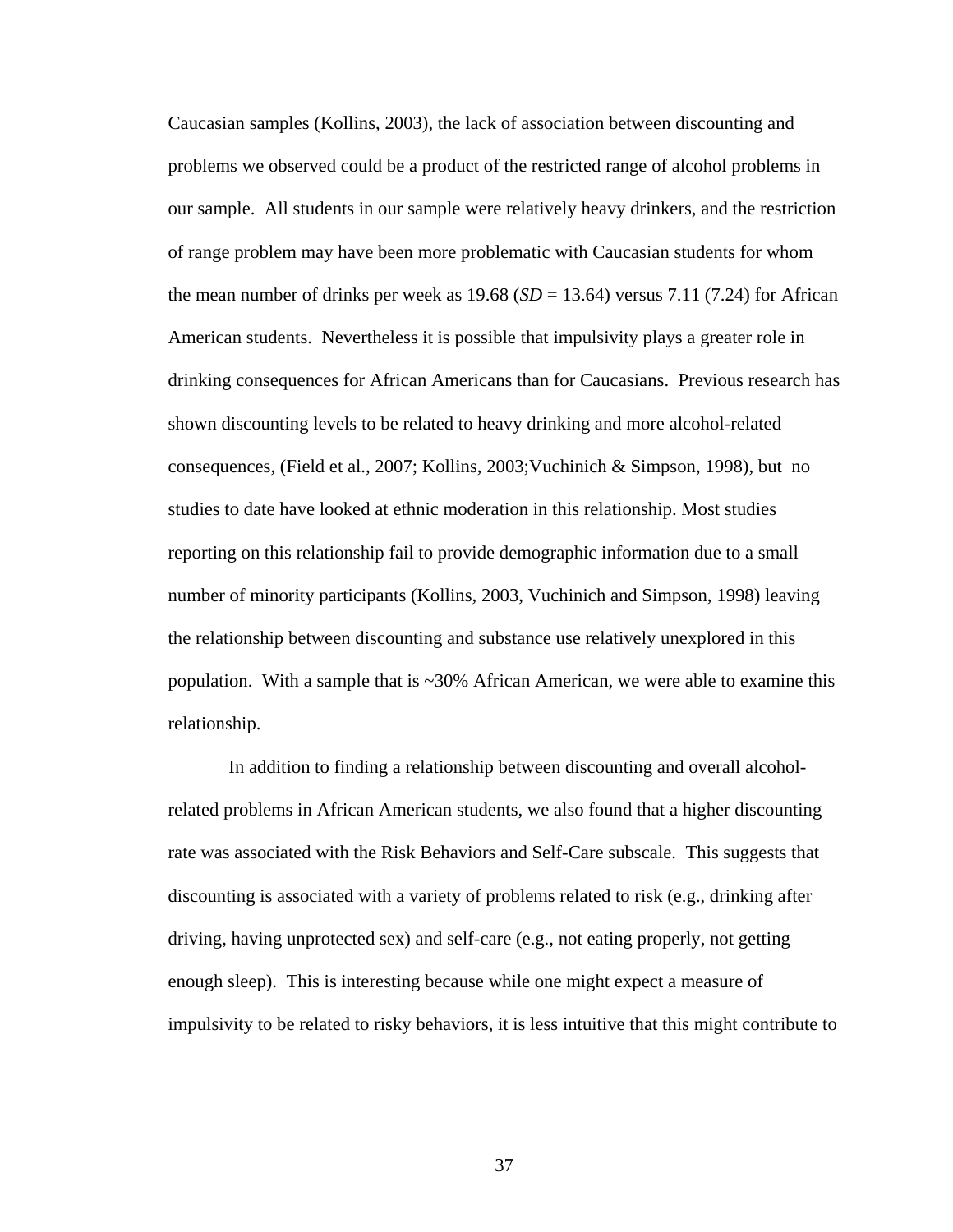taking care of oneself. Surprisingly, for Caucasian students, higher levels of delay discounting were associated with lower levels of problems on the self-care subscale.

Overall, these results suggest that certain mood and decision making-related constructs are important in assessing risk for alcohol-related problems and may be especially relevant for African American students. This difference may in part be due to factors that have been implicated as significant predictors of heavy drinking in college. Rates of heavy drinking in African American college students are 1/3 of that of Caucasian College students (Meilman, Presley, & Lyerla, 1994.) One possible explanation lies in social norms theory. Social norms have been implicated as playing an important role in college drinking (Ham & Hope, 2003.) Research on social norms has shown that students believe that their peers drink more and experience more alcoholrelated problems than they actually do (Baer & Carney, 1993). Students who tend to overestimate amount of alcohol consumed by their peers perceive this behavior as more normative and consequently are also more likely to consume more alcohol themselves (Agnostinelli, Brown, & Miller, 1995). Because heavy drinking is especially prevalent in Caucasians who attend college, social norms might play a large role in their alcohol consumption. Heavy-drinking is less normative among African American students, so it is possible that for these students drinking might be more motivated by individuals difference factors such as poor mood or an impulsive decision making style. We found that for African Americans, depressive symptoms were associated with more alcoholrelated problems. A possible explanation of this link is having coping motives for drinking. Coping motives involve drinking to avoid the experience of negative affective states, such as depression or anxiety. Research has shown that the use of alcohol to cope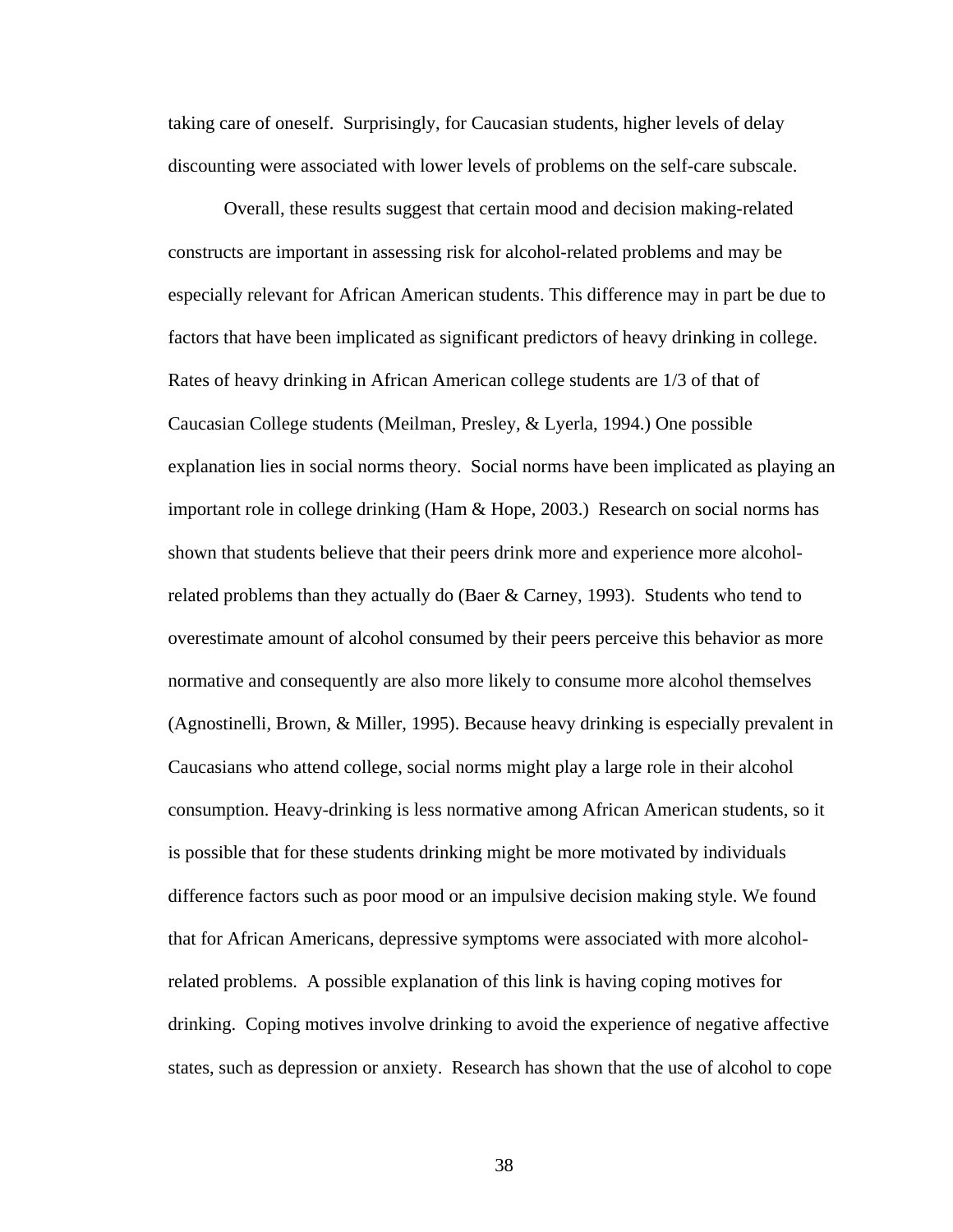is associated with more alcohol-related problems (Wood et al., 1992). It is important to note however, that while African American students reported greater delay discounting than Caucasian students, there were no significant differences in distress tolerance or depression levels. Therefore, the risk for negative consequences is due to more than simply the presence of these symptoms. It is also important to note, however, that there were no significant correlations between drinking and distress tolerance or depression for African Americans or Caucasians. Consequently, we should be tentative with the hypothesis that drinking may be motivated by mood issues for Caucasian or African American students. This lack of results, however, may be due to restricted range as previously suggested. It is also possible that these variables confer risk for problems when combined with specific motives to drink.

It is also possible that depressive symptoms and the steep discounting of future rewards not only put African American students at risk for drinking-related consequences, but also may partly explain the age crossover effect. The age-crossover effect refers to the tendency for Caucasian students to drink more and experience more alcohol-related consequences than African American students during college, but to report lower levels of dependence and alcohol problems than African Americans by age 35 (Harford et al., 2005). If Caucasian students experience problems that are fairly independent of more stable personality-based risk factors, they may be likely to matureout and decrease their drinking when they are faced with a demanding job and familyrelated responsibilities. On the other hand, if African Americans tend to experience alcohol problems stemming from more stable mood and decision-making factors such as in response to negative emotions, they may continue to, or perhaps even increase the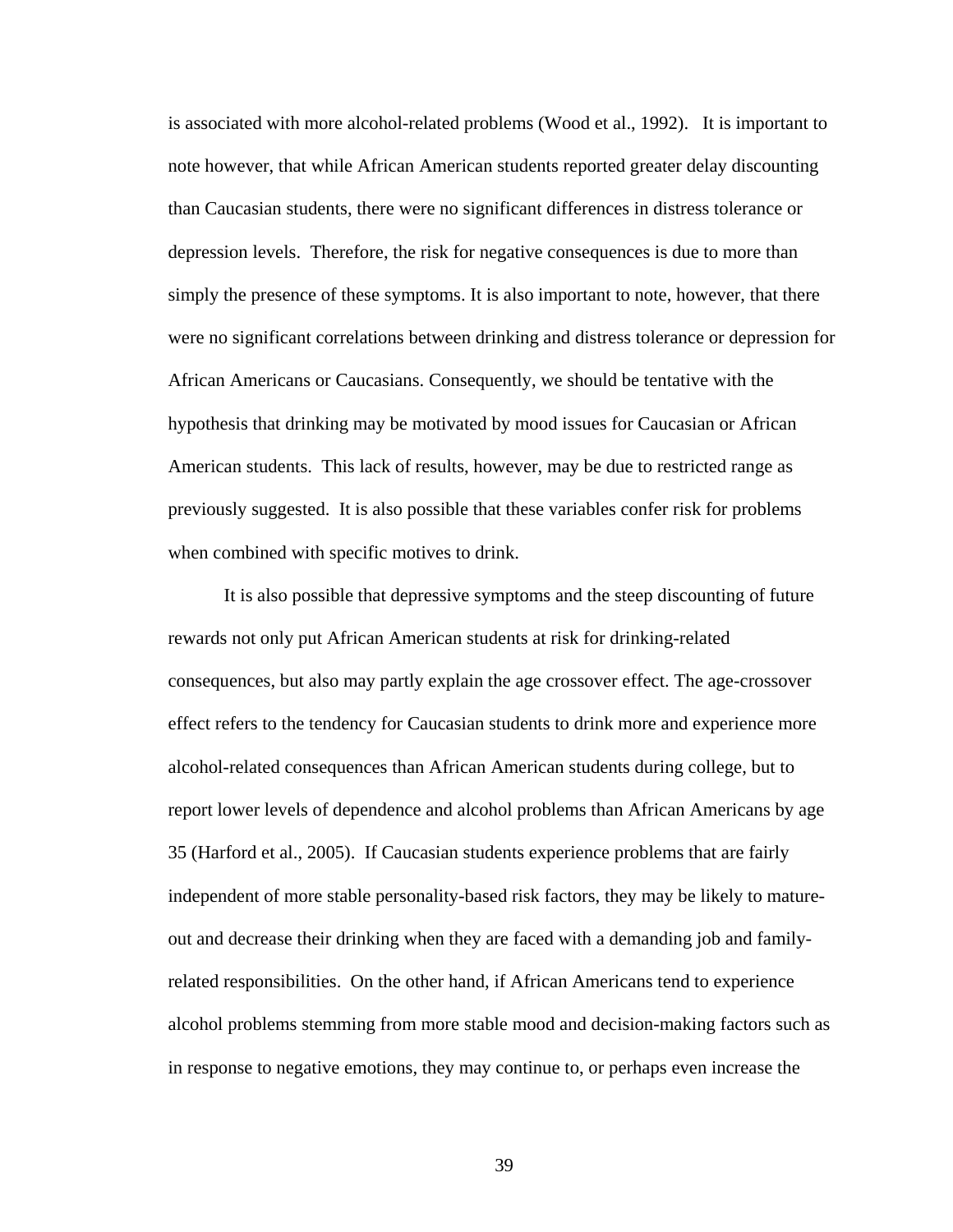extent that they experience drinking-related consequences after college when life stressors related to employment and parenting may increase.

#### **Implications**

These indices could help identify students, even within a heavy-drinking sample, who are at increased risk of alcohol-related consequences. This might be especially useful with African American students who drink less and experience fewer consequences than Caucasian students (Siebert et al., 2003), and therefore may go undetected when using traditional consumption and problem-levels for screening. Additionally, in the development of new interventions, special effort might be made to address depressive symptoms, impulsivity, and low levels of distress tolerance. To address depression and distress tolerance, part of the intervention may focus on helping students learn how to cope with negative affect in a more effective way than drinking. Cognitive behavioral interventions that have targeted personality risk factors for substance use such as depression have been shown to reduce drinking (Conrod, Stewart, Comeau, & Maclean, 2006). Student could be provided with feedback about the way in which they cope and then could be provided with a list of better alternative coping strategies. This information provided in a supportive environment might increase the student's self-efficacy about their ability to cope. Research has shown that negative expectations about one's ability to cope with negative feelings strongly contributes to problem drinking behavior (Kassel, Jackson, & Unrod, 2000), so increasing students selfefficacy about their coping skills could have positive effects on their drinking.

To further address depression, interventions could include a component to try to increase engagement in school or other activities that do not involve drinking (Murphy et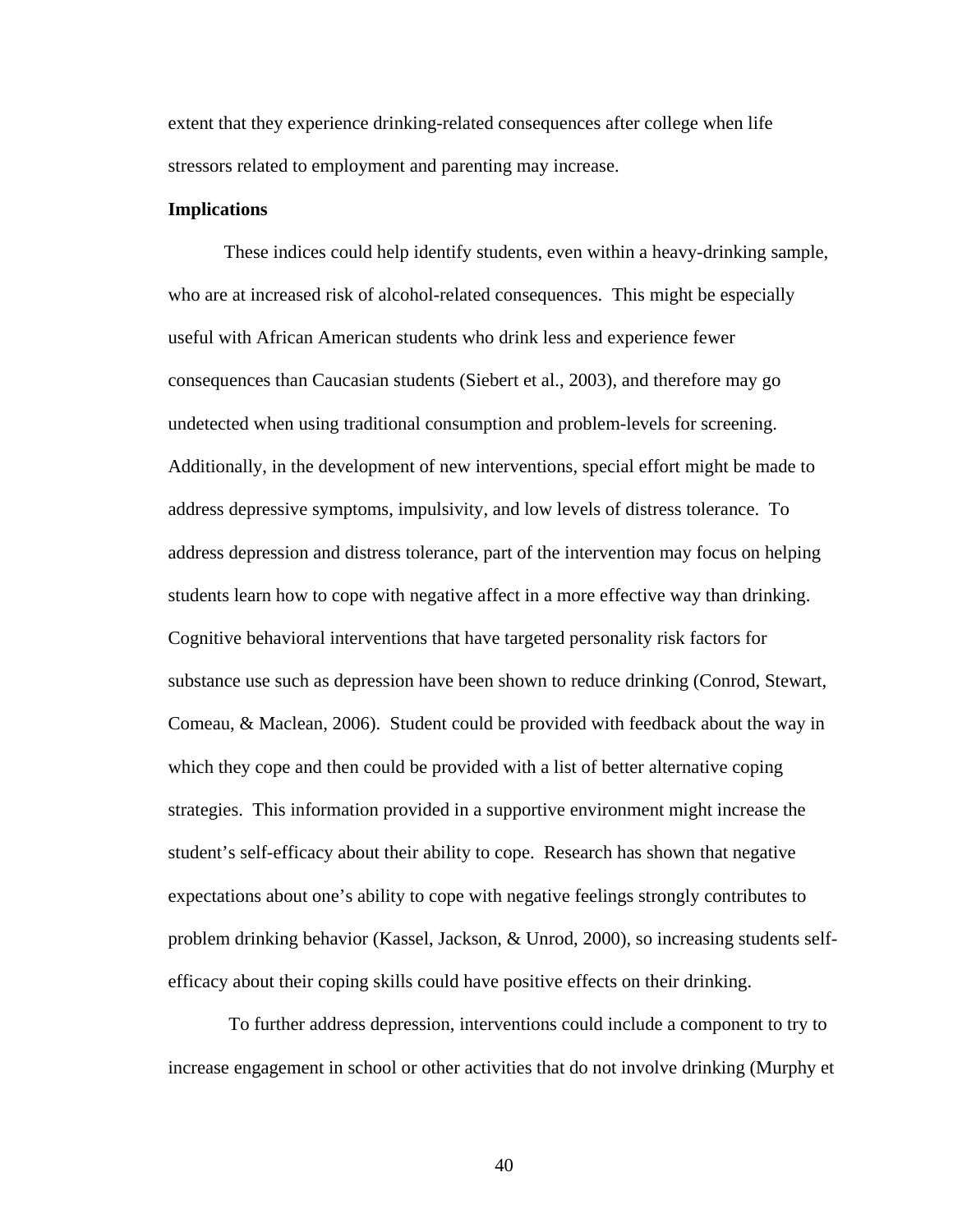al., 2005, 2007). Research has demonstrated that substance use is positively associated with substance-related reinforcement and negatively associated to substance-free reinforcement (Correia, Simons, Carey, & Borsari, 1998). This suggests that by increasing engagement in substance-free activities, drinking and related problems may be more likely to decrease.

#### **Limitations**

Because this research is cross-sectional, no causal conclusions can be definitively drawn. Additionally, this research was conducted only with heavy drinkers. This may have caused a restriction of range problem which might have suppressed some of the associations, including the possible association between delay discounting and alcoholrelated problems in Caucasian students. Further, this study only looked at Caucasian and African American students due to an insufficient number of students of other ethnic minorities. Consequently, we do not know the nature of the relationship between depressive symptoms, delay discounting, distress tolerance and alcohol-related problems for other ethnic minority students. Another possible limitation of this study is the use of self-report rather than behavioral measures of delay discounting and distress tolerance. Although several studies attest to the reliability and validity of self-report discounting (Green & Myerson, 2004) and distress tolerance measures (Simons & Gaher, 2005), it is possible that the relations might have been different with behavioral measures of these constructs.

#### **Future Directions**

This study examined the relations between delay discounting, depression, distress tolerance and alcohol-related consequences in heavy-drinking college students. Future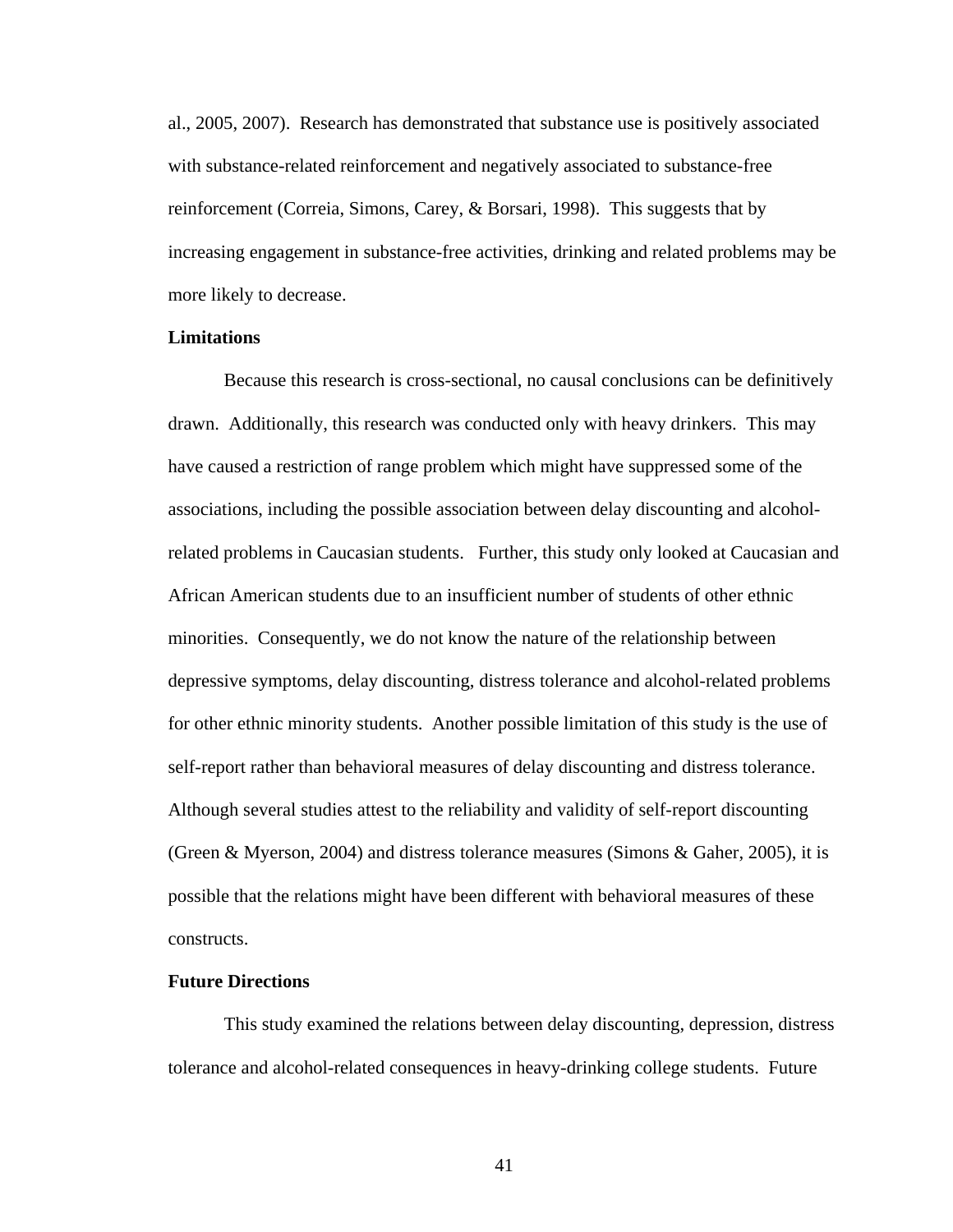studies might look at these relationships in a more general sample of college students in order to see how these variables might relate to drinking and related consequences in the college population as a whole. These studies might also include drug use variables to see if there is a similar relationship between these variables and drug use and/or drug consequences.

Future studies might also examine these variables in an adult, non-college population to determine if the relationship might be different outside of the college environment. This would be interesting given the large role that social/contextual factors play in college drinking, which might suppress the relative influence of these variables among college students. Further, it would be interesting to conduct longitudinal research to determine if ethnicity continues to moderate the relative influence of these variables on alcohol problems in adulthood, which might in part account for the escalating level of drinking observed among African Americans in the decade after college graduation (French et al., 2002).

In conclusion, this study examined the role of several individual difference variables (depressive symptoms, delay discounting, and distress tolerance) in conferring risk for alcohol-related problems among Caucasian and African American college students above and beyond students' level of alcohol consumption. We found that while depressive symptoms were associated with alcohol-related problems for both Caucasian and African American students, distress tolerance and delay discounting were only associated with problems for African American students. Further, for African American students, distress tolerance mediated the relationship between depressive symptoms and alcohol-related consequences.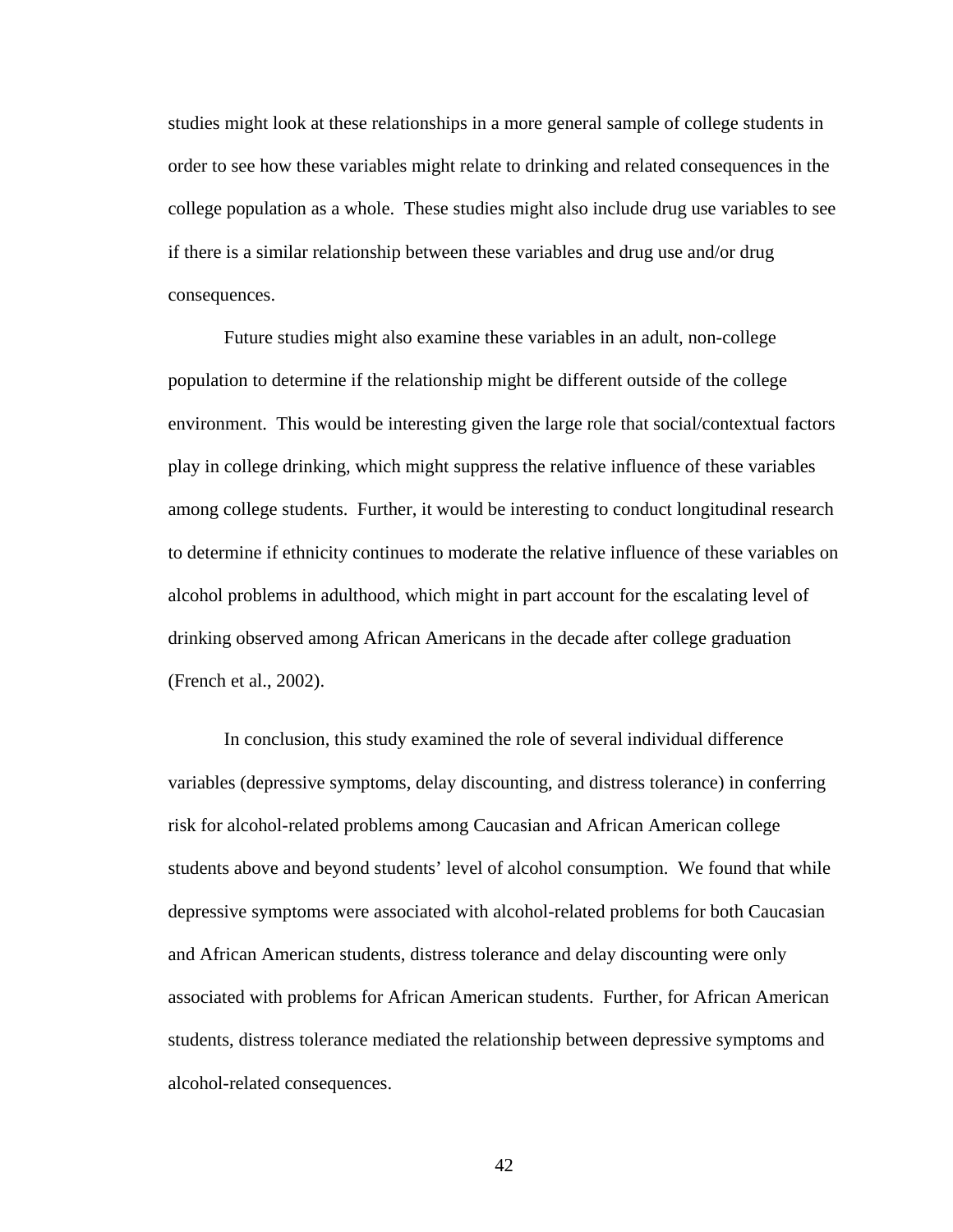#### Table 4.

| Variable                  |                           | $\overline{\beta}$ | $\, {\bf B}$ | <b>SEB</b>       | $\beta$ | $\boldsymbol{t}$ | $\Delta R^2$ |  |
|---------------------------|---------------------------|--------------------|--------------|------------------|---------|------------------|--------------|--|
|                           |                           | consumption        |              |                  |         |                  |              |  |
|                           |                           |                    |              | Caucasian        |         |                  |              |  |
| Depression                |                           |                    |              |                  |         |                  |              |  |
|                           | <b>Total Problems</b>     | .420               | .218         | .084             | .202    | $2.59*$          | .041         |  |
|                           | Social Interpersonal      | .325               | .346         | .140             | .201    | $2.47*$          | .041         |  |
|                           | Physical Dependence       | .366               | .041         | .016             | .210    | $2.63**$         | .044         |  |
| <b>Delay Discounting</b>  |                           |                    |              |                  |         |                  |              |  |
|                           | Self Care                 | .164               | $-3.71$      | 1.50             | $-.213$ | $-2.48*$         | .044         |  |
|                           |                           |                    |              | African American |         |                  |              |  |
| Depression                |                           |                    |              |                  |         |                  |              |  |
|                           | <b>Total Problems</b>     | .442               | .378         | .114             | .385    | $3.33**$         | .146         |  |
|                           | <b>Impaired Control</b>   | .421               | .361         | .176             | .252    | $2.05*$          | .062         |  |
|                           | Self-Care                 | .535               | .087         | .023             | .408    | $3.73**$         | .164         |  |
|                           | Physical Dependence       | .452               | .074         | .018             | .454    | $4.10**$         | .203         |  |
|                           | <b>Risk Behaviors</b>     | .102               | .394         | .158             | .326    | $2.50*$          | .105         |  |
|                           | <b>Blackout Drinking</b>  | .477               | .463         | .178             | .306    | $2.60*$          | .092         |  |
| <b>Distress Tolerance</b> |                           |                    |              |                  |         |                  |              |  |
|                           | <b>Total Problems</b>     | .409               | $-413$       | .183             | $-.292$ | $-2.28*$         | .072         |  |
|                           | Self-Care                 | .491               | $-.081$      | .039             | $-.262$ | $-2.04*$         | .057         |  |
|                           | <b>Black-out Drinking</b> | .441               | $-.555$      | .282             | $-.255$ | $-1.97\dagger$   | .055         |  |
| <b>Delay Discounting</b>  |                           |                    |              |                  |         |                  |              |  |
|                           | <b>Total Problems</b>     | .352               | 11.84        | 5.24             | .281    | $2.26*$          | .076         |  |
|                           | Self-care                 | .399               | 2.68         | 1.07             | .294    | $2.50*$          | .083         |  |
|                           | <b>Risk Behaviors</b>     | $-.002$            | 14.18        | 7.01             | .275    | $2.02*$          | .072         |  |

*Depression, Distress Tolerance, and Delay Discounting Predicting Alcohol-Related Problems for Caucasian and African American Students*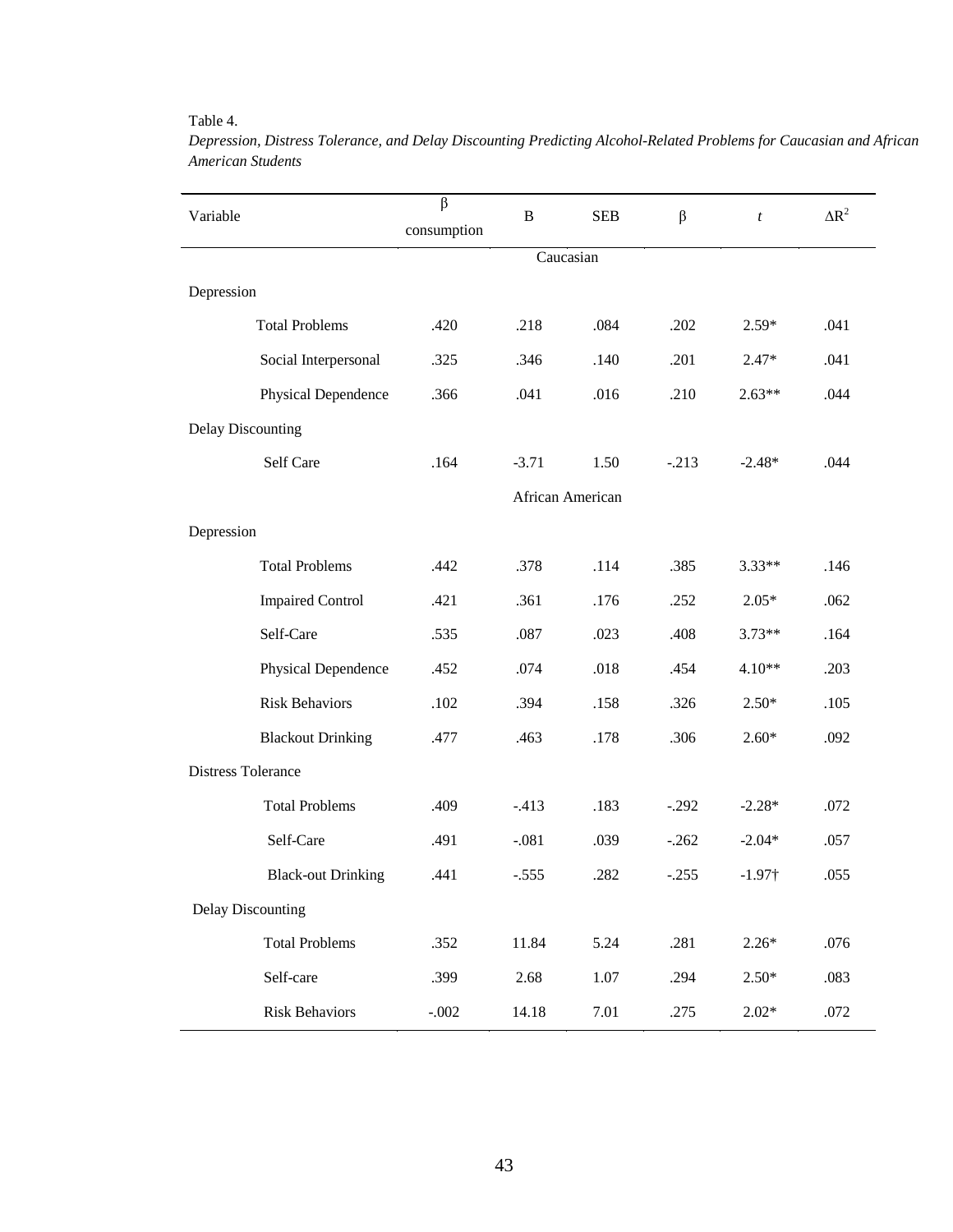#### **References**

- Agnostinelli, G., Brown, J., & Miller, W. (1995). Effects of normative feedback on consumption among heavy drinking college students. Journal of Drug Education, 25, 31–40.
- Ainslie, G. (1975). Specious reward: A behavioral theory of impulsiveness and impulse control. *Psychological Bulletin*, *82*(4), 463-496.
- Alati, R., Lawlor, D., Najman, J., Williams, G., Bor, W., & O'Callaghan, M. (2005). Is there really a 'J-shaped' curve in the association between alcohol consumption and symptoms of depression and anxiety? Findings from the Mater- University Study of Pregnancy and its outcomes. *Addiction*, *100*(5), 643-651
- Baer, J., & Carney, M. (1993). Biases in the perceptions of the consequences of alcohol use among college students. *Journal of Studies on Alcohol*, *54*(1), 54-60.
- Bachman, J. G., Wadsworth, K. N., O'Malley, P. M., Johnston, L. D., Bryant, A. L., & Merline, A.C. (2002). *The decline of substance use in young adulthood: Changes in social activities, role, and beliefs.* Mahwah, NJ: Erlbaum.
- Baker, F., Johnson, M., & Bickel, W. (2003). Delay discounting in current and neverbefore cigarette smokers: Similarities and differences across commodity, sign, and magnitude. *Journal of Abnormal Psychology*, *112*(3), 382-392.
- Barnett, N., Monti, P., Spirito, A., Colby, S., Rohsenow, D., Ruffolo, L., et al. (2003). Alcohol use and related harm among older adolescents treated in an emergency department: The importance of alcohol status and college status. *Journal of Studies on Alcohol*, *64*(3), 342-349.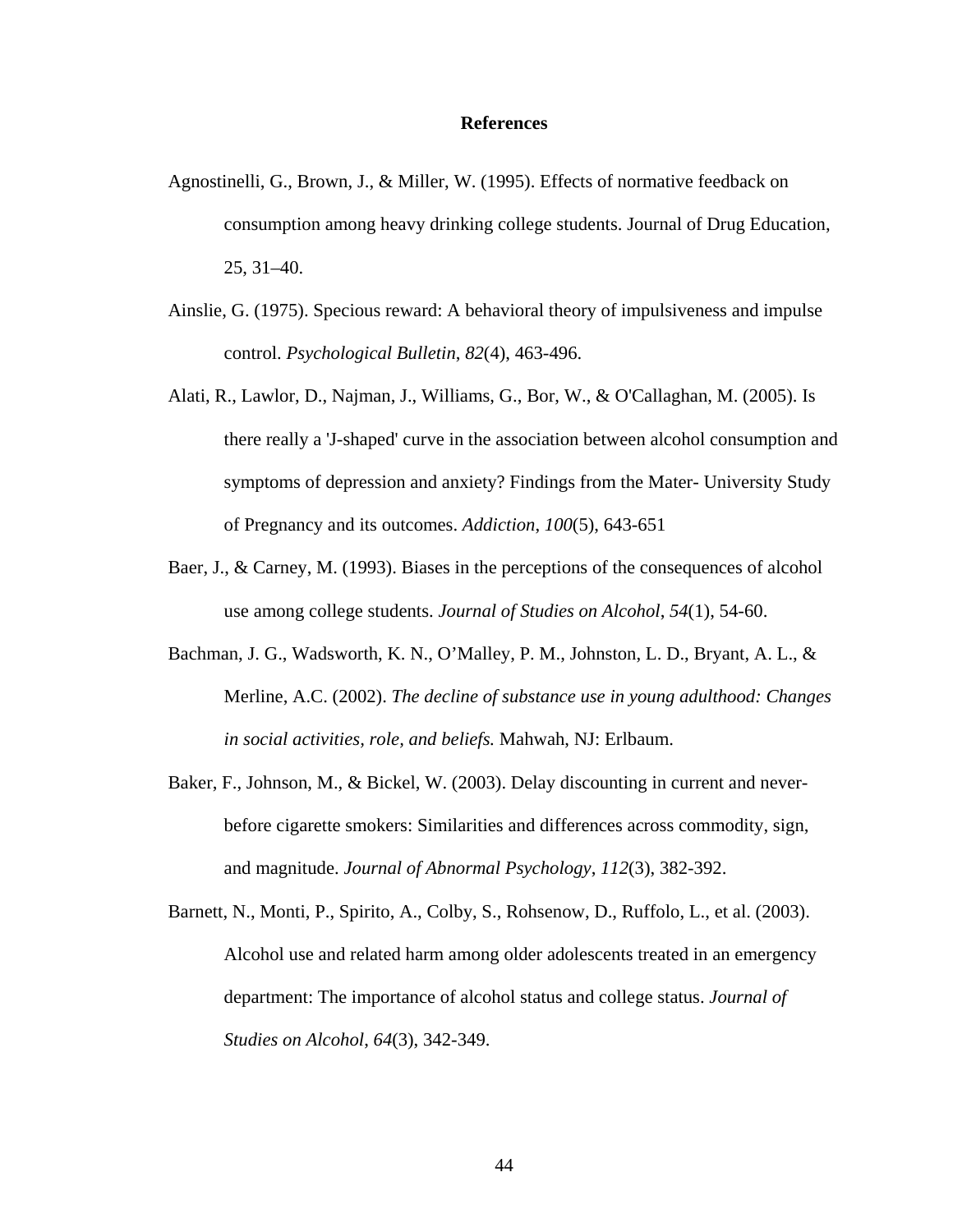- Baron, R., & Kenny, D. (1986). The moderator–mediator variable distinction in social psychological research: Conceptual, strategic, and statistical considerations. *Journal of Personality and Social Psychology*, *51*(6), 1173-1182.
- Benton, S., Downey, R., Glider, P., Benton, S., Shin, K., Newton, D., et al. (2006). Predicting Negative Drinking Consequences: Examining Descriptive Norm Perception. *Journal of Studies on Alcohol*, *67*(3), 399-405.
- Borsari, B., Murphy, J., & Barnett, N. (2007). Predictors of alcohol use during the first year of college: Implications for prevention. *Addictive Behaviors*, *32*(10), 2062- 2086.
- Borsari, B., Neal, D., Collins, S., & Carey, K. (2001). Differential utility of three indexes of risky drinking for predicting alcohol problems in college students. *Psychology of Addictive Behaviors*, *15*(4), 321-324.
- Brar, A., & Moneta, G. (2009). Negative emotions and alcohol dependence symptoms in British Indian and White college students. *Addictive Behaviors*, *34*(3), 292-296.
- Brown, R., Lejuez, C., Kahler, C., Strong, D., & Zvolensky, M. (2005). Distress tolerance and early smoking lapse. *Clinical Psychology Review*, *25*(6), 713-733.
- Buckner, J., Keough, M., & Schmidt, N. (2007). Problematic alcohol and cannabis use among young adults: The roles of depression and discomfort and distress tolerance. *Addictive Behaviors*, *32*(9), 1957-1963.
- Caetano, R., & Clark, C. (1998). Trends in alcohol consumption patterns among Whites, Blacks and Hispanics: 1984 and 1995. *Journal of Studies on Alcohol*, *59*(6), 659- 668.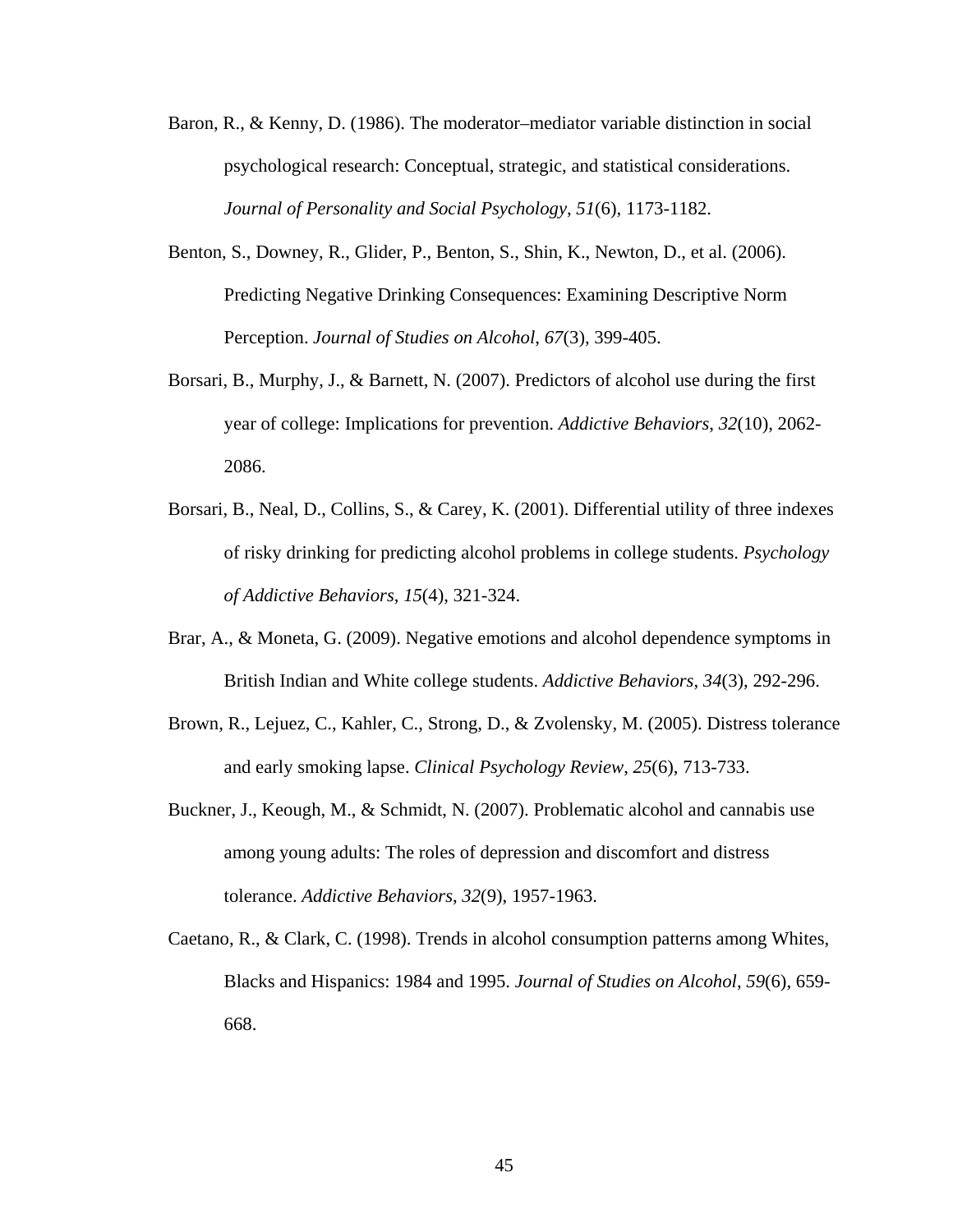- Campbell, C., & Demb, A. (2008). College high risk drinkers: Who matures out? And who persists as adults?. *Journal of Alcohol and Drug Education*, *52*(1), 19-46.
- Chaloupka, F., Grossman, M., & Saffer, H. (1998). The effects of price on the consequences of alcohol use and abuse. *Recent developments in alcoholism, Vol. 14: The consequences of alcoholism: Medical neuropsychiatric economic crosscultural* (pp. 331-346). New York, NY: Plenum Press.
- Chen, C., Dufour, M., & Yi, H. (2004). Alcohol consumption among young adults ages 18-24 in the United States: Results from the 2001-2002 NESARC survey. *Alcohol Research & Health*, *28*(4), 269-280.
- Clapp, J., & McDonnell, A. (2000). The relationship of perceptions of alcohol promotion and peer drinking norms to alcohol problems reported by college students. *Journal of College Student Development*, *41*(1), 19-26.
- Collins, R., Parks, G., & Marlatt, G. (1985). Social determinants of alcohol consumption: The effects of social interaction and model status on the self-administration of alcohol. *Journal of Consulting and Clinical Psychology*, *53*(2), 189-200.
- Conner, K., Pinquart, M., & Gamble, S. (2009). Meta-analysis of depression and substance use among individuals with alcohol use disorders. *Journal of Substance Abuse Treatment*, *37*(2), 127-137.

Conrod, P. J., Stewart, S. H., Comeau, N., & Maclean, A. M. (2006). Preventative efficacy of cognitive behavioral strategies matched to the motivational bases of alcohol misuse in at-risk youth. *Journal of Clinical Child and Adolescent Psychology*, *35*, 490 – 504.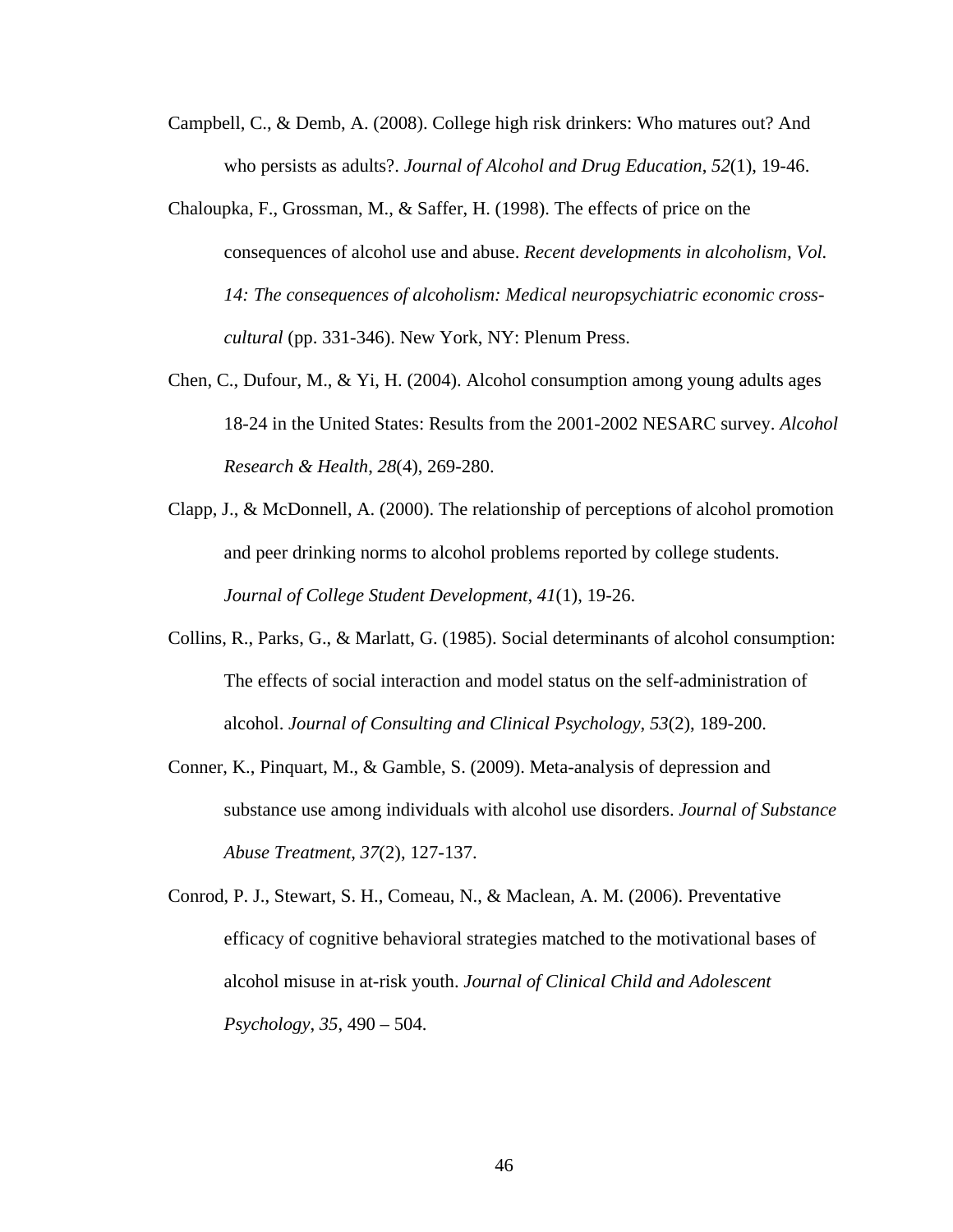- Cooper, M., Russell, M., Skinner, J., Frone, M., & Mudar, P. (1992). Stress and alcohol use: Moderating effects of gender, coping, and alcohol expectancies. *Journal of Abnormal Psychology*, *101*(1), 139-152.
- Cornelius, J., Maisto, S., Martin, C., Bukstein, O., Salloum, I., Daley, D., et al. (2004). Major depression associated with earlier alcohol relapse in treated teens with AUD. *Addictive Behaviors*, *29*(5), 1035-1038.
- Correia, C. J., Simons, J., Carey, K. B., & Borsari, B. E. (1998). Predicting drug use: Application of behavioral theories of choice. Addictive Behaviors, 23, 705–709.
- Costanzo, P., Malone, P., Belsky, D., Kertesz, S., Pletcher, M., & Sloan, F. (2007). Longitudinal differences in alcohol use in early adulthood. *Journal of Studies on Alcohol and Drugs*, *68*(5), 727-737.
- dePyssler, B., Williams, V., & Windle, M. (2005). Alcohol consumption and positive study practices among African American college students. *Journal of Alcohol and Drug Education*, *49*(4), 26-44.
- Daughters, S., Lejuez, C., Kahler, C., Strong, D., & Brown, R. (2005). Psychological Distress Tolerance and Duration of Most Recent Abstinence Attempt Among Residential Treatment-Seeking Substance Abusers. *Psychology of Addictive Behaviors*, *19*(2), 208-211.
- Dixit, A. R., & Crum, R. M. (2000). Prospective study of depression and the risk of heavy alcohol use in women. *American Journal of Psychiatry,157,* 751–758.
- Dixon, M., Marley, J., & Jacobs, E. (2003). Delay discounting by pathological gamblers. *Journal of Applied Behavior Analysis*, *36*(4), 449-458.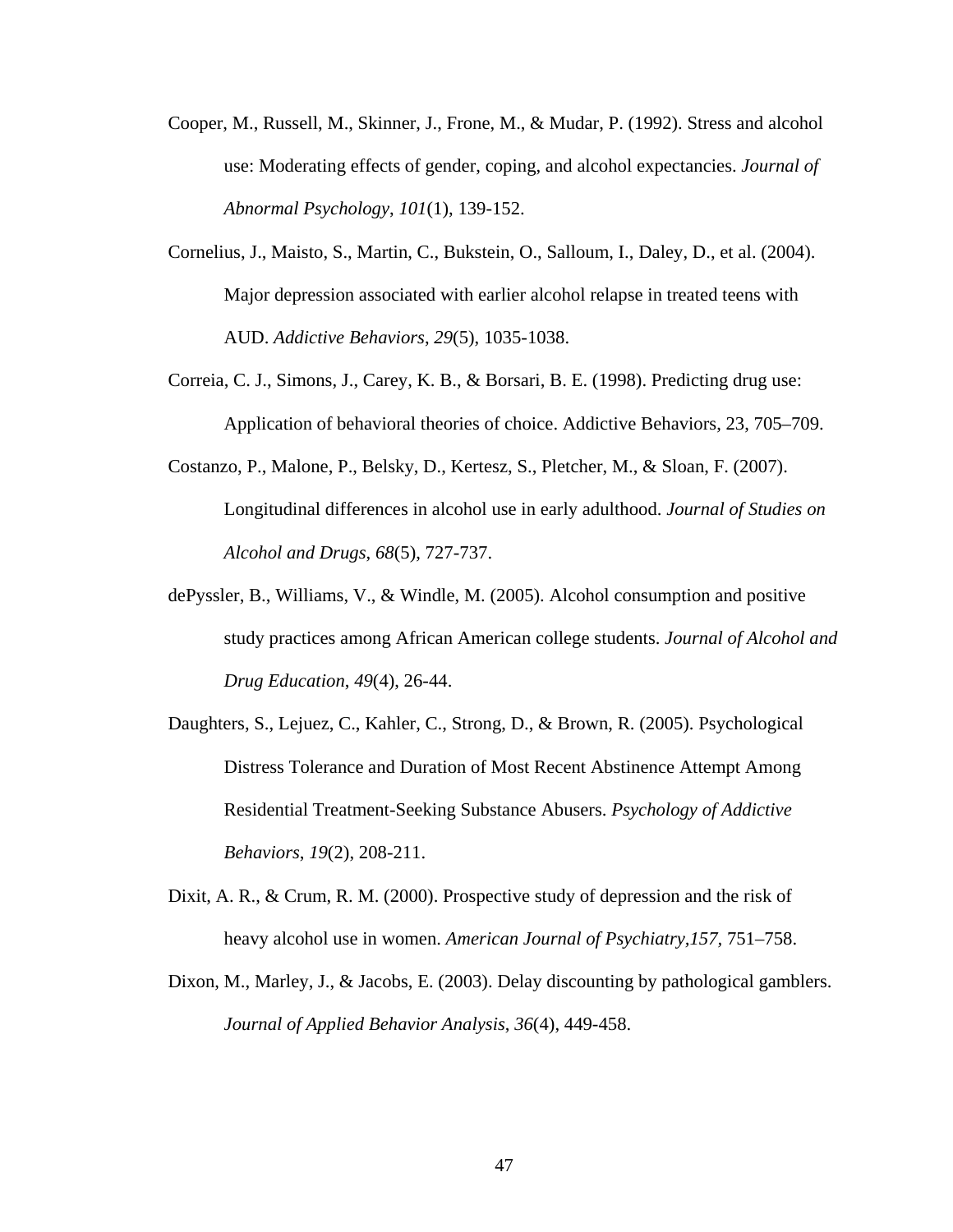- Field, M., Christiansen, P., Cole, J., & Goudie, A. (2007). Delay discounting and the alcohol Stroop in heavy drinking adolescents. *Addiction*, *102*(4), 579-586.
- Fournier, A., Ehrhart, I., Glindemann, K., & Geller, E. (2004). Intervening to Decrease Alcohol Abuse at University Parties: Differential Reinforcement of Intoxication Level. *Behavior Modification*, *28*(2), 167-181.
- French, K., Finkbiner, R., & Duhamel, L. (2002). *Patterns of substance use among minority youth and adults in the United States: An overview and synthesis of national survey findings*. Fairfax VA: Caliber Associates.
- Geisner, I. M., Larimer, M. E., & Neighbors, C. (2004). The relationship among alcohol use, related problems, and symptoms of psychological distress: Gender as a moderator in a college sample. *Addictive Behaviors, 29,* 843–848.
- Graves, K. (1995). Risky sexual behavior and alcohol use among young adults: Results from a national survey. *American Journal of Health Promotion*, *10*(1), 27-36.
- Greenfield, S. F., Weiss, R. D., Muenz, L. R., Vagge, L. M., Kelly, J. F., Bello, L. R., et al. (1998). The effect of depression on return to drinking: A prospective study. *Archives of General Psychiatry, 55,* 259–265.
- Gross, J. (1998). The emerging field of emotion regulation: An integrative review. *Review of General Psychology*, *2*(3), 271-299.
- Gruenewald, P., Johnson, F., Light, J., Lipton, R., & Saltz, R. (2003). Understanding college drinking: Assessing dose response from survey self-reports. *Journal of Studies on Alcohol*, *64* (4), 500-514.
- Ham, L., & Hope, D. (2003). College students and problematic drinking: A review of the literature. *Clinical Psychology Review, 23*(5), 719-759.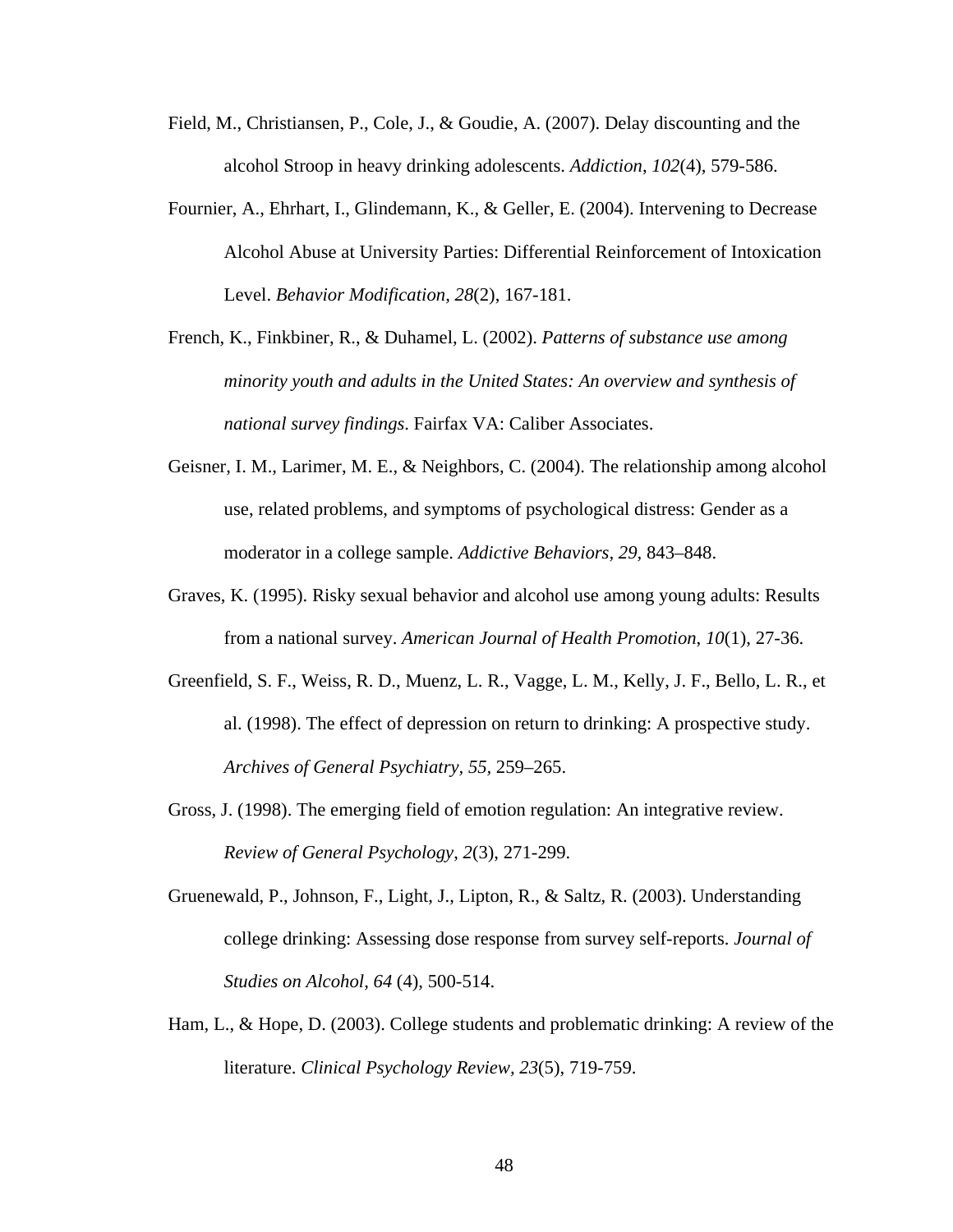- Harford, T., Grant, B., Yi, H., & Chen, C. (2005). Patterns of DSM-IV Alcohol Abuse and Dependence Criteria Among Adolescents and Adults: Results From the 2001 National Household Survey on Drug Abuse. *Alcoholism: Clinical and Experimental Research*, *29*(5), 810-828.
- Heil, S., Johnson, M., Higgins, S., & Bickel, W. (2006). Delay discounting in currently using and currently abstinent cocaine-dependent outpatients and non-drug-using matched controls. *Addictive Behaviors*, *31*(7), 1290-1294.
- Herd, D. (1988). Drinking by Black and White women: Results from a national survey. *Social Problems*, *35*(5), 493-505.
- Hingson, R., Zha, W., Weitzman, E. (2009). Magnitude of alcohol-related mortality and morbidity among U.S. college students ages 18-24: Changes from 1998 to 2005. *Journal of Studies on Alcohol and Drugs*, *16,* 12-20.
- Joiner, T. E., Alfano, M. S., & Metalsky, G. I. (1992). When depression breeds contempt: Reassurance seeking, self-esteem, and rejection of depressed college students by their roommates. *Journal of Abnormal Psychology, 101,* 165-172.
- Kassel, J. D., Jackson, S. I., & Unrod, M. (2000). Generalized expectancies for negative mood regulation and problem drinking among college students. *Journal of Studies on Alcohol, 61*(2), 332-340.
- Kirby, K., Petry, N., & Bickel, W. (1999). Heroin addicts have higher discount rates for delayed rewards than non-drug-using controls. *Journal of Experimental Psychology: General*, *128*(1), 78-87.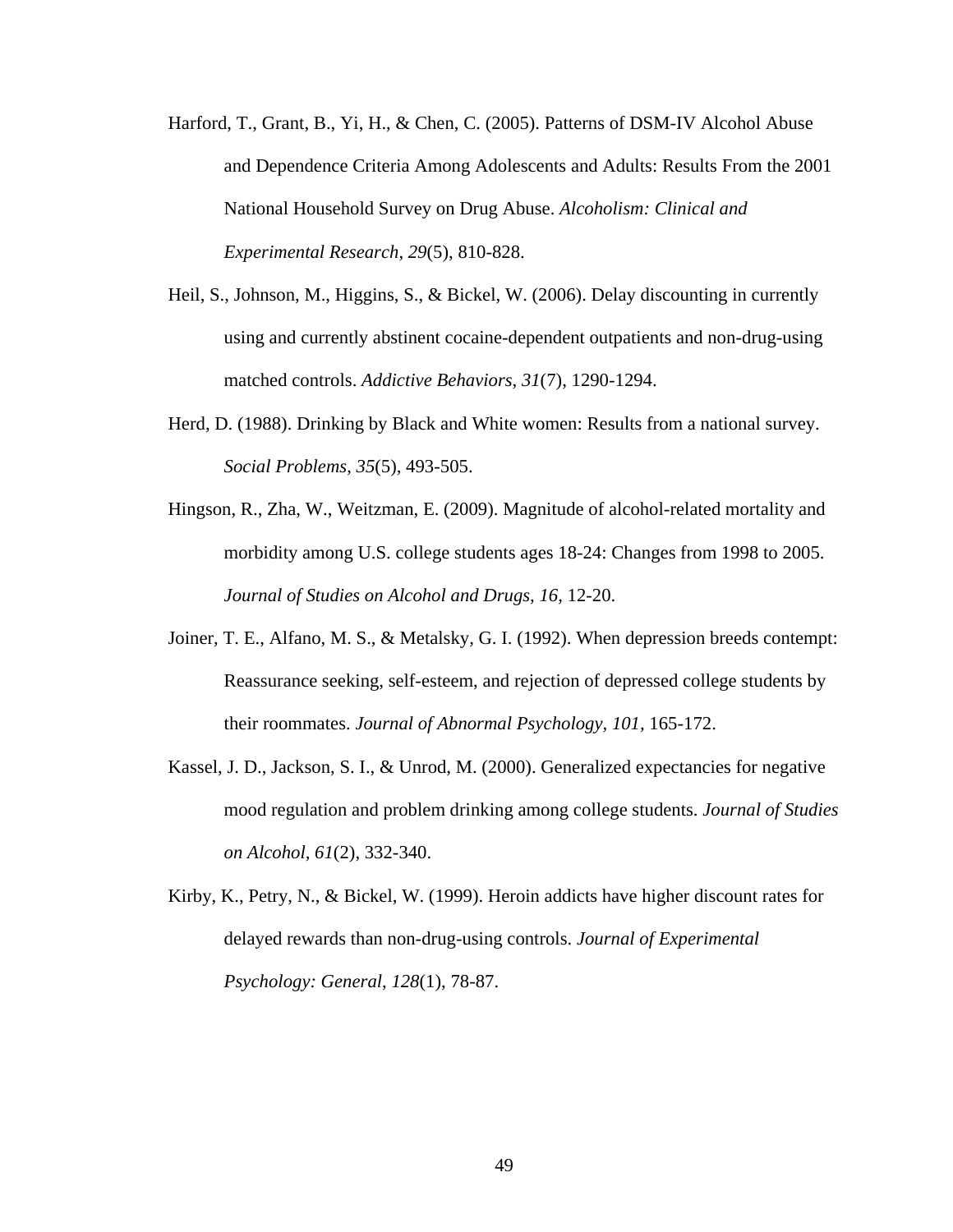- Kivlahan, D., Marlatt, G., Fromme, K., Coppel, D., & Williams, E. (1990). Secondary prevention with college drinkers: Evaluation of an alcohol skills training program. *Journal of Consulting and Clinical Psychology*, *58*(6), 805-810.
- Kollins, S. (2003). Delay discounting is associated with substance use in college students. *Addictive Behaviors*, *28*(6), 1167-1173.
- Kypri, K., Bell, M., Hay, G., & Baxter, J. (2008). Alcohol outlet density and university student drinking: A national study. *Addiction*, *103*(7), 1131-1138.
- Lewis M.A., & Neighbors C. (2004). Gender-specific misperceptions of college student drinking norms. *Psychology of Addictive Behaviors,* 18, 334-339.
- Madden, G., Begotka, A., Raiff, B., & Kastern, L. (2003). Delay discounting of real and hypothetical rewards. *Experimental and Clinical Psychopharmacology*, *11*(2), 139-145.
- Madden, G., Petry, N., Badger, G., & Bickel, W. (1997). Impulsive and self-control choices in opioid-dependent patients and non-drug-using control patients: Drug and monetary rewards. *Experimental and Clinical Psychopharmacology*, *5*(3), 256-262
- Martens, M., Pederson, E., LaBrie, J., Ferrier, A., & Cimini, M. (2007). Measuring alcohol-related protective behavioral strategies among college students: Further examination of the Protective Behavioral Strategies Scale. *Psychology of Addictive Behaviors*, *21*(3), 307-315.
- Mazur, J. E. (1987). An adjusting procedure for studying delayed reinforcement. In M. L. Commons, J. E. Mazur, J. A. Nevin, & H. Rachlin (Eds.), *Quantitative Analysis of*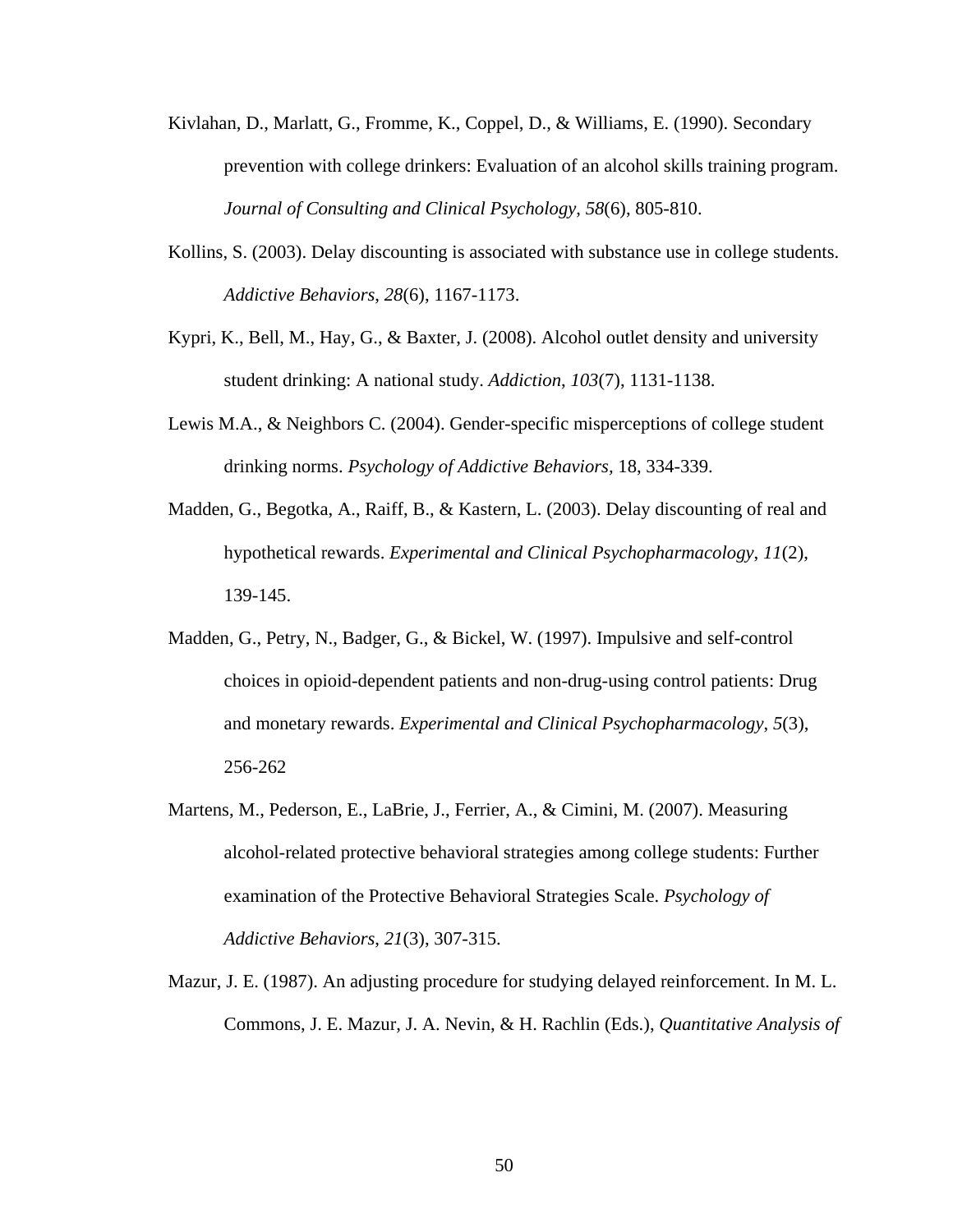*Behavior: Vol. 5. The effect of delay and of intervening events on reinforcement value* (pp. 55–73). Hillsdale, NJ: Erlbaum.

Meilman, P., Presley, C, & Lyerla, R. (1994). Black college students and binge drinking. *Journal of Blacks in Higher Education., 4,* 70-71.

Merline, A., O'Malley, P., Schulenberg, J., Bachman, J., & Johnston, L. (2004). Substance Use Among Adults 35 Years of Age: Prevalence, Adulthood Predictors, and Impact of Adolescent Substance Use. *American Journal of Public Health*, *94*(1), 96-102.

- Mohler-Kuo, M., Dowdall, G., Koss, M., & Wechsler, H. (2004). Correlates of rape while intoxicated in a national sample of college women. *Journal of Studies on Alcohol*, *65*(1), 37-45.
- Murphy, J., Barnett, N., Goldstein, A., & Colby, S. (2007). Gender moderates the relationship between substance-free activity enjoyment and alcohol use. *Psychology of Addictive Behaviors*, *21*(2), 261-265.
- Murphy, J., Correia, C., Colby, S., & Vuchinich, R. (2005). Using Behavioral Theories of Choice to Predict Drinking Outcomes Following a Brief Intervention. *Experimental and Clinical Psychopharmacology*, *13*(2), 93-101.
- Murphy, J.G., & MacKillop, J. (2006). Relative reinforcing efficacy of alcohol among college student drinkers. *Experimental and Clinical Psychopharmacology, 41*(2), 219-227.
- Nagoshi, C. T. (1999). Perceived control of drinking and other predictors of alcohol use and problems in a college student sample. *Addiction Research, 7,* 291–306.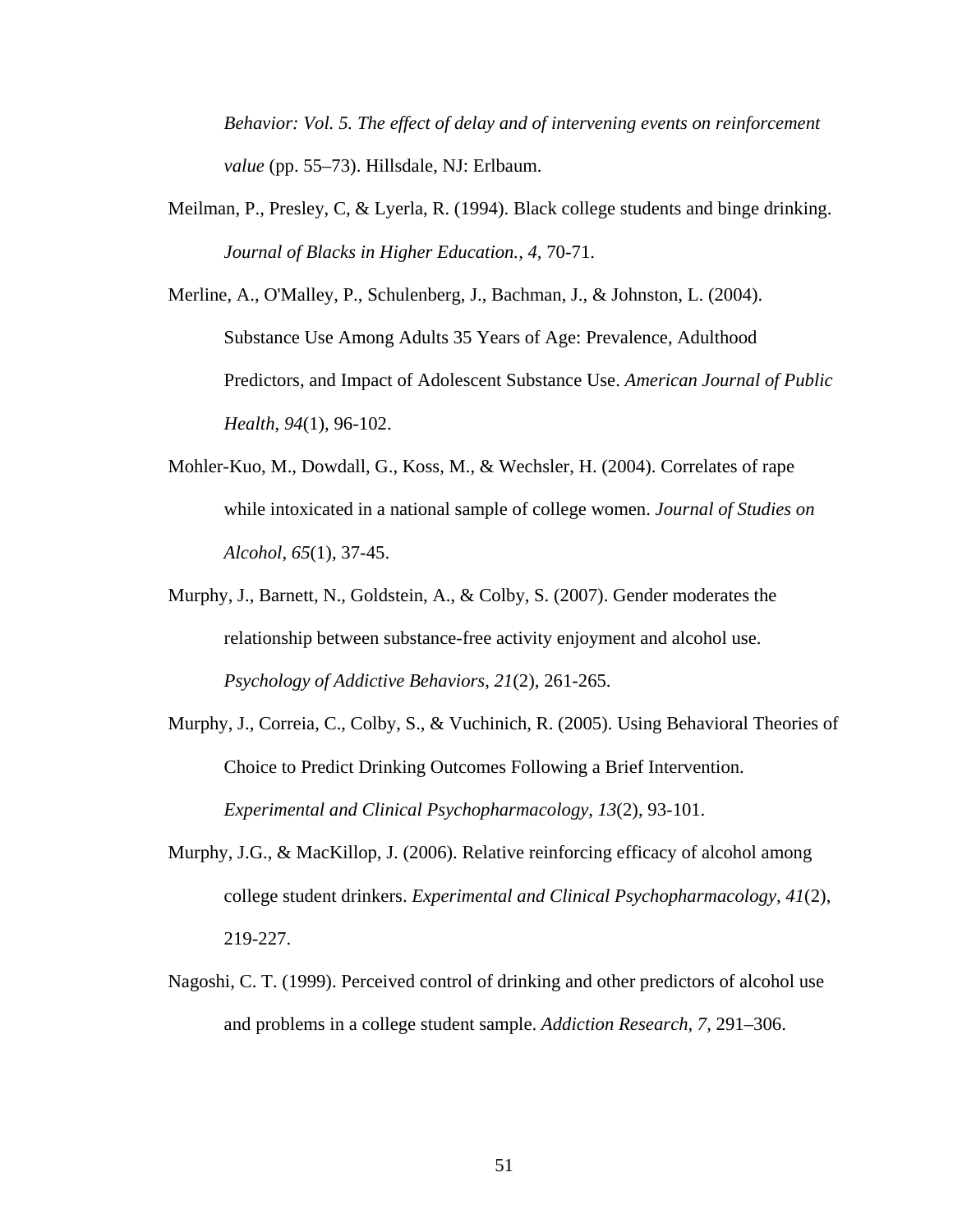- Neighbors, C., Dillard, A., Lewis, M., Bergstrom, R., & Neil, T. (2006). Normative Misperceptions and Temporal Precedence of Perceived Norms and Drinking. *Journal of Studies on Alcohol*, *67*(2), 290-299.
- Park, C. (2004). Positive and negative consequences of alcohol consumption in college students. *Addictive Behaviors*, *29*(2), 311-321.
- Park, C., & Levenson, M. (2002). Drinking to cope among college students: Prevalence, problems and coping processes. *Journal of Studies on Alcohol*, *63*(4), 486-497.
- Patock-Peckham, J. A., Hutchinson, G. T., Cheong, J., & Nagoshi, C. T. (1998). Effect of religion and religiosity on alcohol use in a college student sample. *Drug and Alcohol Dependence, 49,* 81–88.
- Perkins, H., & Berkowitz, A. (1986). Perceiving the community norms of alcohol use among students: Some research implications for campus alcohol education programming. *International Journal of the Addictions*, *21*(9), 961-976.
- Petry, N. (2001). Delay discounting of money and alcohol in actively using alcoholics, currently abstinent alcoholics, and controls. *Psychopharmacology*, *154*(3), 243- 250.
- Poulson, R., Bradshaw, S., Huff, J., Peebles, L., & Hilton, D. (2008). Risky sex behaviors among African American college students: The influence of alcohol, marijuana, and religiosity. *North American Journal of Psychology*, *10*(3), 529-542.
- Radloff, L. (1977). The CES-D Scale: A self-report depression scale for research in the general population. *Applied Psychological Measurement*, *1*(3), 385-401.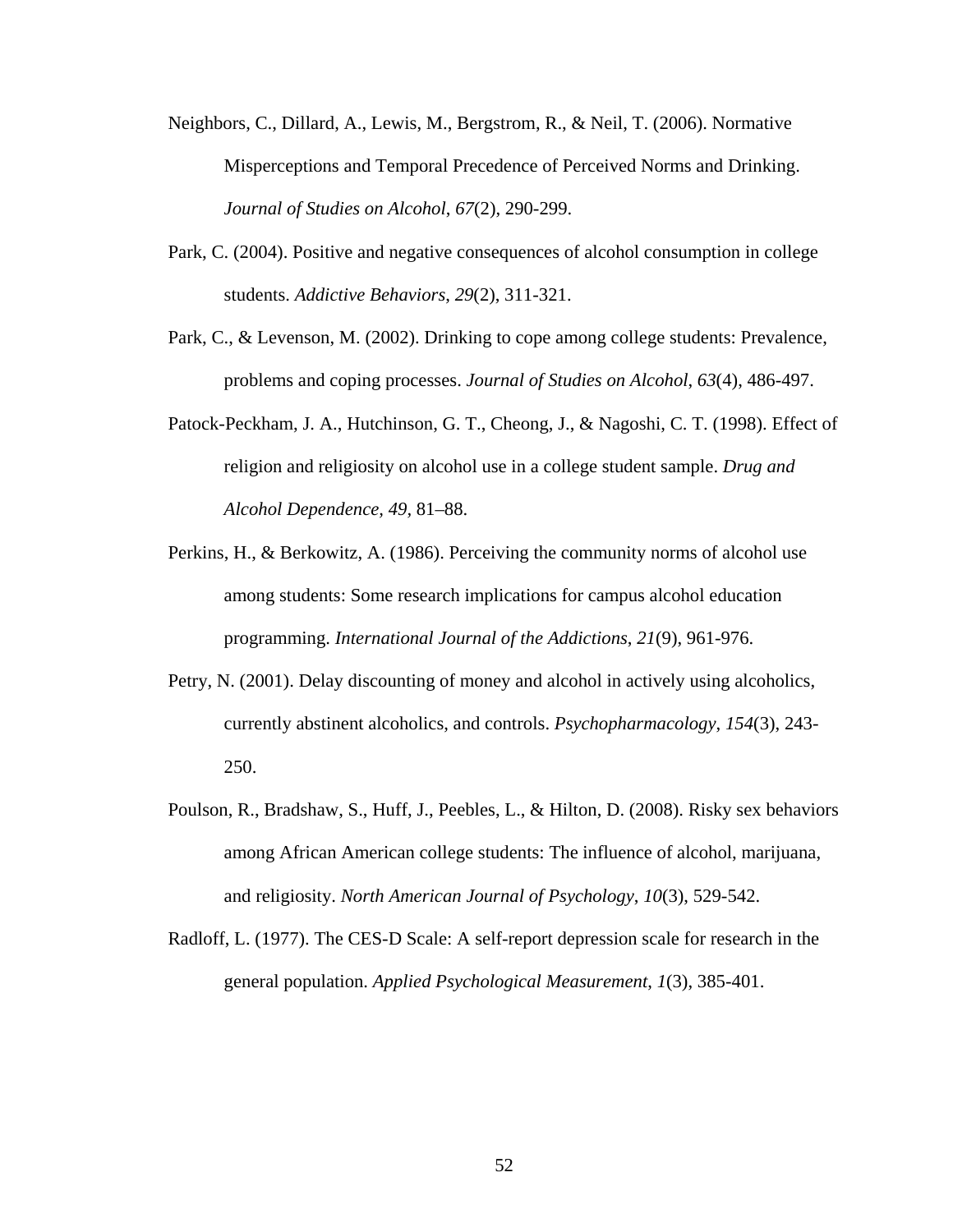- Read, J., Kahler, C., Strong, D., & Colder, C. (2006). Development and Preliminary Validation of the Young Adult Alcohol Consequences Questionnaire. *Journal of Studies on Alcohol*, *67*(1), 169-177.
- Read, J., Merrill, J., Kahler, C., & Strong, D. (2007). Predicting functional outcomes among college drinkers: Reliability and predictive validity of the Young Adult Alcohol Consequences Questionnaire. *Addictive Behaviors*, *32*(11), 2597-2610.
- Rodgers, B., Korten, A., Jorm, A., Christensen, H., Henderson, S., & Jacomb, P. (2000). Risk factors for depression and anxiety in abstainers, moderate drinkers and heavy drinkers. *Addiction*, *95*(12), 1833-1845.
- Scribner, R., Mason, K., Theall, K., Simonsen, N., Schneider, S. K., Towvim, L. G., & DeJong, W. (2008). The contextual role of alcohol outlet density in college drinking. *Journal of Studies On Alcohol And Drugs, 69*(1), 112-120.
- Siebert, D., Wilke, D., Delva, J., Smith, M., & Howell, R. (2003). Differences in African American and White College Students' Drinking Behaviors: Consequences, Harm Reduction Strategies, and Health Information Sources. *Journal of American College Health*, *52*(3), 123-129.
- Simons, J., Carey, K., & Wills, T. (2009). Alcohol abuse and dependence symptoms: A multidimensional model of common and specific etiology. *Psychology of Addictive Behaviors*, *23*(3), 415-427.
- Simons, J., & Gaher, R. (2005). The Distress Tolerance Scale: Development and validation of a self-report measure. *Motivation and Emotion*, *29*(2), 83-102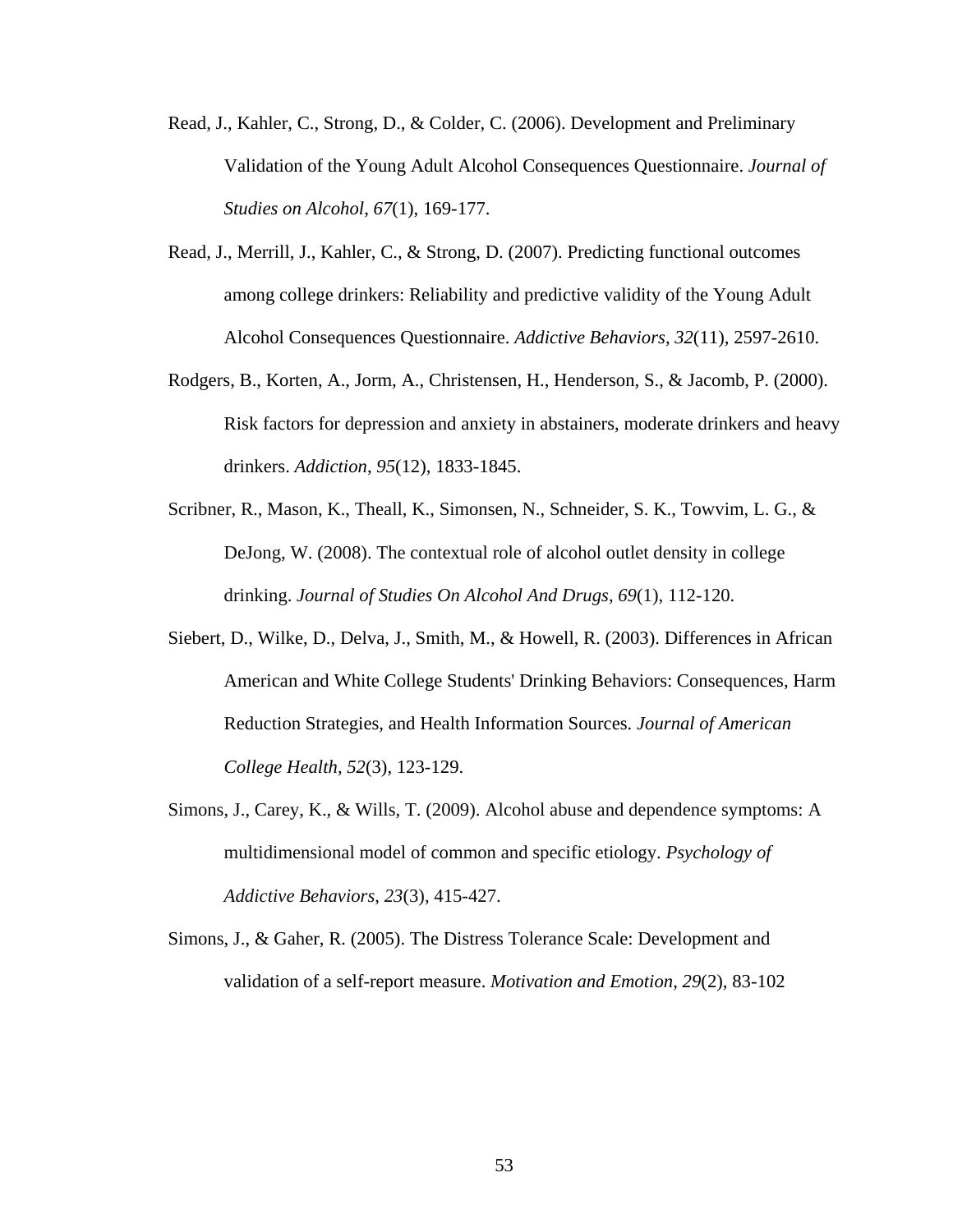- Tucker, J., Vuchinich, R., Black, B., & Rippens, P. (2006). Significance of a behavioral economic index of reward value in predicting drinking problem resolution. *Journal of Consulting and Clinical Psychology*, *74*(2), 317-326.
- Vik, P., Cellucci, T., & Ivers, H. (2003). Natural reduction of binge drinking among college students. *Addictive Behaviors*, *28*(4), 643-655.
- Vuchinich, R., & Simpson, C. (1998). Hyperbolic temporal discounting in social drinkers and problem drinkers. *Experimental and Clinical Psychopharmacology*, *6*(3), 292-305.
- Wechsler, H., Lee, J., Kuo, M., & Lee, H. (2000). College binge drinking in the 1990s: A continuing problem: Results of the Harvard School of Public Health 1999 College Alcohol Study. *Journal of American College Health*, *48*(5), 199-210.
- Wechsler, H., Lee, J., Kuo, M., Seibring, M., Nelson, T., & Lee, H. (2002). Trends in college binge drinking during a period of increased prevention efforts. *Journal of American College Health*, *50*(5), 203-217.
- Wechsler, H., Lee, J., Nelson, T., & Lee, H. (2003). Drinking and Driving Among College Students: The Influence of Alcohol-Control Policies. *American Journal of Preventive Medicine*, *25*(3), 212-218.
- Wechsler, H., & Nelson, T. (2008). What we have learned from the Harvard School of Public Health College Alcohol Study: Focusing attention on college student alcohol consumption and the environmental conditions that promote it. *Journal of Studies on Alcohol and Drugs*, *69*(4), 481-490.